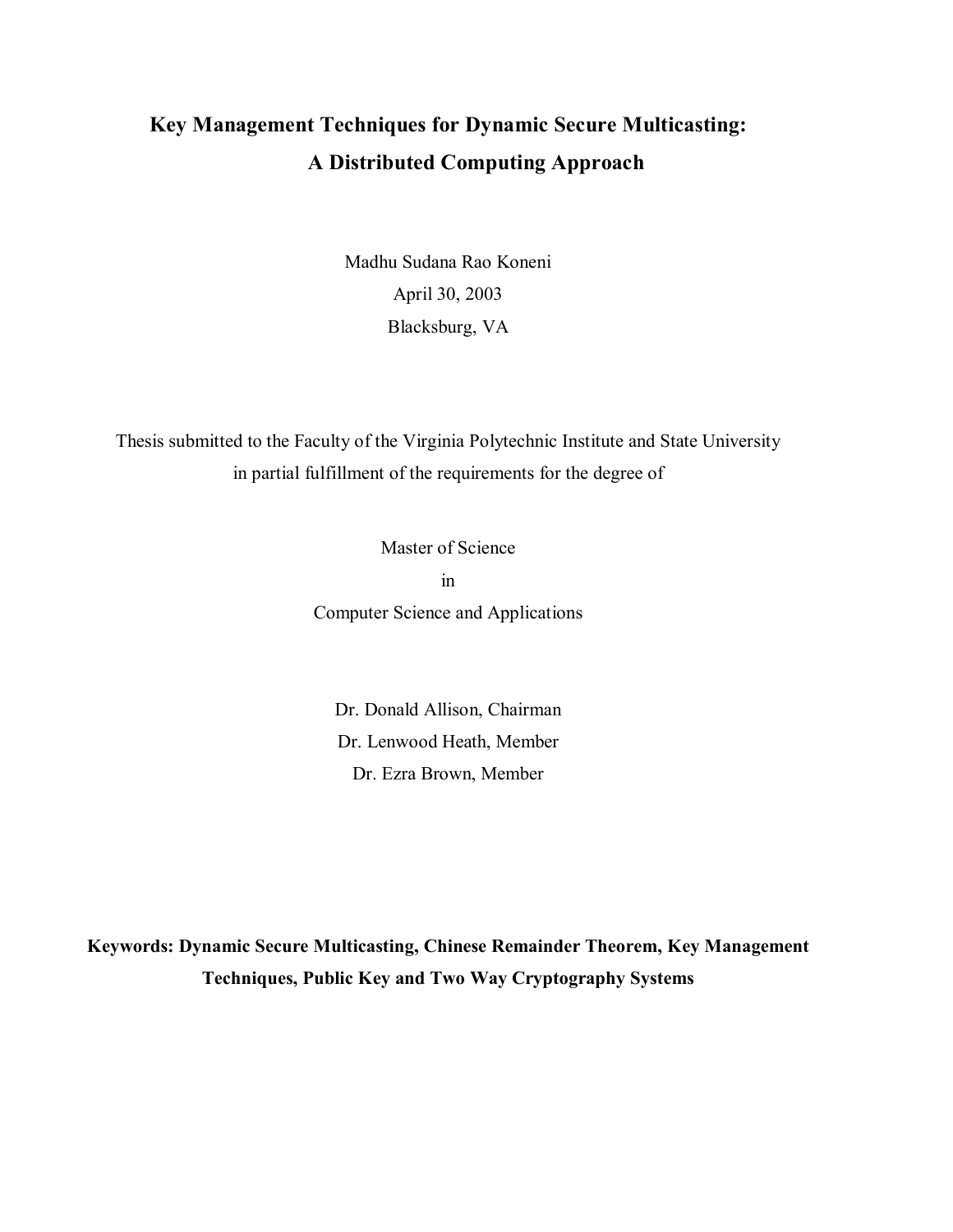## Key Management Techniques for Dynamic Secure Multicasting Madhu S. Koneni

#### Abstract

Most of the Internet applications today require multicasting. For example, software updates, multimedia content distribution, interacting gaming and stock data distribution require multicast services. All of these applications require privacy and authenticity of the participants. Most of the multicasting groups are dynamic and some of them are large in number. Only those users who belong to the multicasting group should receive the information and be able to decrypt it. New users joining the group should receive information immediately but should not understand the information that was released prior to their joining. Similarly, if users leave the group, they should not receive any further information and should not be able to decrypt it. Keys need to be distributed to the users belonging to the current session and hence some kind of key management is required. Existing schemes for secure multicasting are limited to small and static groups. To allow large and dynamic groups to use the services of multicasting, some protocols have been developed: Multicast Trees, Spanning Tree, Centralized Tree-Based Key Management, Flat-key Management and Distributed Key Management. Some of these schemes are better than others with respect to the speed, memory consumption, and amount of communication needed to distribute the keys. All these schemes are limited in performance with respect to the speed, memory consumption, and amount of communication needed in distributing the keys.

In this thesis, a number of public and private key algorithms and key management techniques for secure and dynamic multicasting are studied and analyzed. The thesis is focused on the secure lock method developed by Chiou and Chen, using the Chinese Remainder Theorem. The protocol is implemented for a small group of users and its performance is studied. While, the secure lock method works well for a small group of users and the performance is degraded when the group grows in size. A protocol is proposed for a large and dynamic group, based on the idea of the Chinese Remainder Theorem. A performance study is carried out by comparing our proposed protocol with the existing multicasting protocols. The analysis shows that the proposed protocol works well for large and dynamic groups and gives significantly better performance.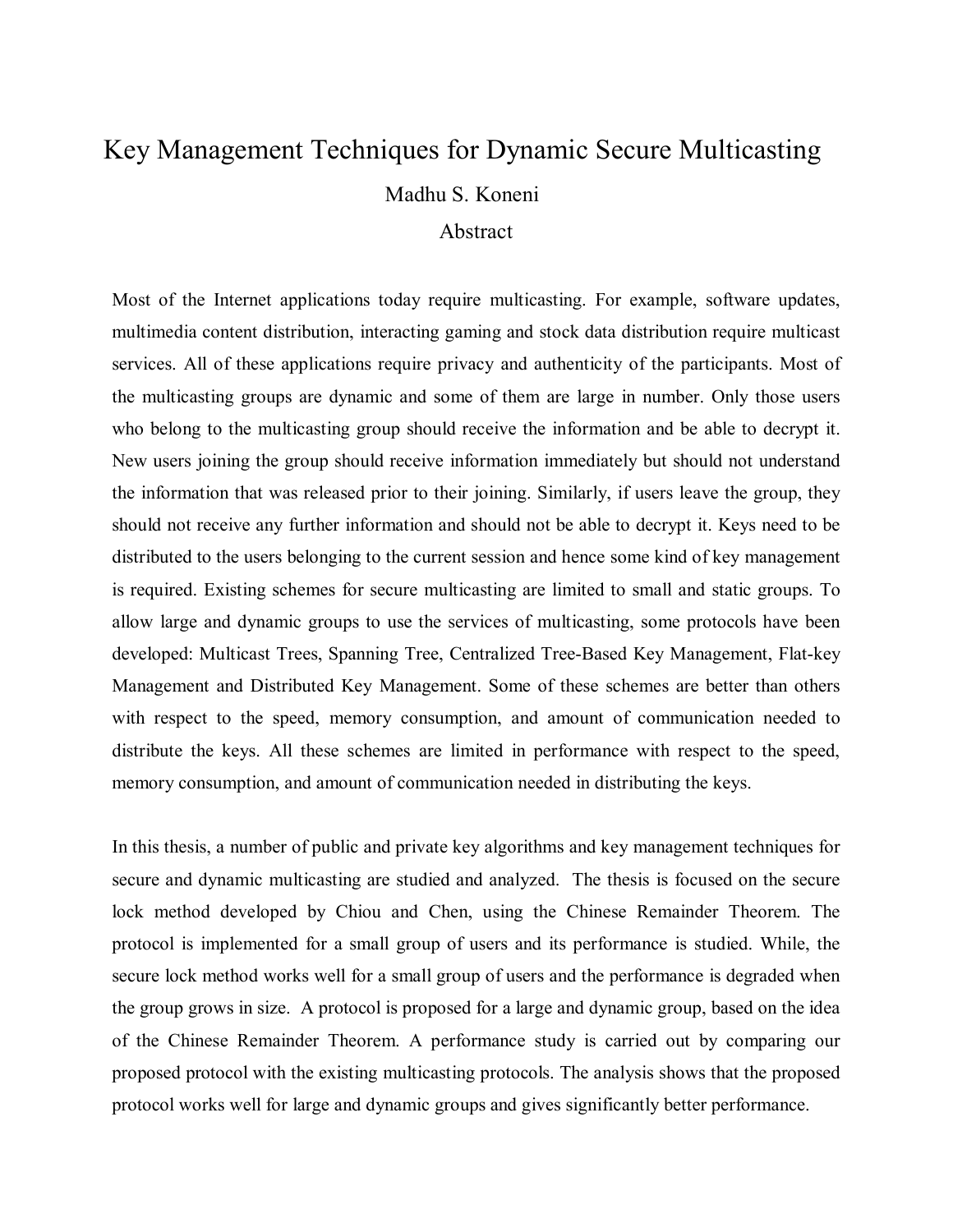## **Acknowledgements**

I am greatly thankful to my advisor Dr. Donald Allison for all the help and advice on both the personal and professional fronts. I thank Dr. Lenwood Heath and Dr. Ezra Brown, for their valuable suggestions and corrections.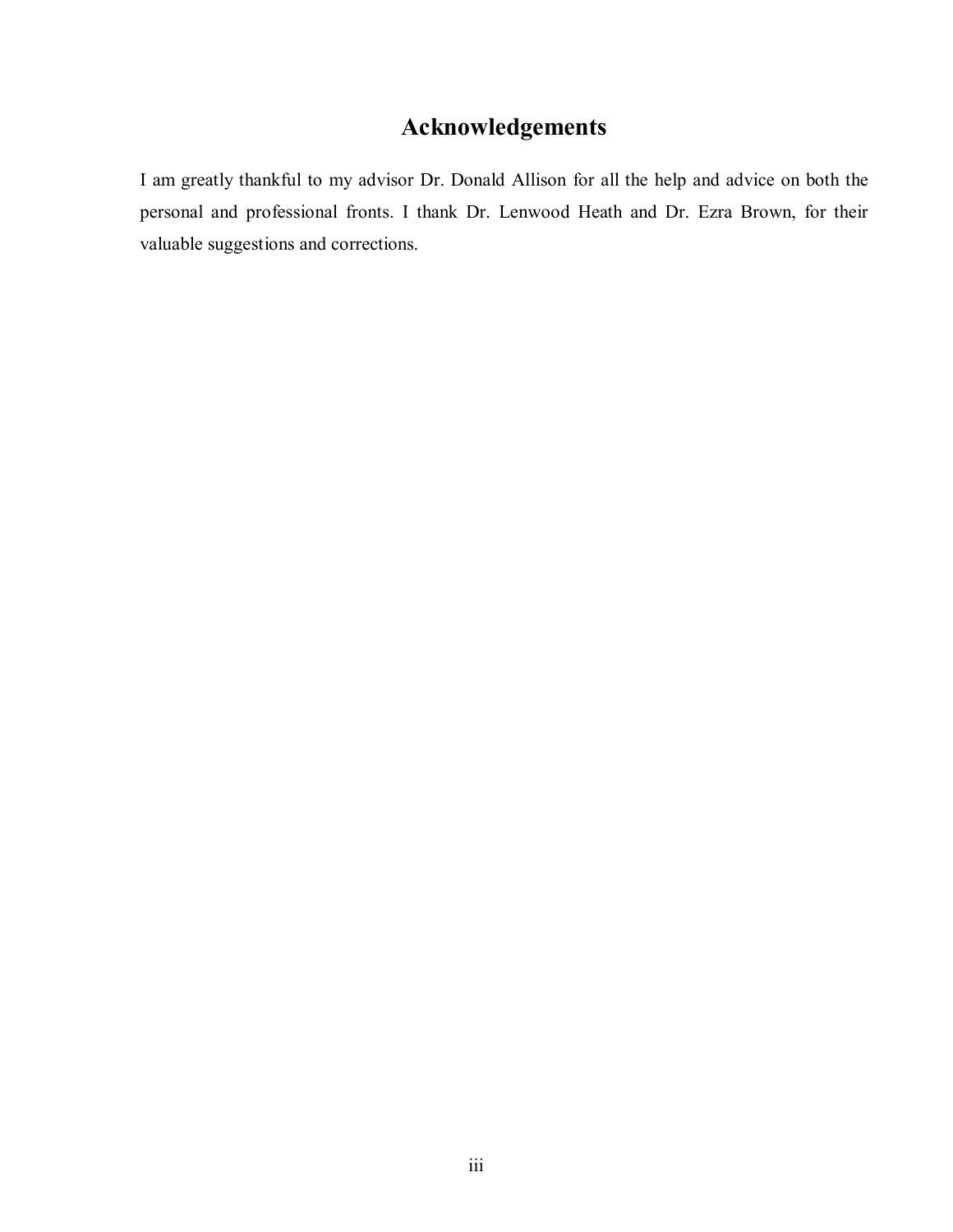# Table of Contents

| Chapter 1 | Introduction                                 | $\mathbf{1}$   |  |  |  |
|-----------|----------------------------------------------|----------------|--|--|--|
|           | <b>1.1 Research Statement</b>                | 1              |  |  |  |
|           | <b>1.2 Research Goals</b>                    | $\overline{2}$ |  |  |  |
|           | <b>1.3 Research Organization</b>             | $\mathbf{3}$   |  |  |  |
| Chapter 2 | <b>Literature Review</b>                     | 5              |  |  |  |
|           | 2.1 Multicasting                             | 5              |  |  |  |
|           | 2.1.1 Internet Multicasting                  | 6              |  |  |  |
|           | 2.2 Public Key Cryptography Algorithms       | 9              |  |  |  |
|           | 2.2.1 RSA                                    | 10             |  |  |  |
|           | 2.2.2 Knapsack Systems                       | 11             |  |  |  |
|           | 2.2.3 Rabin's Public Key Cryptosystem        | 13             |  |  |  |
|           | 2.3 Two-way Cryptography Systems             | 15             |  |  |  |
|           | 2.3.1 Monoalphabetic System                  | 15             |  |  |  |
|           | 2.3.2 Substitution System                    | 17             |  |  |  |
|           | 2.3.3 Polybios Checkerboard                  | 18             |  |  |  |
|           | 2.3.4 Affine System                          | 18             |  |  |  |
|           | 2.4 Diffie - Hellman Key Exchange Algorithms | 19             |  |  |  |
|           | <b>2.5 Multicasting Protocols</b>            | 20             |  |  |  |
|           | 2.5.1 Centralized Tree-Based Key Management  | 20             |  |  |  |
|           | 2.5.2 Centralized Flat Key Management        | 22             |  |  |  |
|           | 2.5.3 Distributed Flat Key Management        | 23             |  |  |  |
| Chapter 3 | Secure Lock Protocol                         | 24             |  |  |  |
|           | 3.1 Secure Lock                              |                |  |  |  |
|           | 3.1.1 Introduction                           | 24             |  |  |  |
|           | 3.1.2 Secure Lock Approach                   | 25             |  |  |  |
|           | 3.1.3 Construction of the Lock               | 26             |  |  |  |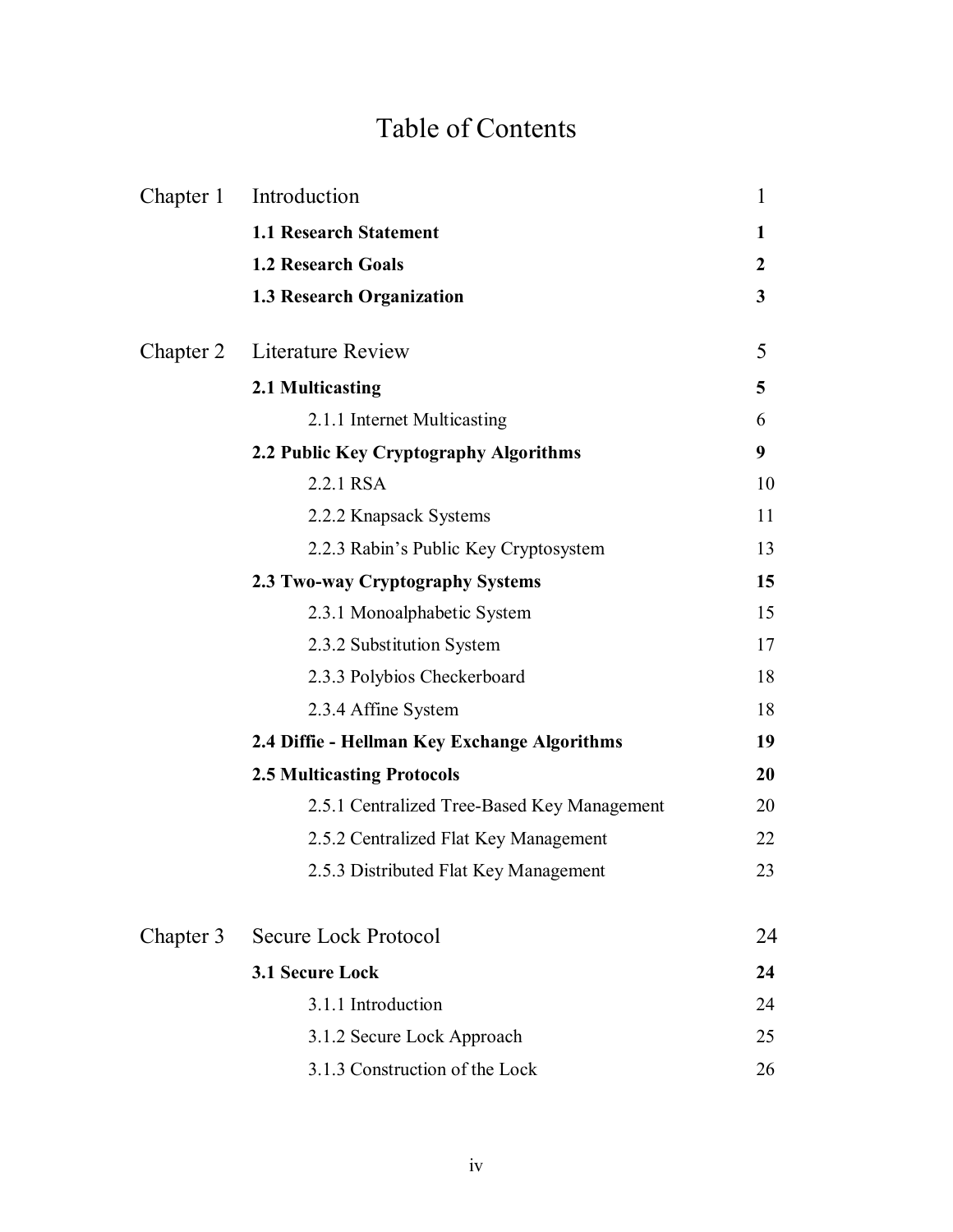|            | 3.1.4 Performance of the Lock            | 27 |
|------------|------------------------------------------|----|
|            | <b>3.2 Secure Lock Protocol</b>          | 28 |
|            | 3.2.1 Sender's Encryption Algorithm      | 29 |
|            | 3.2.2 Receiver's Decryption Algorithm    | 29 |
|            | 3.2.3 Handling Leaves and Joins          | 30 |
|            | 3.2.4 Handling large group of users      | 33 |
| Chapter 4  | Distributed Secure Lock Protocol         | 35 |
|            | <b>4.1 Key Generation and Management</b> | 36 |
|            | <b>4.2 Group Manager's Role</b>          | 37 |
|            | 4.2.1 GM Algorithm                       | 38 |
|            | <b>4.3 Group Members</b>                 | 39 |
|            | <b>4.4 Handling Leaves and Joins</b>     | 39 |
|            | <b>4.5 Performance Evaluation</b>        | 40 |
|            | 4.5.1 Usability                          | 40 |
|            | 4.5.2 Performance                        | 41 |
|            | <b>4.6 Security Attacks</b>              | 42 |
| Chapter 5  | <b>Results and Conclusions</b>           | 43 |
|            | <b>5.1 CRT Computation Results</b>       | 43 |
|            | <b>5.2 Decryption Results</b>            | 45 |
|            | 5.3 Length of the Lock                   | 46 |
|            | <b>5.4 Conclusions</b>                   | 47 |
| References |                                          | 50 |
| Appendix A | NTL                                      | 53 |
| Appendix B | <b>UNIX Multicast Programming</b>        | 56 |
| Appendix C | Software                                 | 58 |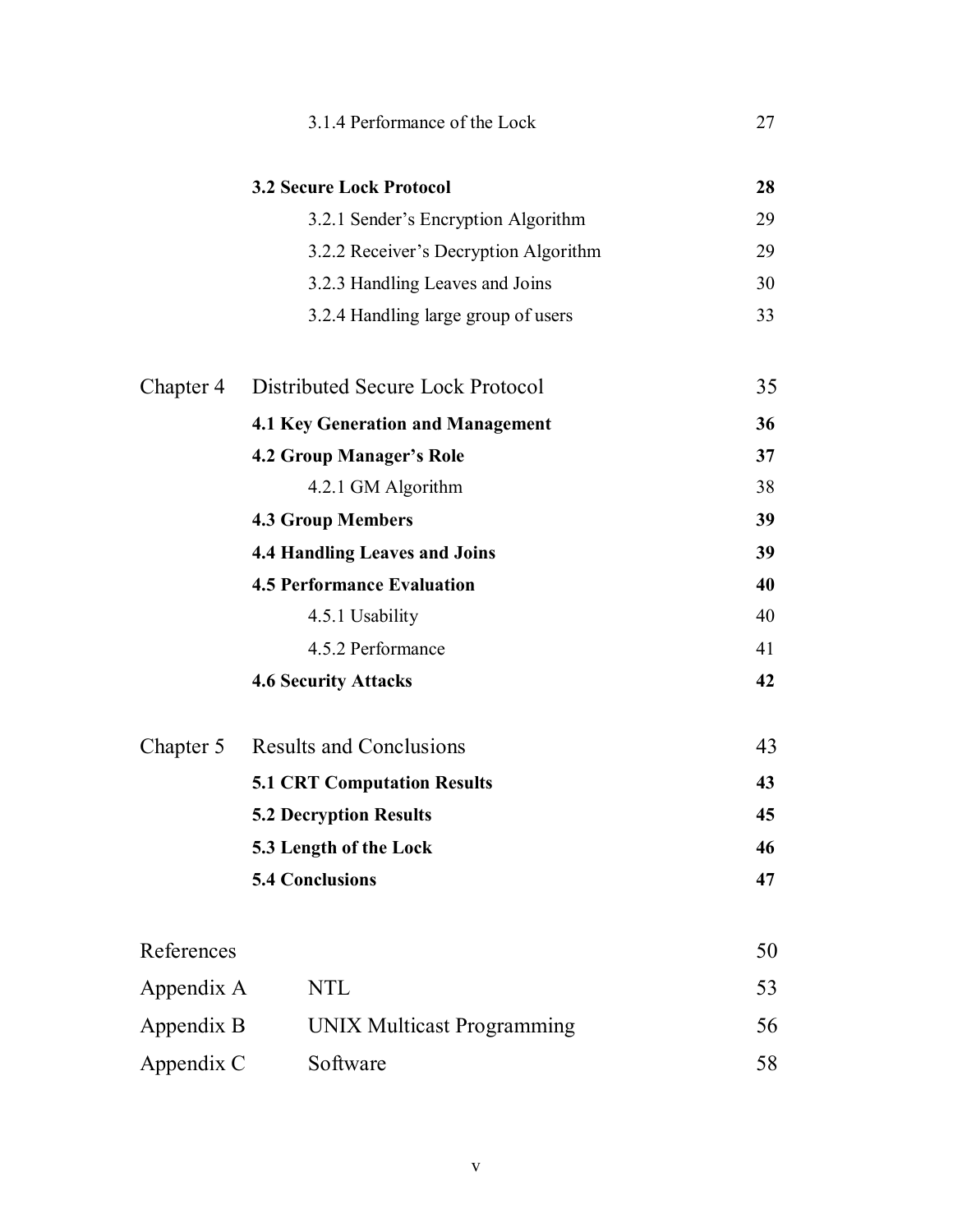List of Tables

| Table 5.1 | Time Taken by CRT                                 | 43 |
|-----------|---------------------------------------------------|----|
| Table 5.2 | Decryption Times of RSA and Rabin's Algorithms 45 |    |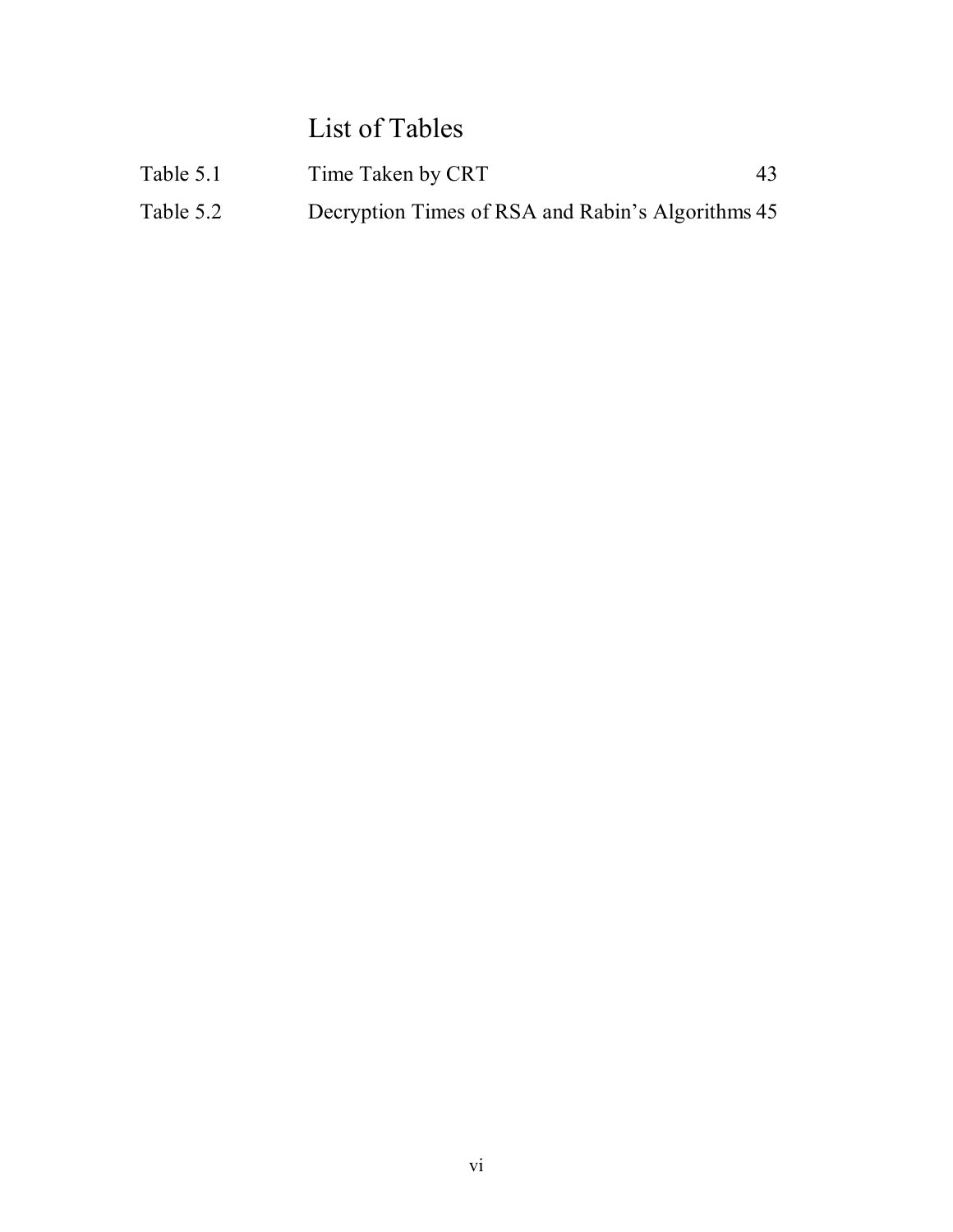# List of Figures

| Figure 2.1 | Transmission of the message M through 4 point-to-point   |        |  |  |  |  |  |  |
|------------|----------------------------------------------------------|--------|--|--|--|--|--|--|
|            | connections                                              | 5      |  |  |  |  |  |  |
| Figure 2.2 | Communication graph when every member in the group       |        |  |  |  |  |  |  |
|            | communicates with every other member in the group        | 5      |  |  |  |  |  |  |
| Figure 2.3 | IP address classes                                       | $\tau$ |  |  |  |  |  |  |
| Figure 2.4 | IP multicast address – class D address                   | $\tau$ |  |  |  |  |  |  |
| Figure 2.5 | Cardboard with holes used in Richelieu cryptosystem      | 16     |  |  |  |  |  |  |
| Figure 2.6 | Polybios checkerboard                                    | 18     |  |  |  |  |  |  |
| Figure 2.7 | Binary hierarchy of keys                                 | 20     |  |  |  |  |  |  |
| Figure 3.1 | Format of the sent-out message in secure lock            |        |  |  |  |  |  |  |
|            | protocol                                                 | 25     |  |  |  |  |  |  |
| Figure 3.2 | Format of the sent-out message in secure lock            |        |  |  |  |  |  |  |
|            | protocol                                                 | 28     |  |  |  |  |  |  |
| Figure 4.1 | Proposed multicasting system based on distributed secure |        |  |  |  |  |  |  |
|            | lock                                                     | 35     |  |  |  |  |  |  |
| Figure 4.2 | Message sent by the CA to the GMs                        | 36     |  |  |  |  |  |  |
| Figure 4.3 | Message received by a GM from the CA                     | 37     |  |  |  |  |  |  |
| Figure 5.1 | Time taken in seconds by CRT Vs Size of the group        | 44     |  |  |  |  |  |  |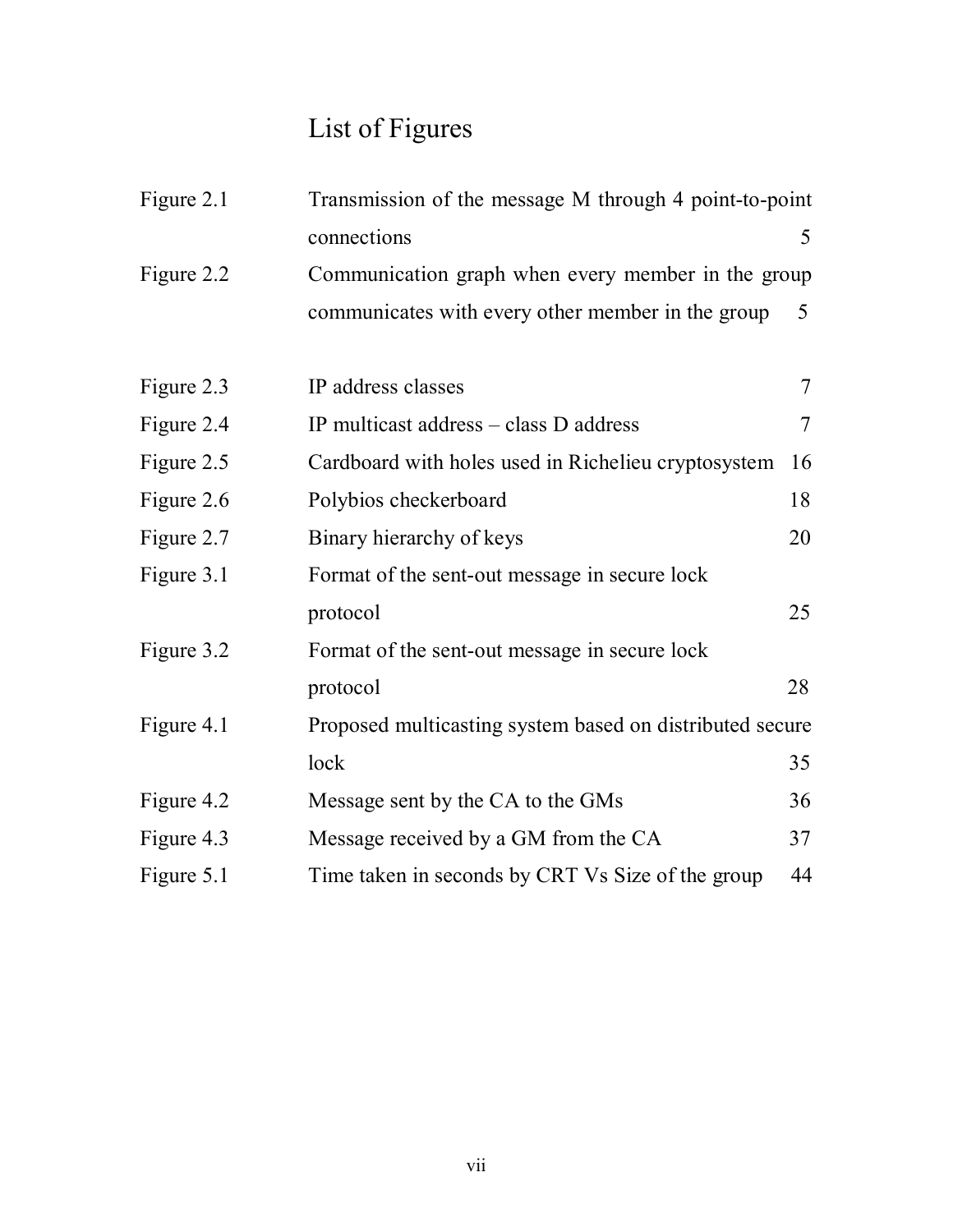### Chapter 1: Introduction

Sending a message to a well-defined group of users at the same time is known as multicasting. Most of the Internet applications today require multicasting. For example, software updates, multimedia content distribution, interactive gaming and stock data distribution require multicast services. All of these applications require privacy and authenticity of the participants. Hence cryptography plays a major role in the security aspects of multicasting. For example, consider, stock data distribution, which distributes stock information to a set of users around the world. It is obvious that only those who have subscribed to the service should get the stock data information. But the set of users is not static; the number of users keeps changing. New customers joining the group should receive information immediately but should not understand the information that was released prior to their joining. Similarly, if customers leave the group, they should not receive any further information. Hence, the problem is concerned with dynamic secure multicasting. To address this, group management is required. Some way is needed to create and destroy groups, and for processes to join and leave groups.

#### 1.1 Research Statement

Secure multicasting requires membership control and transmission secrecy. Without membership control, everybody could join the group and there would be no secrecy. Once membership control is in place, the message should be transmitted in a secure way that only the members of the group access and understand the message. Having multiple unicast connections can solve the problem of multicasting. This approach requires the sender to encrypt *n* times and transmit the message *n* times, where *n* is the size of the group. Clearly, it is not going to scale well for large groups. To avoid the overhead of n encryptions and transmissions, and at the same time keep the secrecy, a single key known to all the members can be used to encrypt the message. This key is usually difficult to maintain without revealing to unauthorized people when the size of the group grows big. Also, another important issue is that the groups are not static; users join the group and leave the group at will. When the groups become large, membership changes very frequently and each change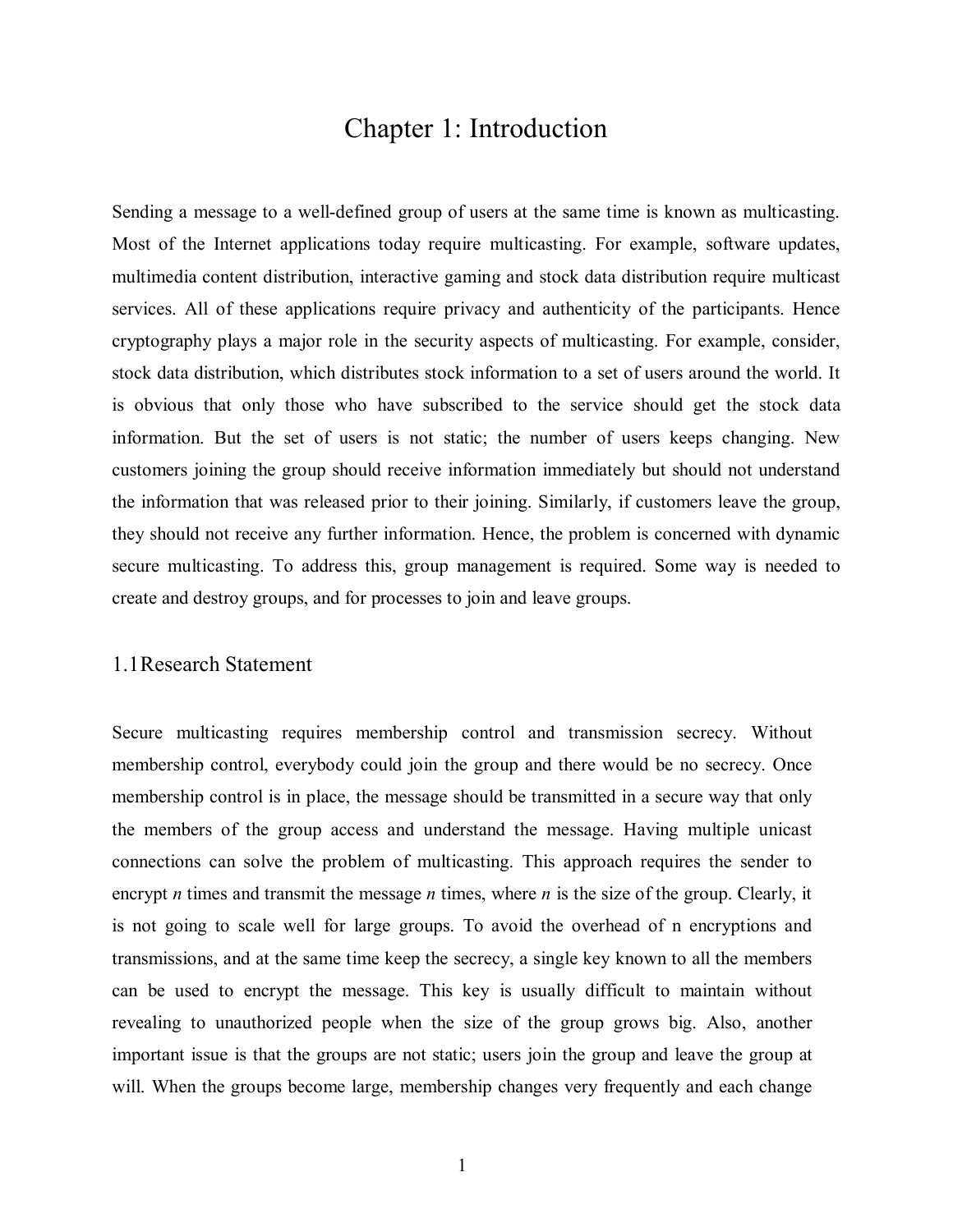requires a new key distribution. Hence, re-keying is a problem. Some kinds of key management techniques are needed to solve this problem. A number of protocols have been proposed so far and these work well for small and static groups. However, most of them fail to address the problems of scalability or the dynamic nature of large groups. Spanning tree protocol proposes the distribution of the key along a spanning tree generated between the members. It relies on trust in all members to forward the data without modification and does not handle group membership changes securely and efficiently. A second protocol, named Cliques, is proposed to improve the capability of a system to distribute the session keys in dynamic groups, but it has a scalability problem as the group manager has to perform n exponentiations for each membership change and messages get bigger. A third protocol, Iolus, proposes to divide a large group into small sub groups in order to reduce the number of members affected by a key change. It requires trust in the relay nodes and does not handle relay failures gracefully.

#### 1.2 Research Goals

The overall goal of the thesis is to propose a viable protocol for dynamic secure multicasting with a large group of users. The proposed protocol satisfies the following requirements:

1. Work well in both small and large groups, as well as static and dynamic groups.

2. Achieve better efficiency compared to the existing protocols, in terms of the time taken to compute the encrypted and decrypted message, size of the encrypted message and the time taken to transmit the message.

3. Reduce overhead on the members of the group and distribute key computing responsibilities across the group.

4. Compute the new keys and transmit them only when required. Overall, reduce the number of times a new key is generated such that the network is not overloaded with keys.

5. Achieve the security level of public key algorithms.

6. Reduce the number of keys held by the members of the group.

2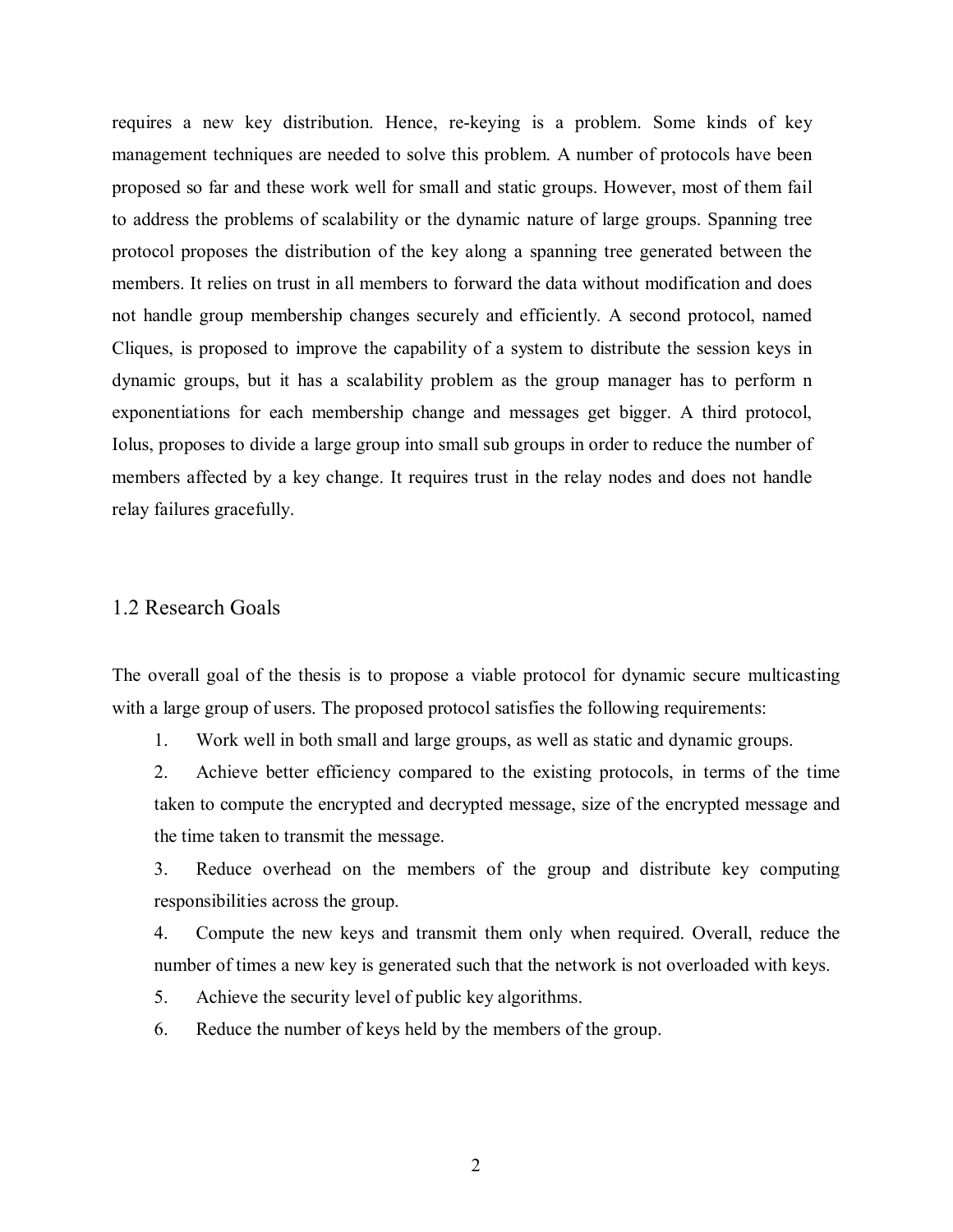Most of the research work is based on the paper "Secure Broadcasting Using the Secure Lock", by Chiou and Chen [3], where they suggest a secure lock protocol for broadcasting with the groups assumed to be static and small in size. The thesis also uses of centralized tree based key management, centralized flat key management, number theory and Unix multicast programming. The secure lock protocol is implemented in C and Unix using the Number Theory Library (NTL) [15].

The research focuses on studying various key management techniques for large and dynamic secure multicasting, and public and private key algorithms. Most of the applications using multicasting require privacy and authenticity. Hence, the first part of the thesis focuses on studying public and private key algorithms as cryptography plays a major role in secure multicasting.

#### 1.3 Research Organization

Chapter 2 of the report is a literature review. It gives an introduction to multicasting, multicast addresses and Unix multicast programming. It also details the best-known public key cryptography algorithms, particularly the RSA, the Knapsack systems and the Rabin's public key algorithms and their security and efficiency. Most of these public key algorithms are very slow compared to private key or symmetric key-encryption methods such as Data Encryption Standards (DES). The chapter also gives an overview of the two-way cryptography systems such as monoalphabetic system, substitution system, polybios checkerboard and affine system. The Diffie-Hellman key-exchange algorithm and some of the multicasting protocols like centralized tree-based key management, centralized flat-key management and distributed flat-key management are also described in this chapter.

The Secure Lock Protocol (SLP) proposed by Chiou and Chen is presented in Chapter 3. The chapter describes the secure lock approach, the mechanism to build the lock using the Chinese Remainder Theorem (CRT), the protocol using RSA and its implementation details. The proposed ways to handle joins and leaves of the group are also presented in this chapter. Then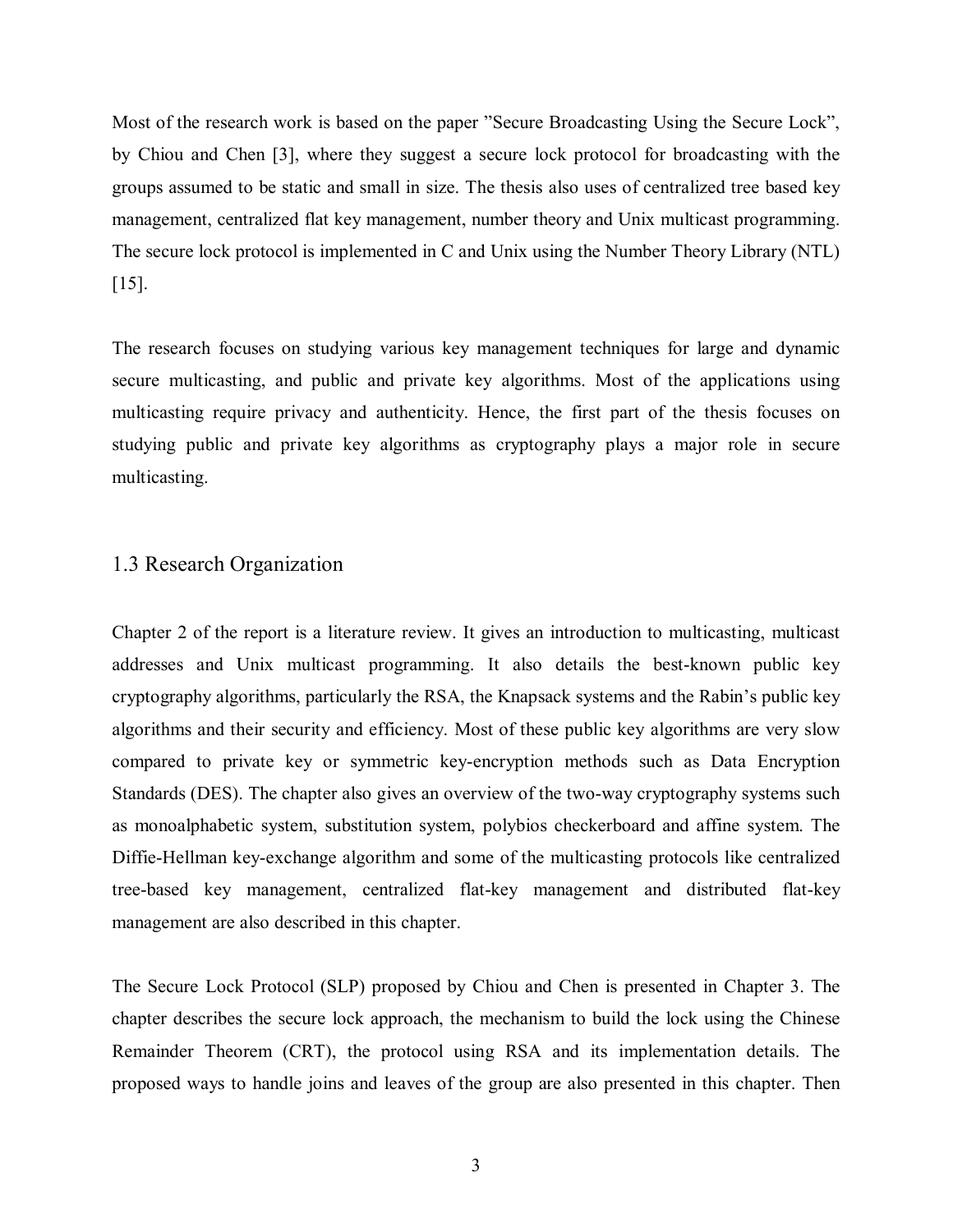finally, the problems with the approach and some of the solutions to the problems are described. The problem with Secure Lock Protocol is that it is efficient only when the number of users in the group is small, since the time to compute the lock and the length of the lock (hence the transmission time) are proportional to the number of users. The protocol works inefficiently when the number of users in the group is large, as it takes much longer time to compute the lock for more users. Hence, a Distributed Secure Lock protocol (DSLP) is presented in Chapter 4 based on the idea of secure lock and distributed computing so that the burden of computing the lock is distributed across the group. The chapter presents a detailed approach and the protocol, the algorithms, the Group Manager's role and Key Generation and Management. The relatively simple procedures of handling the leaves and joins of the group, the performance evaluation and the handling of security attacks are also explained in this Chapter.

Chapter 5 of the research presents the results achieved by implementing the secure lock protocol (SLP) and parts of the proposed DSLP protocol. Three main results are obtained, (i) the CRT computation results, (ii) decryption times taken by RSA and Rabin's Public key algorithms and (iii) the lengths of the keys for different sizes of the group. These results show that the proposed DSLP works more efficiently than SLP when the group size is large. It works equally well when the size of the group is small. The chapter ends with conclusions. The NTL Library is provided in the appendix A. A brief review of UNIX Multicast programming is provided in appendix B and the software is provided in appendix C.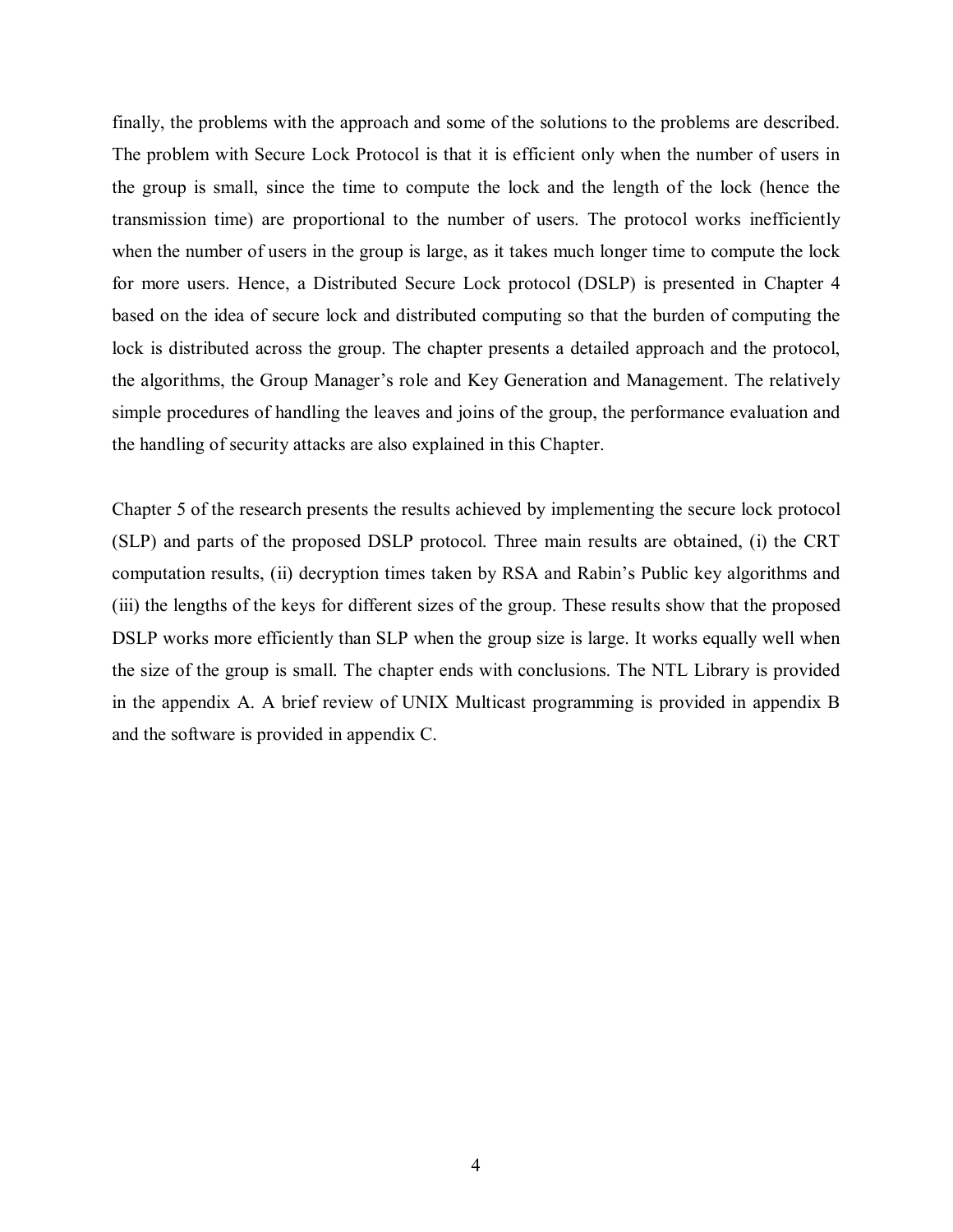## Chapter 2: Literature Review

#### 2.1 Multicasting

In some applications, widely separated processes work together in groups, for example, a group of processes implementing a distributed database system. It is frequently necessary for each member of these groups to send a message to all others in the group in a secure way. If one uses the point-to-point approach for secure multicasting of a message, then for each user in the group, the sender must perform encryption and send the cipher text separately. In the following diagram, Node 1 is the sender and the rest are the receivers in the network. Node 1 establishes four point-to-point connections and then sends the four different encrypted messages  $(E_i(M))$ over those connections.



Figure 2.1: Transmission of the message M through 4 point-to-point connections

If every member in the group communicates with every other member, then the communication graph will look something like below.



Figure 2.2: Communication graph when every member in the group communicates with every other member in the group.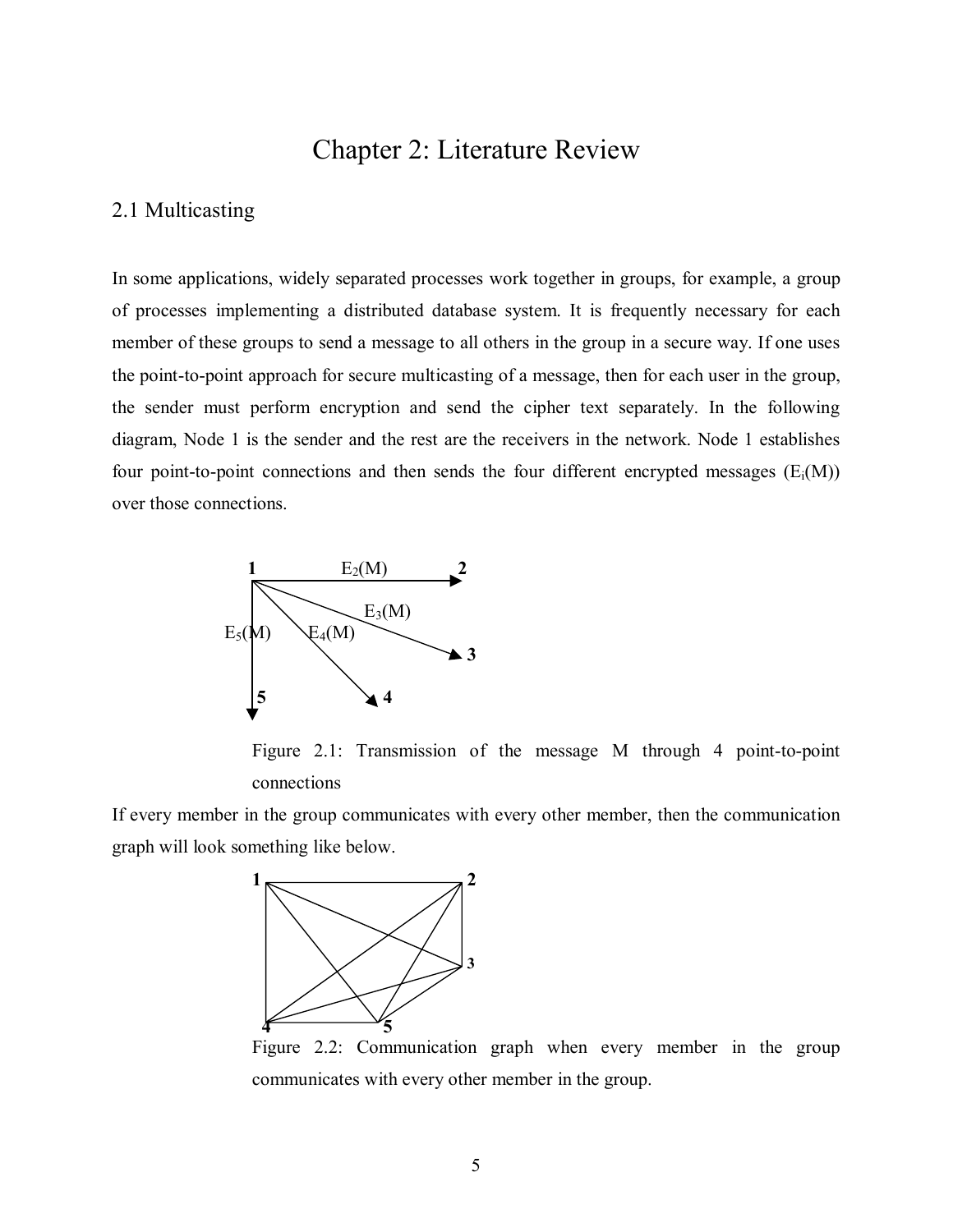In general, there will be  $n*(n-1)/2$  individual point-to-point connections. This would work well as long as the group size is relatively small. If the group size is large, this strategy is inefficient. The other solution is to broadcast the message to all the members in the network. But the problem is that not all the members are interested in the message and the worst case could be where they are not supposed to receive the message. Hence, we need a way to send messages to well-defined groups that are large in size but relatively small compared to the network as a whole. Sending a message to such a group is called multicasting. Many Internet applications today use multicasting, for example: updating replicated and duplicated databases, transmitting stock quotes to multiple brokers, and handling digital conference telephone calls.

Implementing multicasting becomes a problem when the groups are large and dynamic (i.e., new users join the group and existing users leave the group). So, the main issues are group management and key management. Some of the other issues are congestion control and flow control. This thesis focuses on the security issues of group and key management.

#### **2.1.1 Internet Multicasting**

IP (Internet Protocol) supports multicasting, using class D addresses. Each class D address identifies a group of hosts. Twenty-eight bits are available for identifying groups; therefore over 250 million  $(2^{28})$  groups can exist at a time in the Internet. Since IP is unreliable, when a packet is sent, not all the members in the group might get the packet. IP provides best effort delivery. Two kinds of multicasting addresses are supported by IP: Permanent addresses and temporary ones. Permanent groups are always there, so there is no need for group establishment. IP addressing is explained in the later part of this section.

Temporary groups need to be set up before they can be used for communication. A process can ask its host to join a particular group. Once the last process in the group leaves the group, the group doesn't exist anymore. Each host keeps track of the groups to which its processes currently belong. In Appendix C, a detailed discussion is provided on joins and leaves in UNIX. There are special multicast routers that implement multicasting. About every 60 seconds, each multicast router sends a hardware multicast to the hosts on its LAN asking them to report on the groups to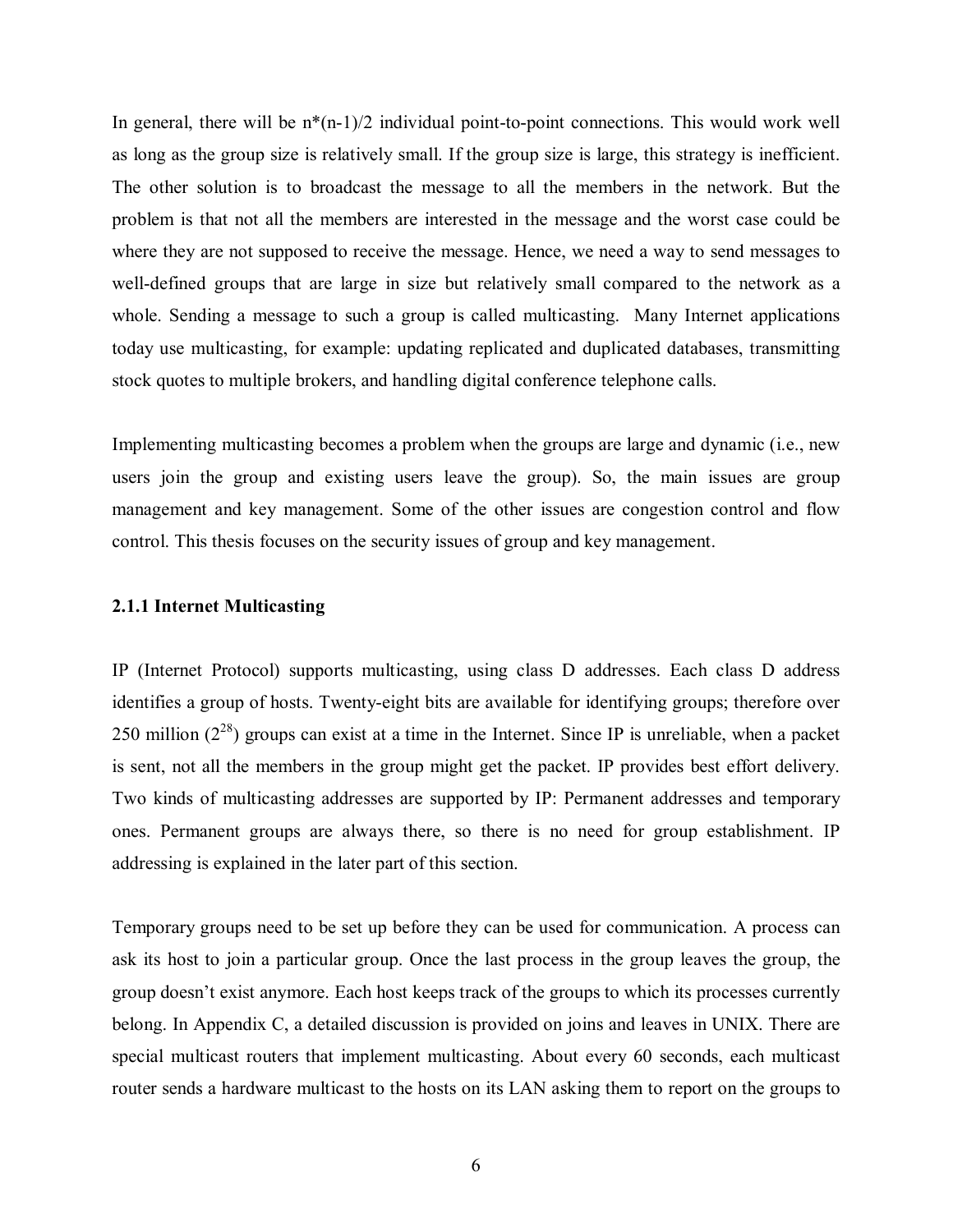which their processes currently belong to. Each host sends back responses for all the class D addresses it is interested in. These query and response packets use a protocol called IGMP (Internet Group Management Protocol). Multicast routing is carried using spanning trees.

#### **Multicast addresses**

The range of IP addresses [16] is divided into "classes" based on the high order bits of a 32 bits IP address.

| Bit $\leftarrow > 0$<br>31                          | Address Range:                        |
|-----------------------------------------------------|---------------------------------------|
| +-+----------------------------+                    |                                       |
| Class A Address $\vert$<br> 0                       | $0.0.0$ .0 - 127.255.255.255          |
| $+$ - $+$ ---------------------------+              |                                       |
| $+$ - $+$ - $+$ --------------------------+         |                                       |
| $ 1\>0$ Class B Address                             | 128.0.0.0 - 191.255.255.255           |
| $+$ - $+$ - $+$ --------------------------+         |                                       |
| +-+-+-+------------------------+                    |                                       |
| $ 1\ 1\ 0 $ Class C Address                         | 192.0.0.0 - 223.255.255.255           |
| +-+-+-+------------------------+                    |                                       |
| $+ - + - + - + - + - - - - - - - - - - - - - - - +$ |                                       |
| $ 1\ 1\ 1\ 0 $ Multicast Address                    | 224.0.0.0 - 239.255.255.255 (Class D) |
| $+ - + - + - + - + - - - - - - - - - - - - - - - +$ |                                       |
| $+ - + - + - + - + - - - - - - - - - - - - - - +$   |                                       |
| $ 1\ 1\ 1\ 1\ 0 $ Reserved                          | 240.0.0.0 - 247.255.255.255           |
| $+$ -+-+-+-+-+-+---------------------+              |                                       |
|                                                     |                                       |

Figure 2.3: IP address classes

The TCP/IP standard for multicasting defines IP multicasting addressing and specifies how hosts send and receive multicast datagrams. IP multicasting uses the datagrams destination address to specify multicast delivery. IP multicasting uses class D addresses of the form shown below.

|  |  | Group Identifier |  |
|--|--|------------------|--|

Figure 2.4: IP multicast address  $-$  class D address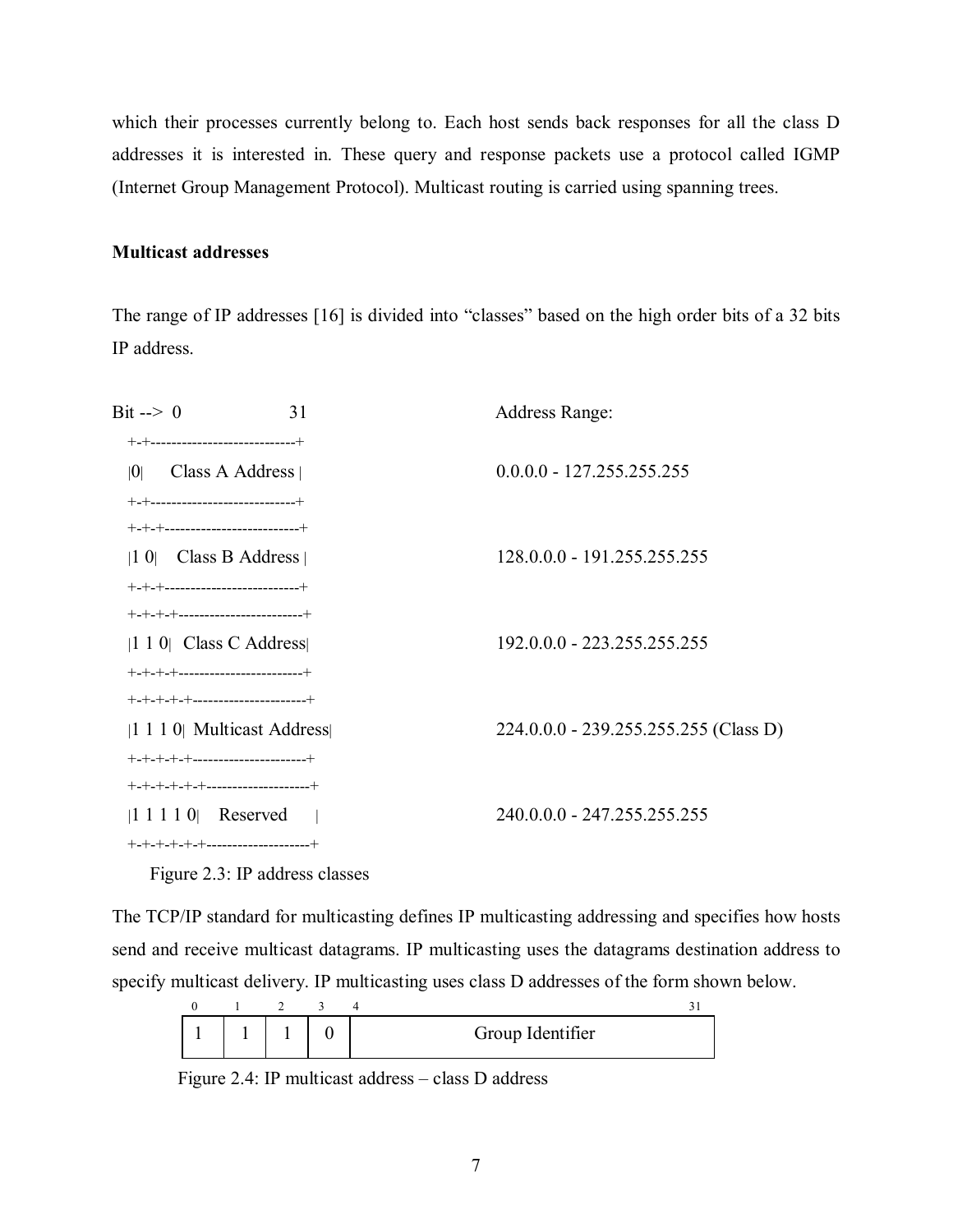The first four digits contain 1110 and identify the address as a multicast. Bits 4 thru 31 identify a particular multicast group. The group field does not contain a network address (since there is no single network to which all the hosts belong) like class A, B and C. When expressed in dotted decimal notation, multicast addresses range from range from 224.0.0.0 through 239.255.255.255. There is no single IP multicast address that refers to all the hosts in the Internet.

Some of the well-known multicast addresses are given below. Their addresses are fixed and cannot be changed.

| 224.0.0.1     | All the hosts in the LAN                             |
|---------------|------------------------------------------------------|
| 224.0.0.2     | All routers in the LAN                               |
| 224.0.0.4     | All DVMRP (Distance Vector Multiple Routing) routers |
| 224.0.0.4.1.1 | All OSPF (Open Short Path First) routers             |
| 224.0.0.13.1  | All PIM (Protocol Independent Multicast) routers     |

The range 224.0.0.0 through 224.0.0.255 is reserved for local purposes (as administrative and maintenance tasks) and datagrams destined for them are never forwarded to the multicast routers.

#### **Multicasting Joins and Leaves**

To join a multicast group, the process has to inform the operating system kernel which multicast groups it is interested in. When the multicast datagrams arrive, the kernel accepts only those datagrams that belong to the multicast group that the kernel's processes have joined. Any multicast-capable hosts join the *all-hosts* group (224.0.0.1) at start-up. So, for a process to receive multicast datagrams it has to ask the kernel to join the group and bind the port on which the datagrams were being sent. The UDP (User Datagram Protocol) layer uses both the destination address and port to demultiplex the packets and decide which socket to deliver them to. When a process is no longer interested in participating in a multicasting group, it informs the kernel that it wants to leave. The kernel will stop receiving the datagram packets belonging to that multicast group unless another process is interested in that group. This means that the host is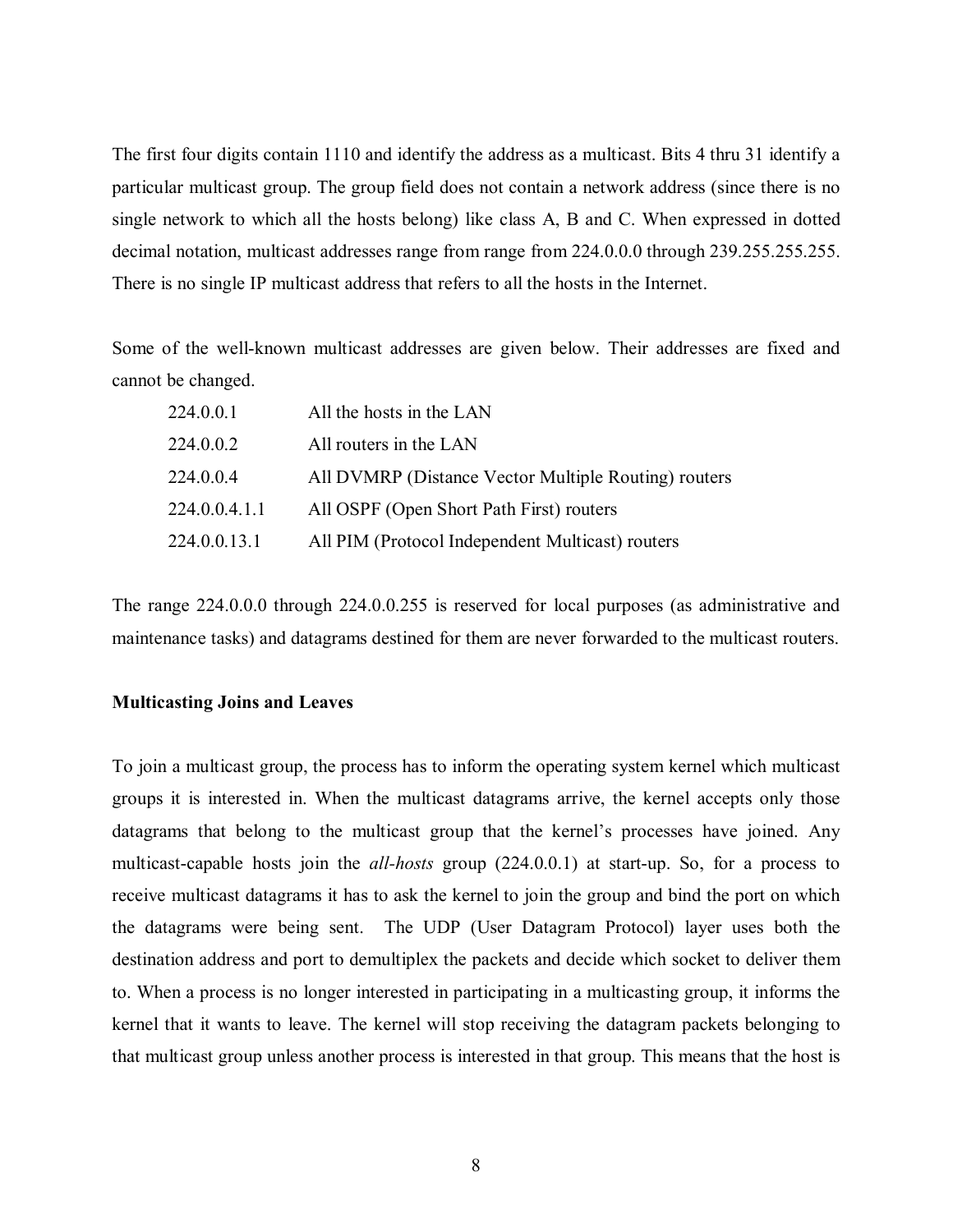still participating in the multicast group. When all the processes on the host leave the group, then the kernel will stop receiving the datagram packets belonging to that multicast group.

#### 2.2 Public Key Cryptography Algorithms

Whitfield Diffie and Martin Hellman [4] invented the concept of Public-key cryptography. The concept of Public-key is simple and elegant but has far-reaching consequences. There have been numerous Public-key algorithms proposed by different people. Only a few algorithms are both secure and practical. The reason why some of the algorithms are impractical is that either they have impractically large key or the cipher text produced is much larger than the plain text.

Public-key encryption is also known as asymmetric encryption since it is based on *one-way trap door functions*. In Public-key cryptosystems each entity has a public key 'e' and a private key  $d'$ . In secure systems, given a public key 'e', it is practically impossible to find out the private key 'd'. The public key need not be kept secret and can be known to anyone. But only the owner of the public key knows the corresponding private key. On the other hand, in symmetric-key algorithms, finding out the decryption key is trivial once the encryption key is known. Hence, a secure channel is needed for symmetric-key encryption schemes. The main objective of publickey encryption is to provide confidentiality. Public-key encryption methods are much slower than the symmetric-key encryption methods such as DES (Data Encryption Standards). Publickey algorithms are mostly used for encrypting small data items such as passwords, credit card numbers and PINs. They are not used for encrypting bulk data. In fact they are used to transport the key, which is ultimately used to encrypt the bulk data using symmetric-key encryption methods.

Three public-key algorithms have been studied in this thesis. They are the RSA, the Knapsack systems algorithm and the Rabin public-key algorithm. All of these algorithms are relatively slow.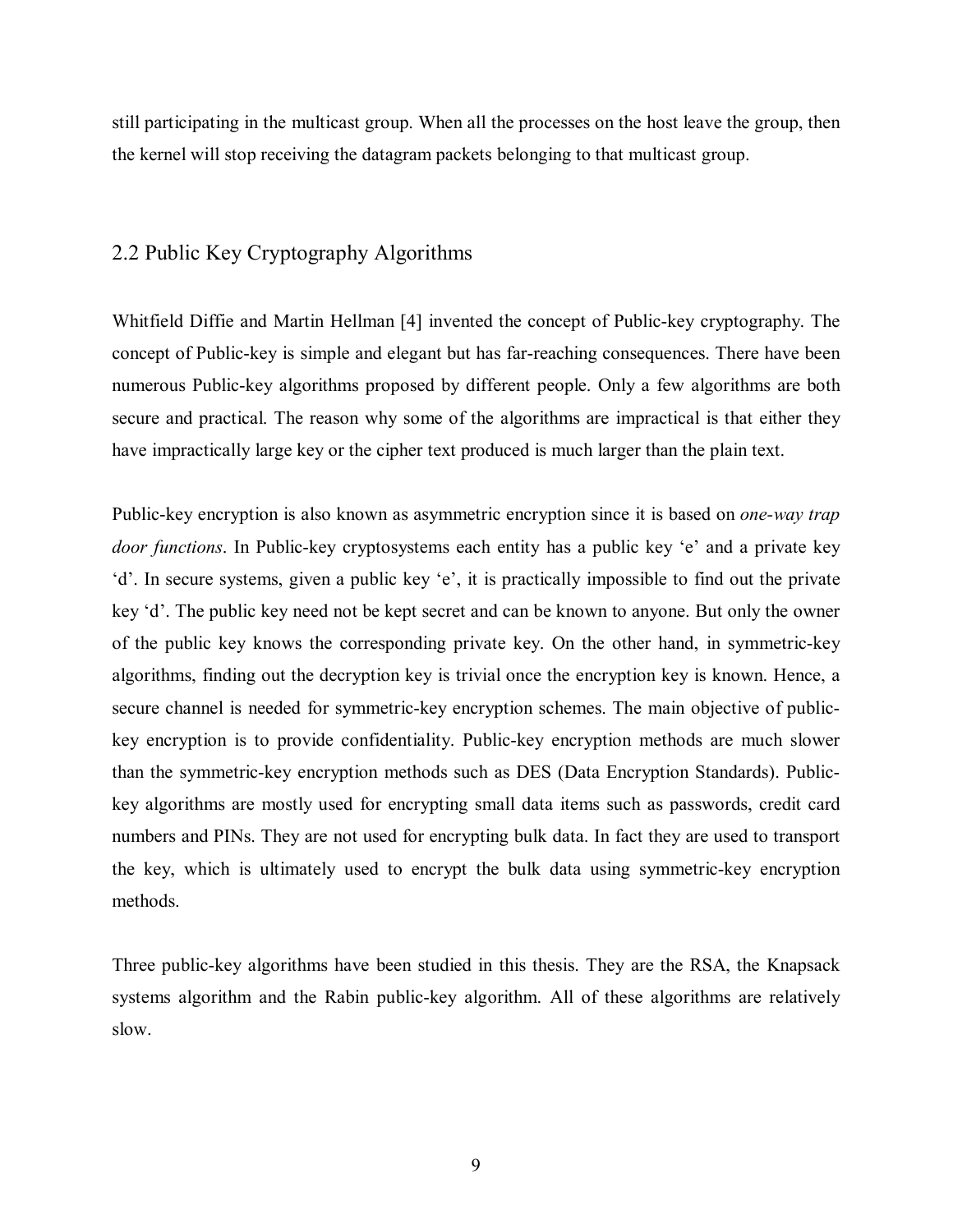#### **2.2.1 RSA**

The RSA public-key cryptosystem named after its inventors Rivest, Shamir and Adleman [5], is the most widely used public-key cryptosystem. It can be used for both confidentiality and digital signatures. Of all the public-key algorithms proposed, RSA is the easiest algorithm to understand and implement. From the time of its introduction, it has withstood significant cryptanalysis. Unfortunately, this has neither proved nor disproved RSA's security.

RSA's security is based on the intractability of the integer factorization problem. The public and private keys are functions of two large (more than 200 digits) random prime numbers. The problem of computing the RSA decryption key 'd' from the public key  $(n, e)$  is equivalent to the problem of factoring n. The algorithm for generating the keys is as follows:

1. Generate two large random (and distinct) prime numbers p and q**,** each roughly the same size.

- 2. Compute  $n = pq$  and  $\varphi = (p-1)(q-1)$ .
- 3. Select a random integer e,  $1 \le e \le \varphi$ , such that gcd  $(e, \varphi) = 1$ .
- 4. Using the extended Euclid's algorithm, compute the unique integer d,  $1 \le d \le \omega$ , such that  $ed \equiv 1 \pmod{\varphi}$ .
- 5. The public key is (n, e) and the private key is d.

#### **RSA Encryption and Decryption Algorithms**

The algorithm for encryption and decryption is explained below.

#### **Encryption.**

- 1. Obtain the public key (n, e).
- 2. Represent the plain text as an integer m in the interval [0, n-1].
- 3. Compute  $c = m^e \mod n$ .
- 4. Send the cipher text c.

#### **Decryption.**

1. Use the private key d to get the plain text  $m = c<sup>d</sup>$  mod n.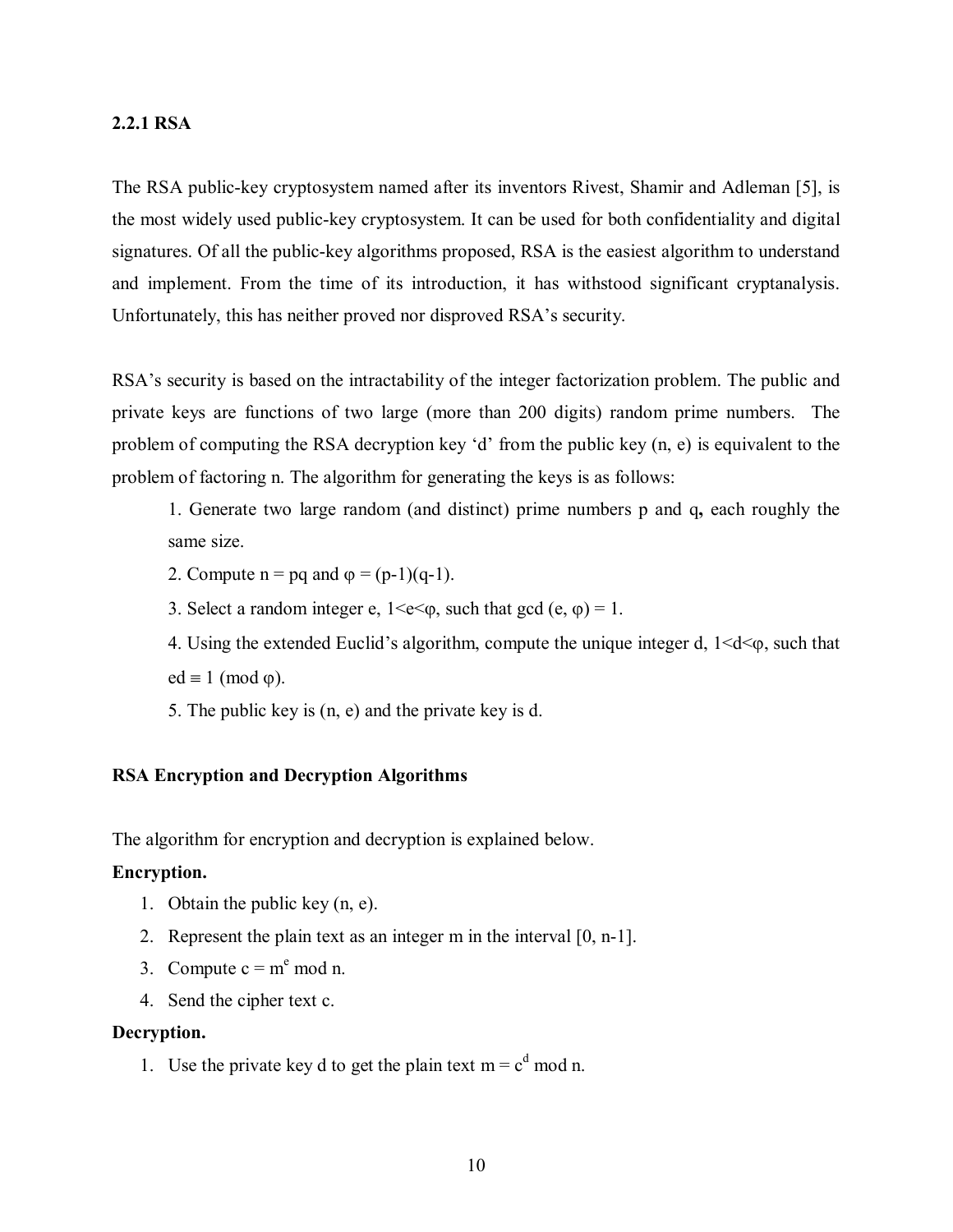#### **Security of RSA**

The security of RSA depends on the difficulty of the problem of factoring large numbers. But it is neither proved nor disproved that factoring is the only means of breaking the security of RSA. However it is strongly believed that there is no other way of breaking RSA. A hacker knows the public key (n, e). To deduce the decryption key d, the hacker has to factor n. Factoring small numbers is not a big task but factoring large numbers is a challenging problem. The various algorithms on factoring are discussed in the following subsection. There has been no known efficient algorithm until now. As regards speed, RSA is very much slower than symmetric key algorithm. It is 1000 times slower than DES. That is why most practical systems use RSA only to exchange DES keys, and then use DES to encrypt everything else.

#### **2.2.2 Knapsack Systems**

Knapsack algorithms [5] obtain their security from the knapsack problem, an NP-complete problem. The knapsack problem can be stated as follows. A *knapsack vector*  $A = (a_1, \ldots, a_n)$  is an ordered n-tuple, n≥3, of distinct positive integers  $a_i$ . An instance of the knapsack problem is a pair (A, S), where A is a knapsack vector and S is a positive integer. A solution to an instance (A, S) is a subset of A whose sum is equal to S. A knapsack vector A is used to encrypt the plain text. The plain text is encoded as an integer, and the integer is represented as an n bits. All the integers in the knapsack, whose corresponding bit is 1, are added up. This is the cipher text. For example, let the knapsack be  $A = (1, 2, 3, 10, 20, 30, 40)$  and let us say that the plain text is represented in binary as 1010101. Then adding 1, 3, 20 and 40 will do encryption. Hence the cipher text is 64. Now, the problem of decryption includes finding the subset of A whose elements sum up to 64. Finding this is hard without knowing the knapsack itself. Even if the knapsack is known, the time required to solve this problem grows exponentially. The security of the Knapsack systems algorithm relies upon the NP-complete problem.

A solution can be found by exhaustive search of all the subsets of the knapsack. For a knapsack of *n* elements there are  $2<sup>n</sup>$  subsets and a search has to be carried out on all of them. This is good for small values of n but not for large values of n. When n is very large, the search through  $2<sup>n</sup>$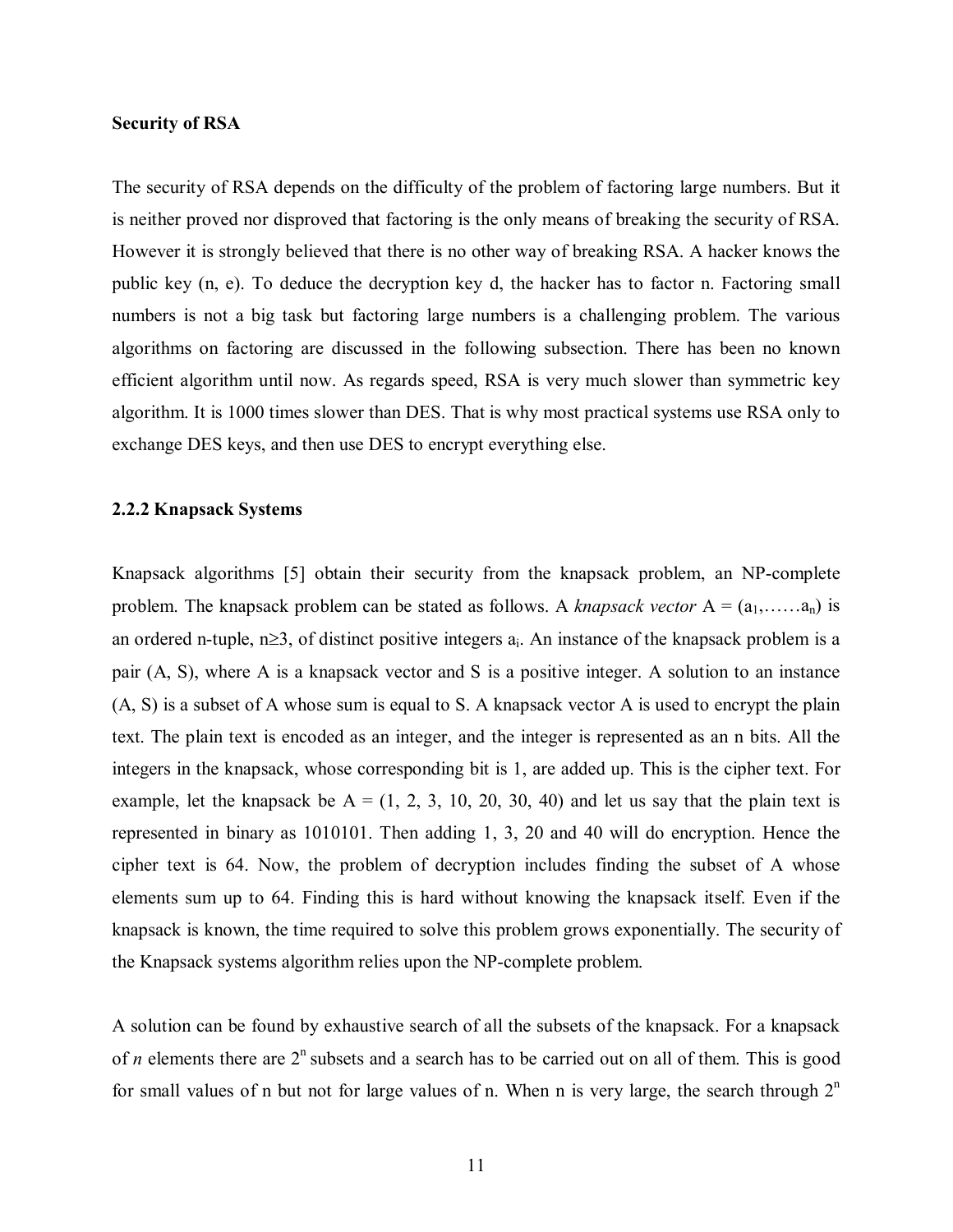subsets is unmanageable (the knapsack problem is an NP-complete problem). It shows that even the legal receiver has to find a solution to the NP-complete problem to obtain the plain text, which is not desirable. And also there should never be two solutions for the knapsack problem.

There are easy variations of knapsack problem. One of those of interest to us is a superincreasing set, which constitutes the knapsack problem. An n-tuple  $A = (a_1, \ldots, a_n)$  is called a superincreasing set if each number is greater than the sum of all its previous numbers. That is,  $a_1$  $+ a_2 + \ldots + a_{i-1} < a_i$  for all i. An integer *m* is chosen such that  $m > \sum a_i$ . Another integer t is chosen such that gcd (m, t) = 1. The choice of t should be such that another integer  $t^{-1}$  exists such that  $tt^{-1}$ ≡ 1 (mod m). Now, the knapsack vector is multiplied by t and all the vector elements are reduced to modulo m. The resulting vector  $B = (b_1, \ldots, b_n)$  is publicized as the encryption key. If the superincreasing knapsack vector is publicized as such, then the problem of decryption will become equally difficult for both the legal receiver and the cryptanalyst. Hence, The vector B is produced and publicized, as the encryption key and t,  $t^{-1}$  and m are kept secret. The actual algorithm is presented below.

#### **Knapsack Algorithms**

#### *Algorithm:* **Key generation for knapsack systems**.

- 1. An integer n is chosen.
- 2. Choose a superincreasing sequence  $(a_1, \ldots, a_n)$  and modulus M such that  $M > a_1 + a_2$  $+....+ a_n.$
- 3. Select a random integer t,  $1 \le t \le M-1$ , such that gcd  $(M, t) = 1$ .
- 4. Compute  $b_i = ta_i \pmod{M}$ .
- 5. The public key is  $(b_1, \ldots, b_n)$  and the private key is  $(M, t, t^{-1})$ .

#### *Algorithm:* **Encryption**

- 1. Obtain the public key  $(b_1, \ldots, b_n)$ .
- 2. Represent the plain text as a binary string of length n,  $X_1 X_2$ ....... $X_n$ .
- 3. Compute the integer  $c = X_1b_1 + \dots + X_nb_n$ .
- 4. Send the cipher text.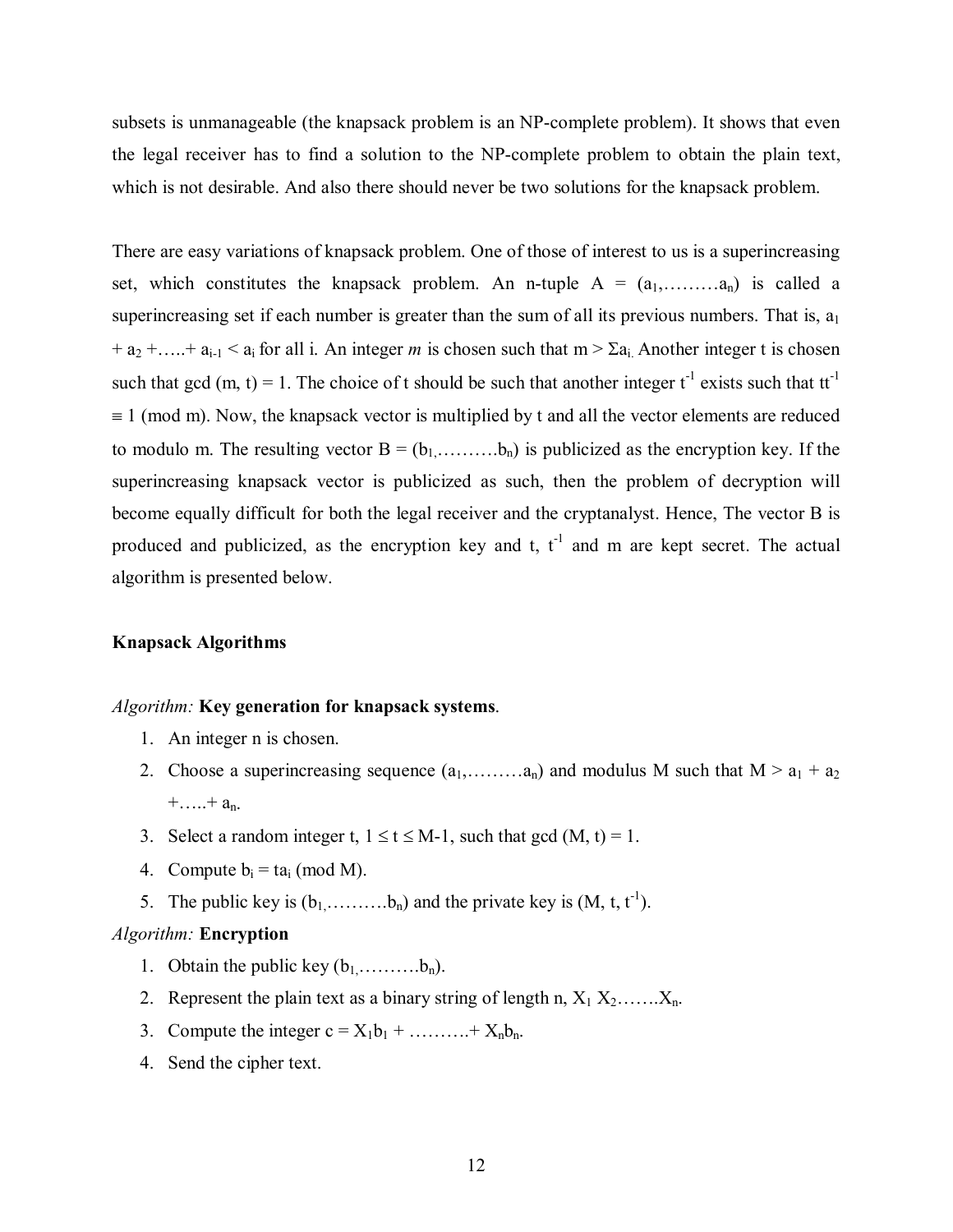#### *Algorithm:* **Decryption**

- 1. Obtain the private key  $(M, t, t^{-1})$ , the cipher text c and the public key  $(b_1, \ldots, b_n)$ .
- 2. Calculate  $d = t^{-1}c \pmod{M}$ .
- 3. Solve the superincreasing subsequence problem.

#### *Algorithm:* **Solving the superincreasing subsequence problem**

- 1. Obtain the knapsack vector  $A = (a_1, \ldots, a_n)$  and the cipher text *d*.
- 2.  $i = n$ while  $i \geq 1$  { if  $d \ge a_i$ ; then  $x_i = 1$  and  $d = d$ -  $x_i$  else  $x_i = 0$ .  $i = i-1.$ 3. Return  $(x_1, x_2, \ldots, x_n)$ .

All the above algorithms have been implemented and it was found that these were very easy to implement. Also encryption and decryption are much faster than RSA encryption and decryption.

#### **Security of Knapsack**

A pair of cryptographers [5] broke the knapsack cryptosystem. First a single bit of plain text was recovered. Then, Shamir showed that knapsacks could be broken in certain circumstances.

#### **2.2.3 Rabinís Public key cryptosystem**

Rabin's public-key encryption [4] scheme was the first provably secure system. The problem faced by the illegal receiver in order to recover the plain text is equivalent to the problem of factoring. Even though, it is widely believed that breaking the RSA system is equivalent to the problem of factoring, there exists no formal proof.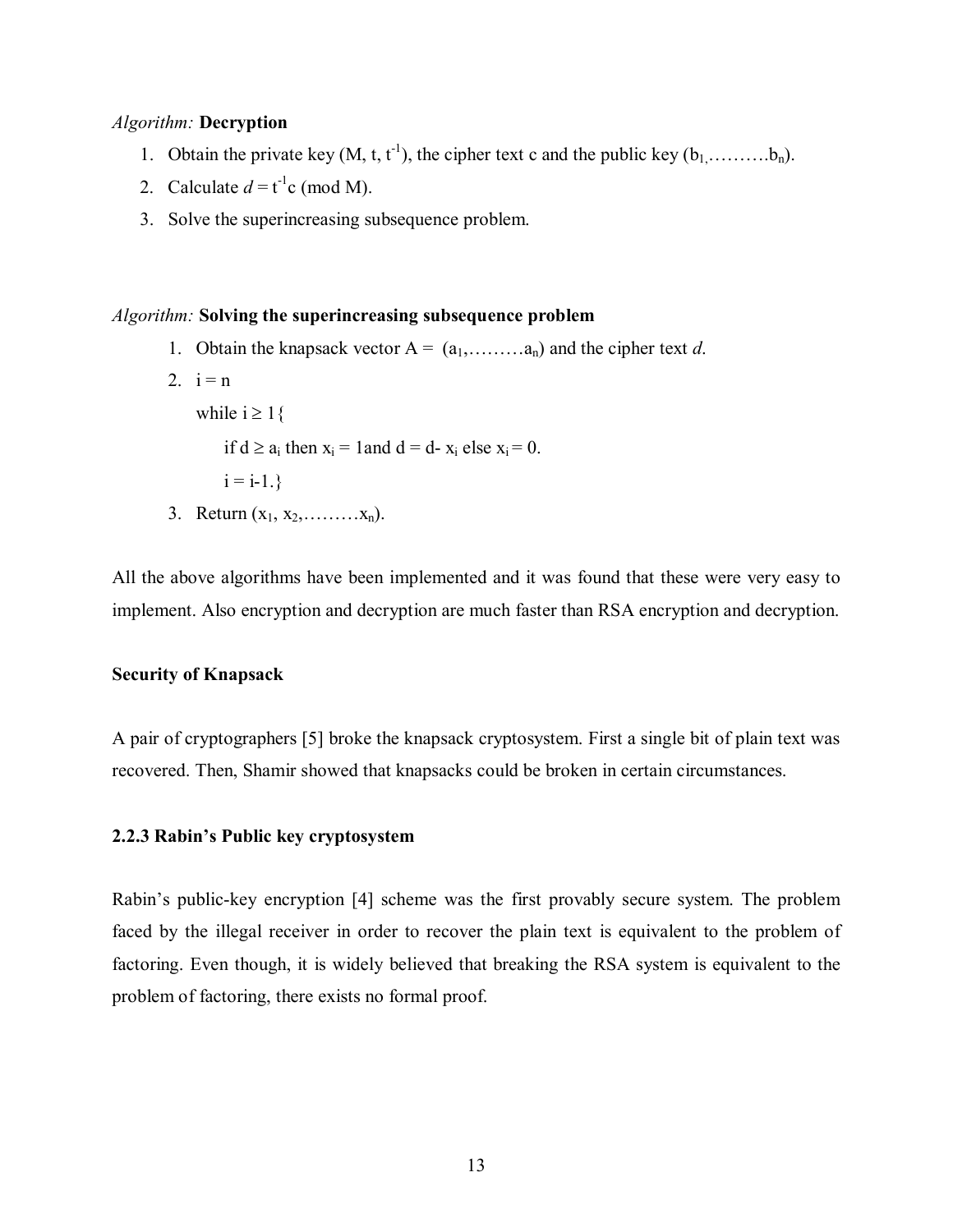#### **Rabinís PKC algorithms**

#### *Algorithm:* Key generation for Rabin's public-key cryptosystem

- 1. Generate two large random numbers p, q, each must be of the form  $4k+3$  and roughly same size.
- 2. Compute n=pq.
- 3. The public key is n, and the private key is (p, q).

#### Algorithm: **Rabin's public-key encryption**

- 1. Represent the message as an integer m in the range  $\{0, 1, \ldots, n-1\}$
- 2. Compute  $c = m^2$  mod n.
- 3. Send the cipher text.

#### *Algorithm:* **Rabin's public-key decryption**

- 1. Find out the four square roots m1, m2, m3 and m4 of c modulo n.
- 2. One of the four square roots has to be the original text m.

#### *Algorithm:* **Finding the four square roots of c modulo n**

- 1. Using the extended Euclid's algorithm, find a and b satisfying ap + bq = 1
- 2. Compute  $r = c^{(p+1)/4} \mod p$ .
- 3. Compute  $s = c^{(q+1)/4} \mod q$ .
- 4. Compute  $x = (aps + bqr) \text{ mod } n$ .
- 5. Compute  $y = (aps bqr) \text{ mod } n$ .
- 6. The four square roots are x,  $-x \mod n$ , y and  $-y \mod n$ .

#### **Security of Rabin's cryptosystem**

The problem faced by the passive adversary to recover the plain text is equivalent to the problem of factoring. Assuming that factoring is computationally intractable, Rabin's cryptosystem is provably secure.

Even though the system is provably secure against a passive adversary, the system succumbs to a chosen-cipher text attack.

The Rabin's cryptosystem is susceptible to hacker attacks similar to those on the RSA.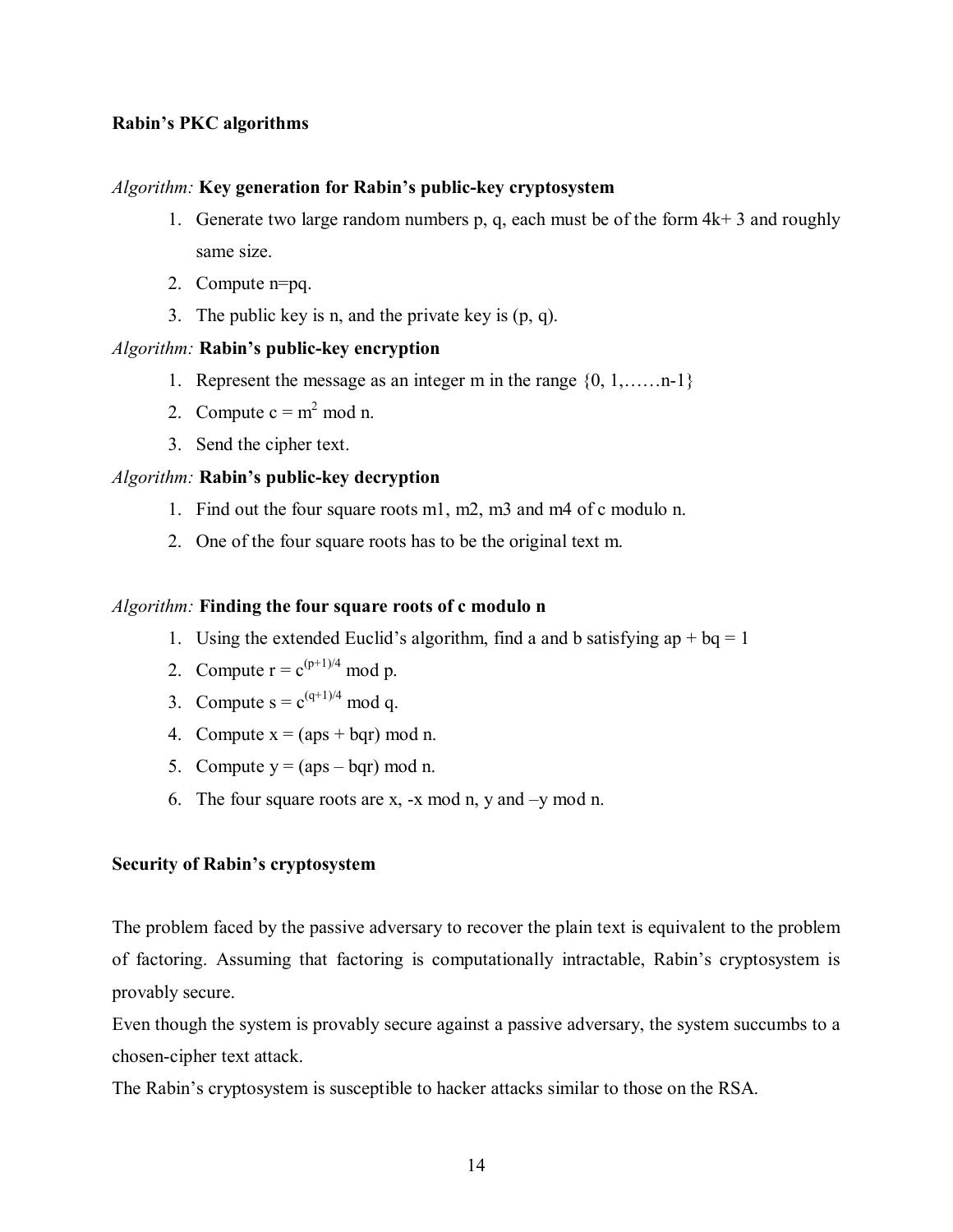There is a drawback in the Rabin's cryptosystem. The receiver is faced with the problem of choosing the correct plain text from among the four possibilities. This problem is overcome by adding redundancy bits to the original text before encrypting. One of those recovered square roots m1, m2, m3, m3 will have redundant bits and the one with the redundant bits is the original plain text. If none of them has redundant bits, then the message can be rejected as a fraudulent message. There is yet another advantage of the redundancy bits. The problem of chosen-cipher text attack will not be there anymore. Rabin's encryption is an extremely fast operation as it only involves a singular modular squaring. Rabin's decryption is slower than encryption but comparable in speed to RSA's decryption.

#### 2.3 Two-way Cryptography Systems

Before the invention of public key algorithms, two-way cryptography systems were most widely used. In a classical cryptosystem, the decryption key can easily be found once the encryption key is known, because the classical systems are based on symmetric functions. On the other hand, in public key cryptosystems, it is not trivial to determine the decryption key knowing the encryption key. Hence in classical cryptosystem, protection of the encryption key is very important. That is why the classical cryptosystems are called symmetric or two-way cryptosystems and the public key cryptosystems are called one-way or asymmetric cryptosystems. One such classical system is the Monoalphabetic system and is explained below.

#### **2.3.1 Monoalphabetic system**

There are various kinds of Monoalphabetic systems [5]. One of them is based on the concept that, in a good cryptosystem, the cryptosystem should be innocent looking. But, this is not a requirement at this time, since the message is in terms of 1s and 0s and it has no meaning at first sight to users. However, this idea was used in the past. The best way to make the message look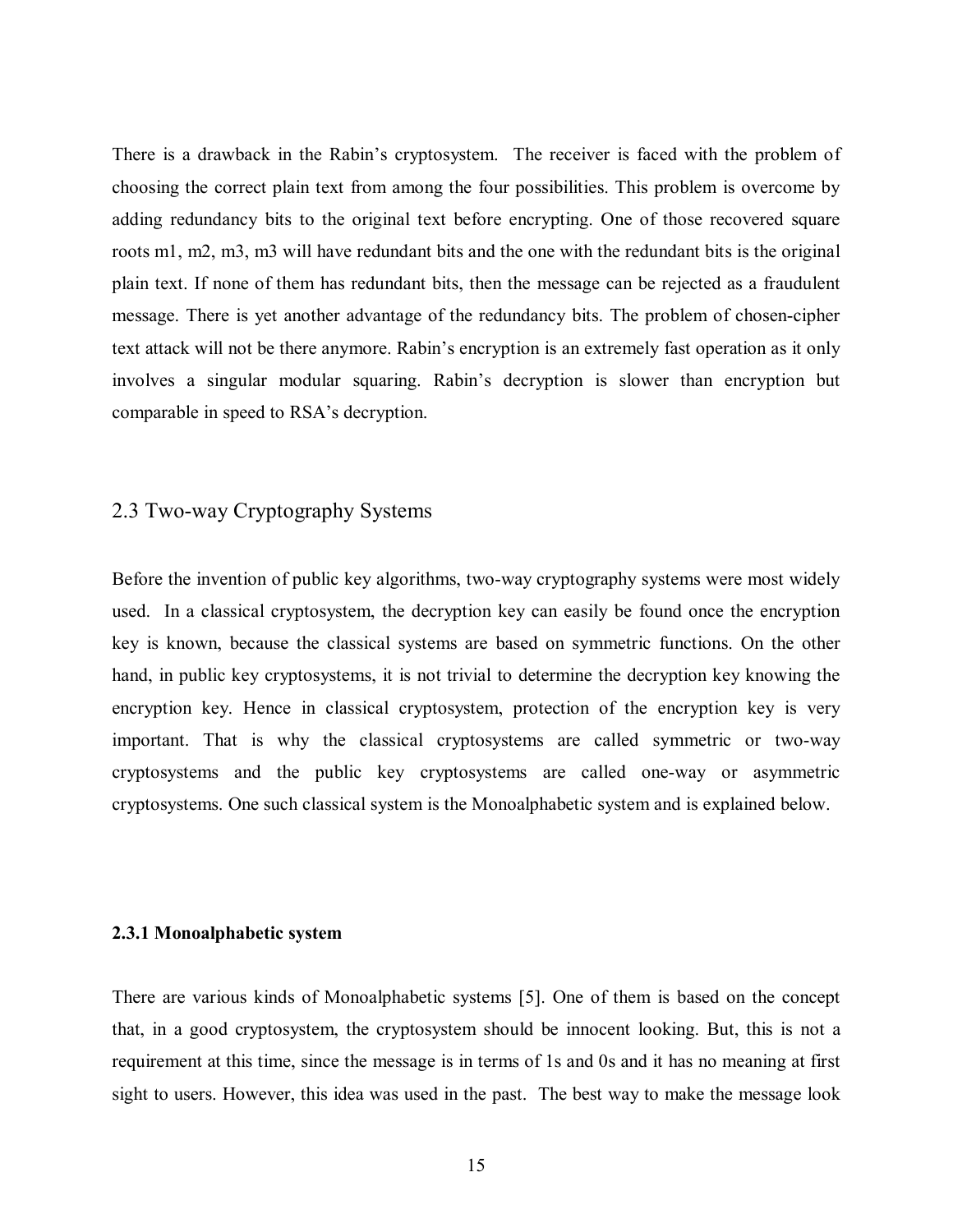innocent is garbage-in-between. The idea is presented below. Richelieu used sheets of cardboard with holes. Only the letters visible through the holes are significant. Both the sender and the receiver should have the same sheets. For example the following is a cardboard with holes.



Figure 2.5: Cardboard with holes used in Richelieu cryptosystem

We can see from the above diagram that the holes are in the positions  $(1, 8)$ ,  $(2, 9)$ ,  $(3, 6)$ ,  $(4,5)$ ,  $(4, 6)$ ,  $(5, 1)$ ,  $(5, 6)$ ,  $(5, 7)$ ,  $(5, 9)$ ,  $(6, 2)$ ,  $(6, 10)$ ,  $(7, 9)$  and  $(7, 10)$ .

Now, the following message looks like an innocent love letter.

|              |  | L O V E |  |             |   | Y O U           |             |
|--------------|--|---------|--|-------------|---|-----------------|-------------|
|              |  |         |  | $H$ A V E   | Y | $\mathbf{0}$ U  |             |
| D            |  |         |  | E E P U N   | D | $E$ and $E$     | $\mathbf R$ |
|              |  |         |  | M Y S K I N |   | M Y             |             |
| $\mathbf{L}$ |  |         |  |             |   | O V E L A S T S |             |
| $F \sim$     |  |         |  |             |   | ORE VERIN       |             |
|              |  | H Y P E |  |             |   | $R$ S P A C     | E           |

When the legal receiver gets this message, he/she uses the Richelieu cardboard and decrypts the message as YOU KILL AT ONCE. But, its security is poor. It does not take much effort from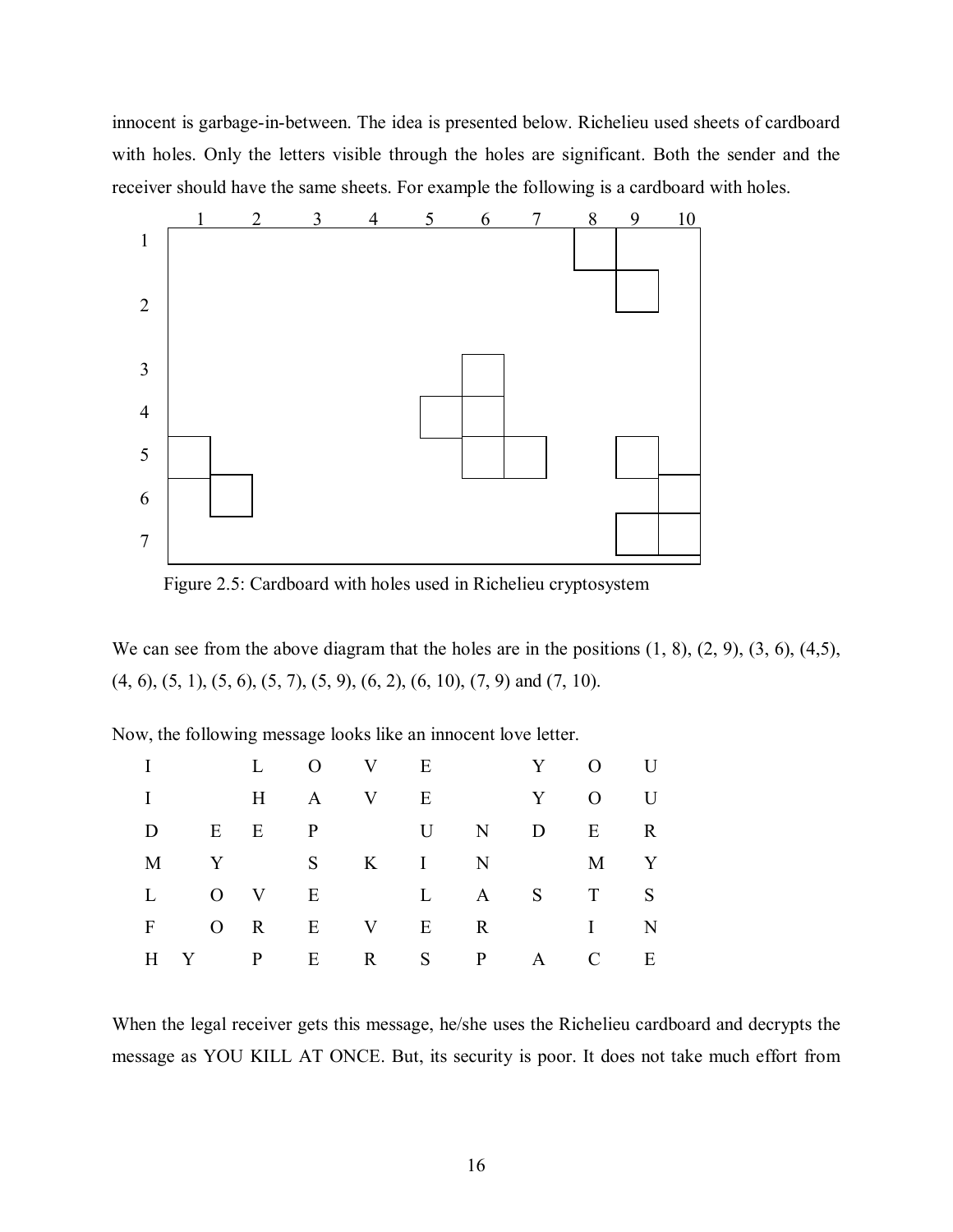the cryptanalyst to decrypt the cipher encoded in this way. There are some old Monoalphabetic systems categorized as *substitution* and *permutation systems.* 

#### **2.3.2 Substitution system**

In a *permutation system* [5], a permutation function is applied on the plain text. For example divide the plain text into blocks of three letters each and apply the permutation on each block separately. In each block the letters are moved one position ahead. For example, the plain text APPLYFORMULA will become PAPFLYMORAUL. But for an experienced cryptanalyst, it is not impossible to decipher the encrypted text. Hence, the system is not secure. In a *substitution system*, some entirely different character substitutes each letter in the English alphabet. For example, consider the following arrangement:

|  |                   | $\mathbf{A}$ : $\mathbf{B}$ : $\mathbf{C}$ : |  | $J.$   K.   L. |  | $S \mid T \mid U$ |  |
|--|-------------------|----------------------------------------------|--|----------------|--|-------------------|--|
|  |                   | $\mathbf{D}:$ E: F: M. N. O.                 |  |                |  | $V$   W   X       |  |
|  | $G:$ $H:$ $H:$ I: |                                              |  | $P.$ $Q.$ $R.$ |  |                   |  |

The lines surrounding each letter together with the dots indicate the substitutes for the letter. Thus, the plain text LET US GO FOR DINNER will be encrypted as



The crucial problem with this system is *key management*. The system breaks down once the correspondence between the plain text letters and the substitutes is known. Hence, the sender and the receiver have to memorize the key. The key should not be available in any form, anywhere.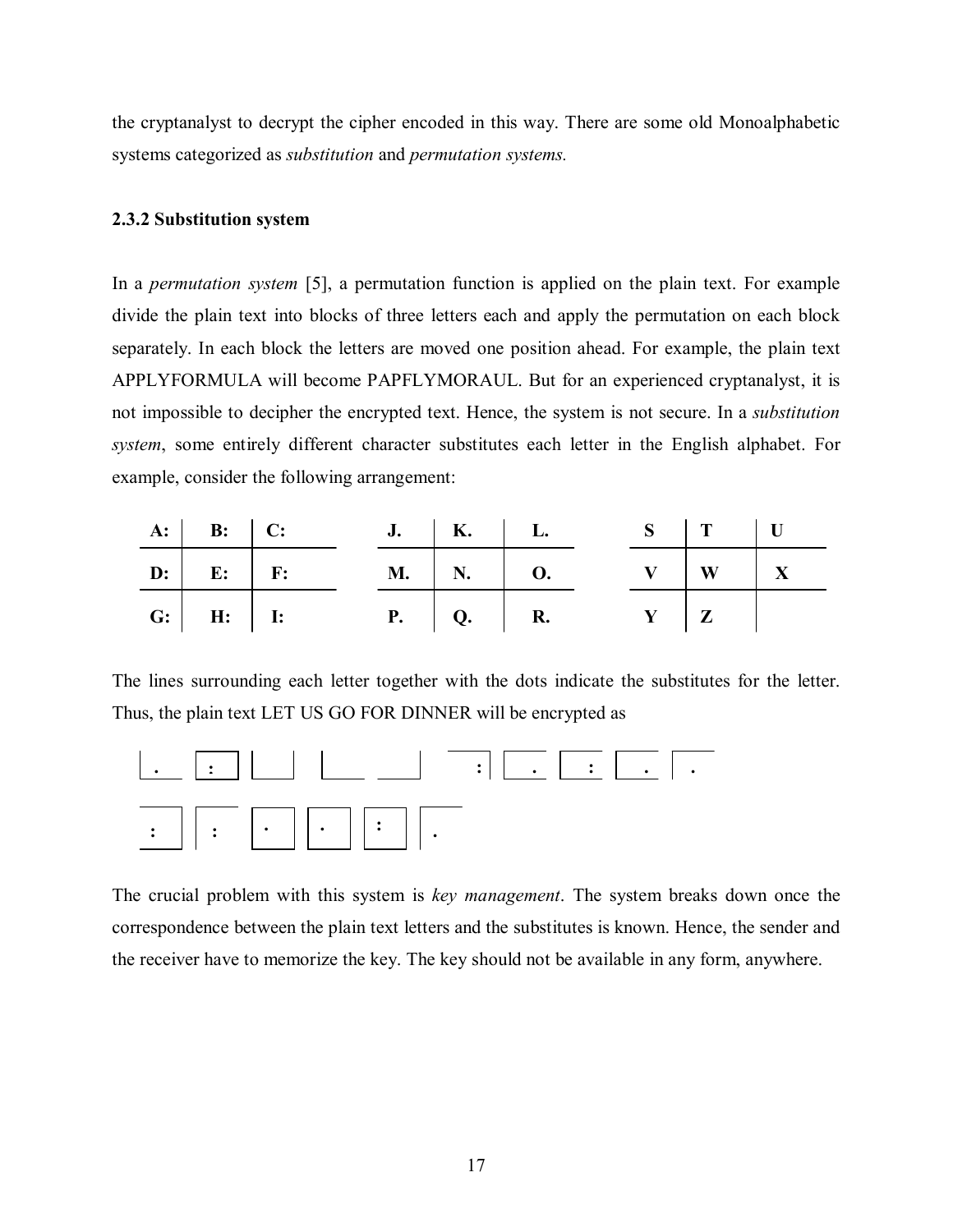#### **2.3.3 Polybios Checkerboard**

The oldest known cryptosystem is due to the Greek historian Polybios [5]. The Polybios checkerboard is shown below with the letter j omitted.

| $\begin{tabular}{c cccccc} & A & B & C & D & E \\ \hline A & A & B & C & D & E \\ B & F & G & H & I & K \\ C & L & M & N & O & P \\ D & Q & R & S & T & U \\ E & V & W & X & Y & Z \end{tabular}$ |  |  |
|---------------------------------------------------------------------------------------------------------------------------------------------------------------------------------------------------|--|--|
|                                                                                                                                                                                                   |  |  |
|                                                                                                                                                                                                   |  |  |
|                                                                                                                                                                                                   |  |  |

Figure 2.6: Polybios checkerboard

The two letters corresponding to the column and the row in which that letter lies will represent each letter. Thus, BB will represent G and H will be represented by BC. For example, the plain text LET US GO FOR DINNER will be encrypted as CAAEDDDEDCBBCDBACDDBADBDCCCCAEDB.

#### **2.3.4 Affine System**

An *affine cryptosystem* [5] is determined by two integers 'a' and 'b', where  $0 \le a, b \le 25$  and, 'a' and 26 are relatively prime. Each letter ∝ will be substituted by a∝+b modulo 26. The requirement of 'a' and 26 being relatively prime ensures that the mapping  $a\infty+b$  is one-to-one. Usually the letters are encoded into integers before applying the encryption function, with A having the value 0 and Z having the value 25. For example, if  $a = 3$  and  $b = 5$  then the letter Y with numerical encoding of 24 will have 25 (Z) as its encrypted value. For decrypting, the inverse of 'a' modulo 26 has to be found by applying Extended Euclid's algorithm. Then  $a^{-1} \infty$  b would give us the actual value. There are 12 possible values of 'a' since the number of relative primes of 26 which are less than 26 are 12. And there are 26 possible values for b. Totally 12\*26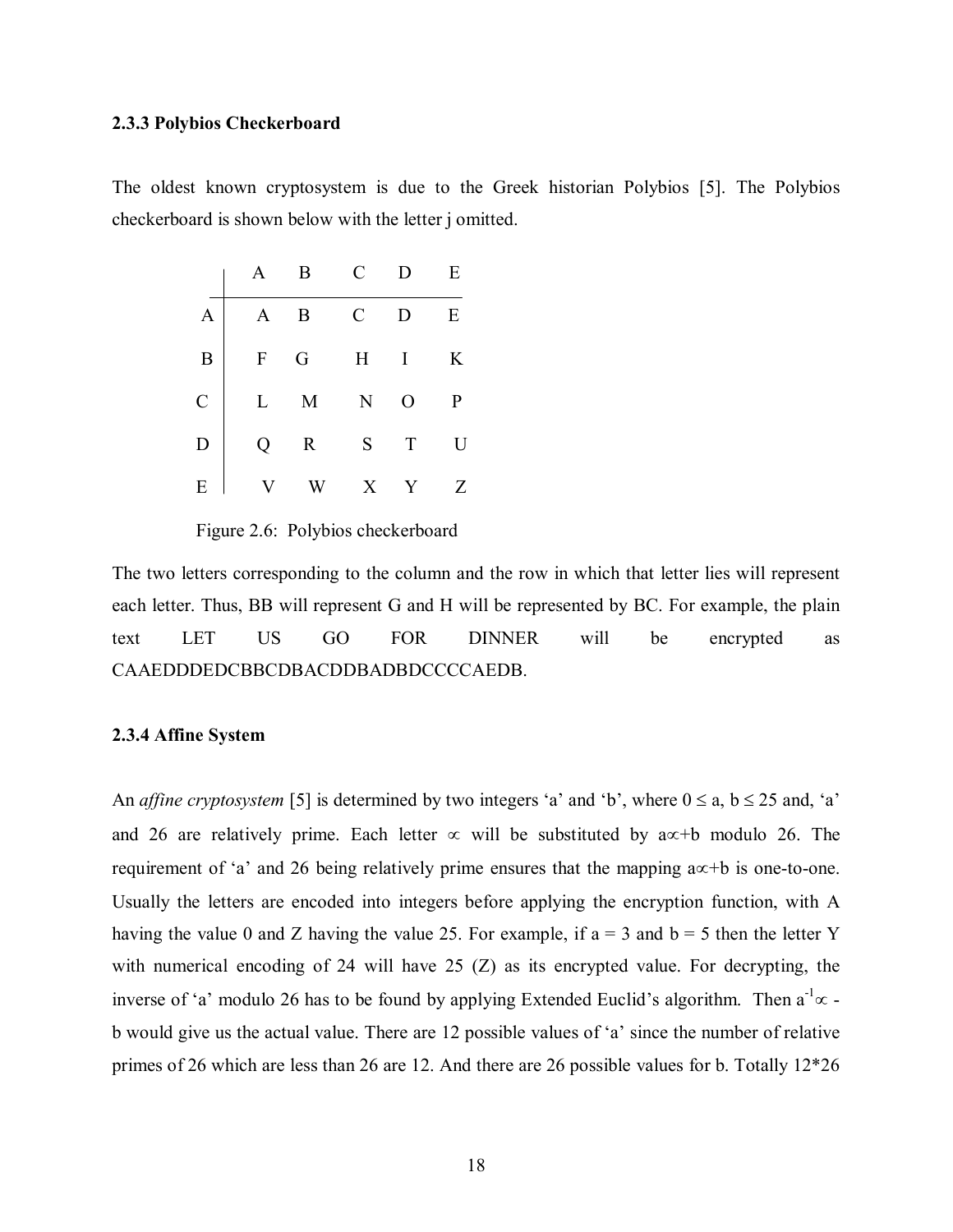$-1$ (since the case of a = 1, b = 0 is excluded) = 311 possible keys for an affine system. Checking through all the 311 keys is easy and hence cryptanalysis is easy.

#### 2.4 Diffie-Hellman Key-Exchange Algorithms

Diffie-Hellman [10] was the first public-key algorithm ever invented. Its security is based on the difficulty of calculating discrete logarithms in a finite field. Diffie-Hellman can be used to distribute the keys but not to encrypt and decrypt. Alice and Bob can use this algorithm to generate a secret key.

Alice and Bob agree on a large prime n and another integer g, such that g is primitive mod n. These two integers need not be kept secret. The following is the protocol followed by Alice and Bob.

1. Alice chooses a random large integer x and sends Bob

 $X = g^x \mod n$ 

2. Bob chooses a random large integer y and sends Alice

 $Y = g^y \mod n$ 

3. Alice computes

 $k = Y^x \mod n$ 

4. Bob computes

 $l = X^y \mod n$ 

Both k and l are equal to  $g^{xy}$  mod n. No one else other than Bob and Alice can compute the number  $g^{xy}$  mod n. Unless the discrete logarithm is computed and x (or y) is recovered, the secret key k (or l) cannot be computed. Now, Alice and Bob can use this private key to communicate the messages. The security of this approach depends on the size of the numbers g and n, since the security depends on the difficulty of factoring numbers the same size as n. This algorithm can be easily extended to work with three or more people. However, the problem with this approach is that every user in the system has to do the costly computation of finding the secret key k.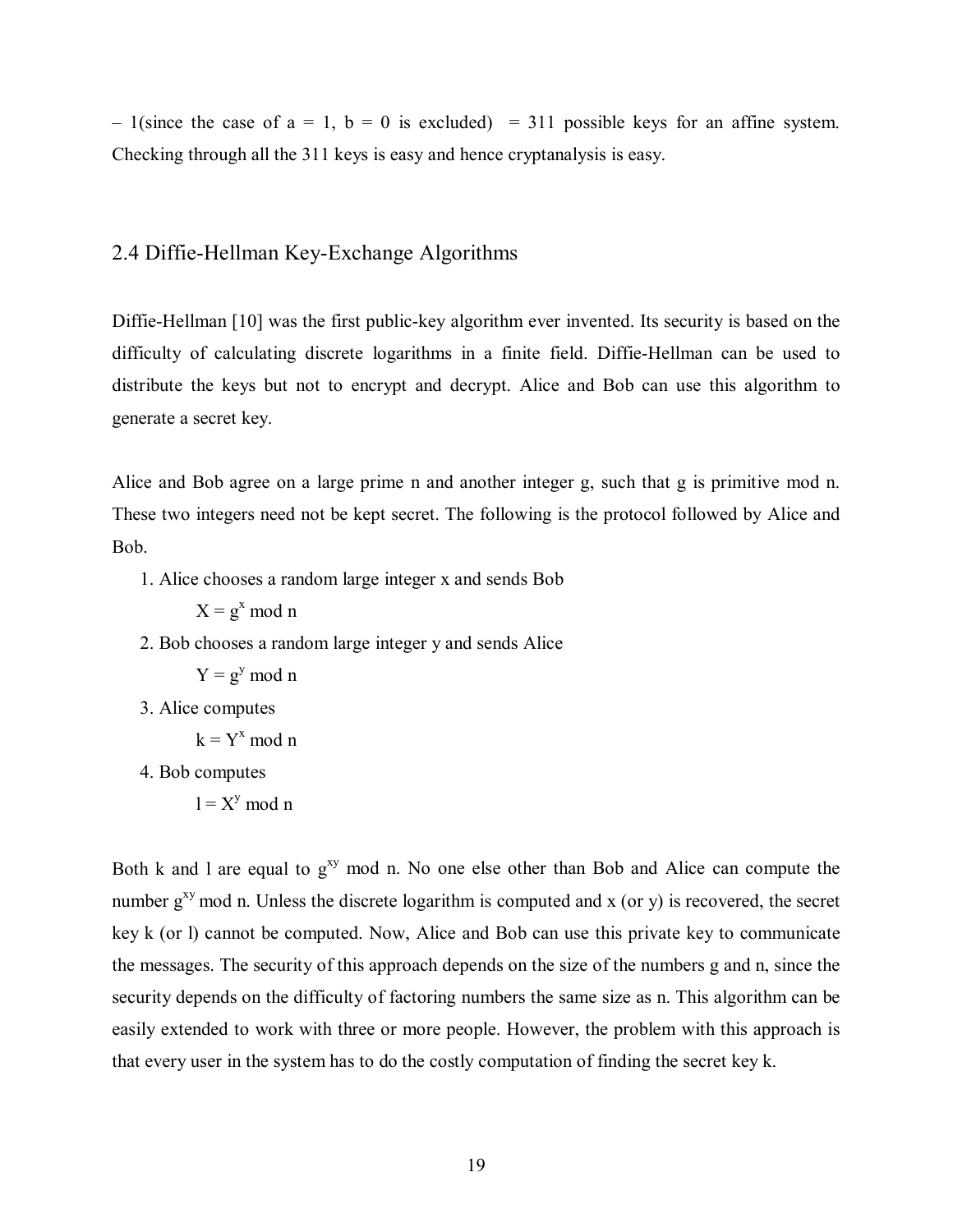#### 2.5 Multicasting Protocols

#### **2.5.1 Centralized Tree-Based Key Management**

In this centralized approach, there is only one manager (centralized), where the keys are centrally maintained and the users are registered. The keys are held in a binary tree. To store the keys, any tree of arbitrary degree is used. The participants are represented by the leaves in the tree. The following example depicts a fully balanced, complete binary tree with a maximum of 16 members and a depth of 4.



Figure 2.7: Binary hierarchy of keys. Labels in hexadecimal define the range of participants knowing this key [11].

The important observations to be made in this method are:

1. Each user has a shared secret established with the group manager (GM), who stores that information in the leaf associated with the user and uses it whenever a truly private communication is required with the user. This is called lowest level key encryption key (KEK).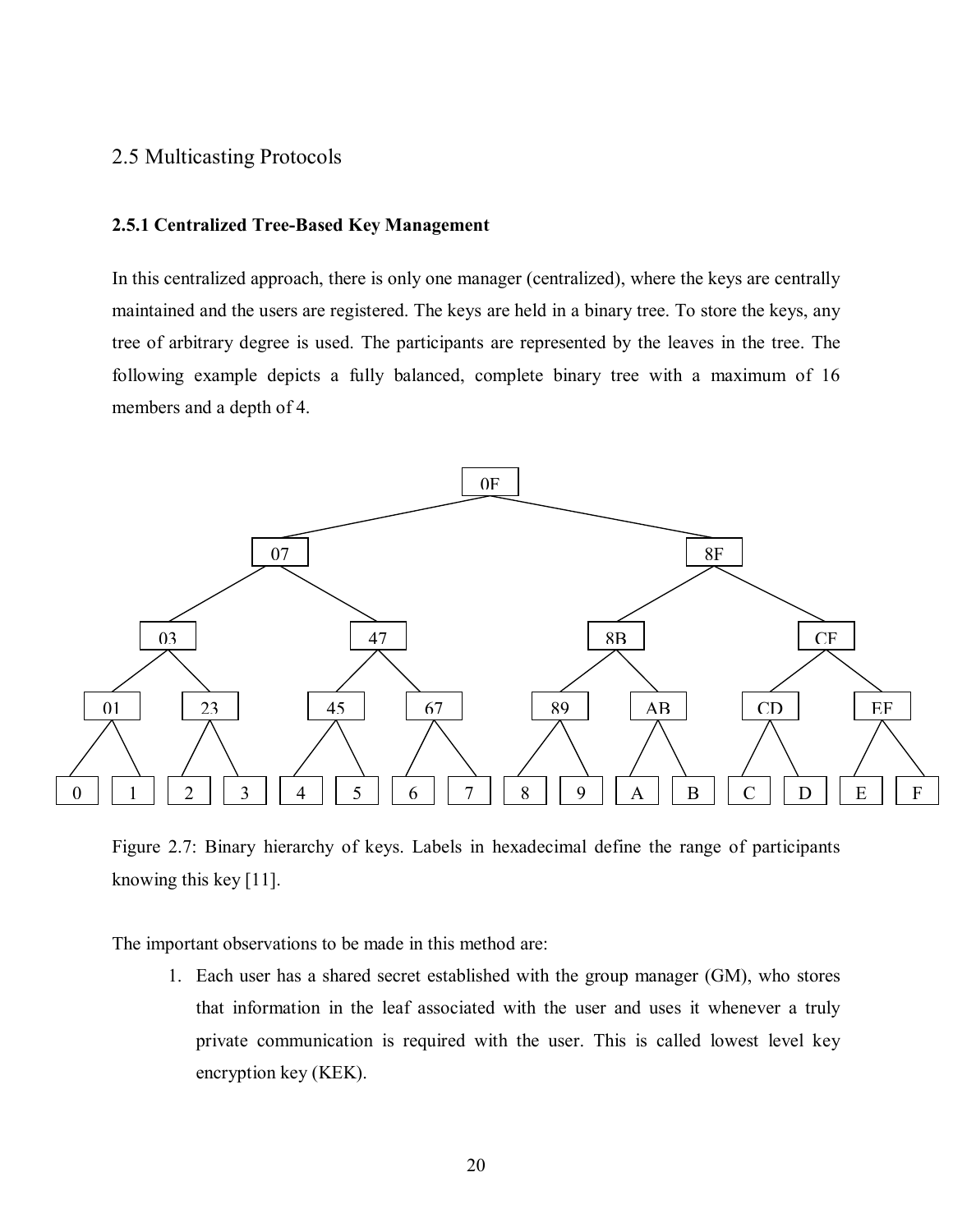- 2. The intermediate nodes in the tree do not correspond to any entities, but only hold keys for a hierarchy of virtual sub-groups of different sizes and are used to effectively communicate the new keying material when the membership of the group changes.
- 3. Each user has a subset of keys from the tree, the keys that are in the path from the leaf to the root, which is used as Traffic Encryption Key (TEK). These intermediate key encryption keys (KEKs) are used if a message should be understood by a subset of the group. For example, a message encrypted with KEK 03 is understood by the participants 0,1,2 and 3. Others will not be able to decrypt the message.

Joins and leaves are handled in the following way.

- 1. On a join operation, the participant's key manager unicasts its request to the group manager, who checks with admission control and assigns an ID, where the participant's key is stored. If, the ID is 4, then the key will be stored at the leaf  $4$  in the binary tree.
- 2. The ID will give the traffic encryption key (TEK) in the tree. For example, if the ID is 4, then the intermediate key encryption keys are 45, 47, and 07.

When an existing user leaves the group,

- 1. The group manager sends out a message with new keying material, which can only be decrypted by all the key managers of the remaining participants and frees the slot used by the leaving participant, making it available for reuse at the next join.
- 2. Let us say that '4' is leaving. The keys that it knew (key encryption keys 45, 47, 07 and the Traffic Encryption key 0F) are to be changed in such a way that 4 cannot acquire the new keys. This can be done by encrypting all the new intermediate node (from the leaf node of the leaving participant to the root node) keys with appropriate underlying node or leaf keys. When 4 leaves, the new key encryption key  $45_{\text{new}}$  needs to be received by 5,  $47_{\text{new}}$  needs to be received by 5, 6 and 7,  $07_{\text{new}}$  needs to be received by  $0...3$ , 5 $..., 7$  and the new traffic encryption key  $0F_{new}$  needs to be received by every participant except 4. This is achieved by doing the following.
	- a.  $45<sub>new</sub>$  is encrypted by 5, the only recipient in need of it and sent only once.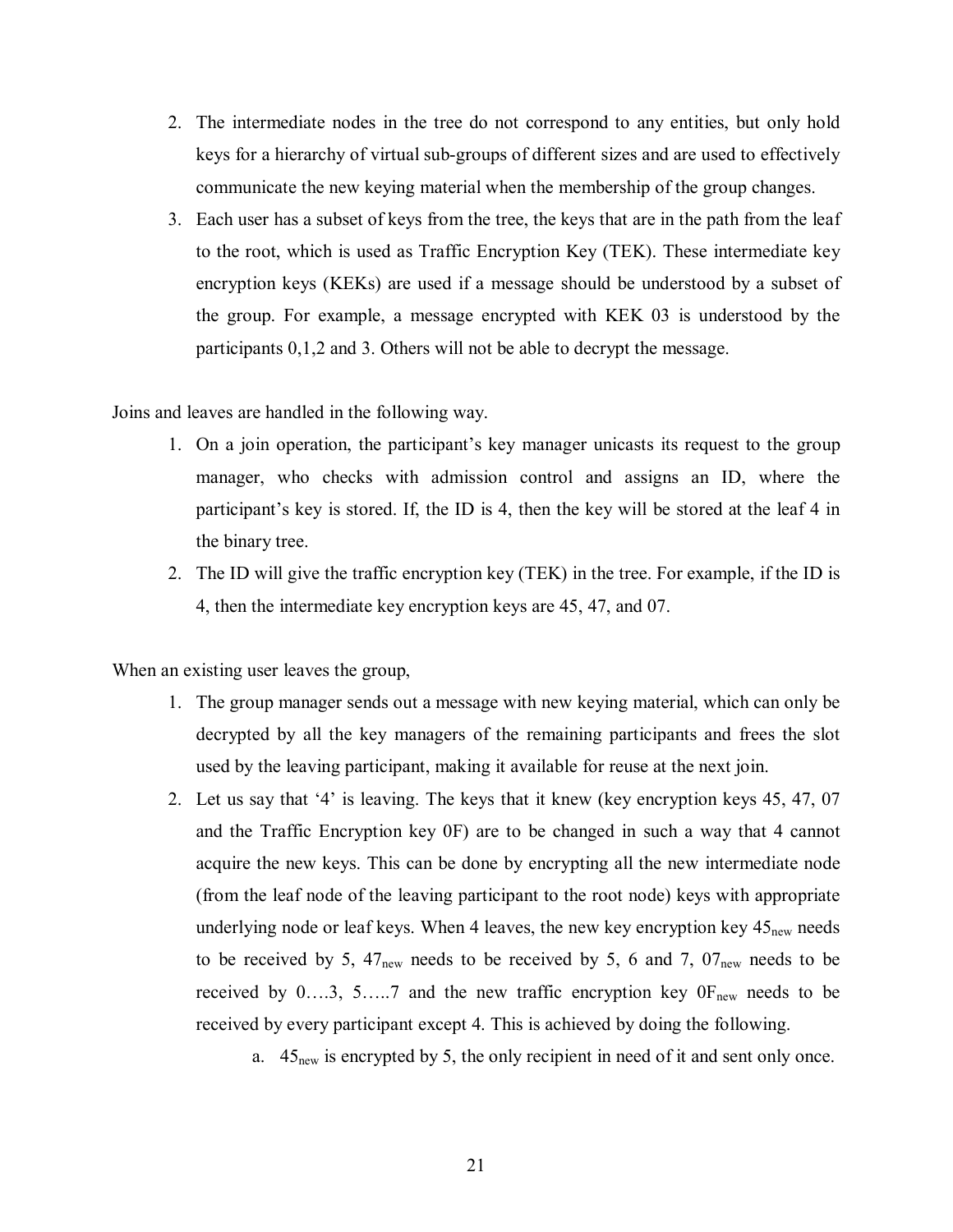- b.  $47_{\text{new}}$  is encrypted twice, once by the existing 67 key and once by the new key  $45_{\text{new}}$  and the two copies are sent.
- c.  $07_{\text{new}}$  is encrypted twice, once by the existing 03 key and once by the new key  $47_{\text{new}}$ .
- d. OF new is sent twice encrypted once by the existing key 8F and the new key encryption key  $07_{\text{new}}$ .

So, if the depth of the tree is W and there is a single leave, then 2W-1 keys are being sent out. A single message with all the new keys can be multicasted to the participants and the processing of this multicast message by the receivers will take at most W decryption operations, with an average of less than 2 decryptions.

#### **2.5.2 Centralized Flat Key Management**

Instead of assigning the keys and distributing them in a hierarchical tree-based fashion, they can also be assigned in a flat fashion. This is called Centralized Flat Key Management [11]. This reduces the database requirements, and the sender doesn't have to store the information about all the participants. The data structure held by the Group Manager is a simple table with  $2W+1$ entries. One entry holds the current TEK and the other 2W entries hold KEKs. Here W is the number of bits in the participant ID, which is normally equal to its transport layer or its network address. For each bit in the network address, two keys are available. Each participant knows W of these keys depending on the value of single bits in its address.

The results are similar to those of Tree-based control, but the key space is much smaller. For an ID of length W bits, only 2W+1 keys are needed irrespective of the number of participants in the group. The number of participants is limited to  $2^W$ . This approach also keeps the size of the change messages small. Besides reducing the storage and communication needed, this approach has the advantage that nobody needs to keep track of who is currently a member, yet the Group Manager is still able to expel an unwanted participant.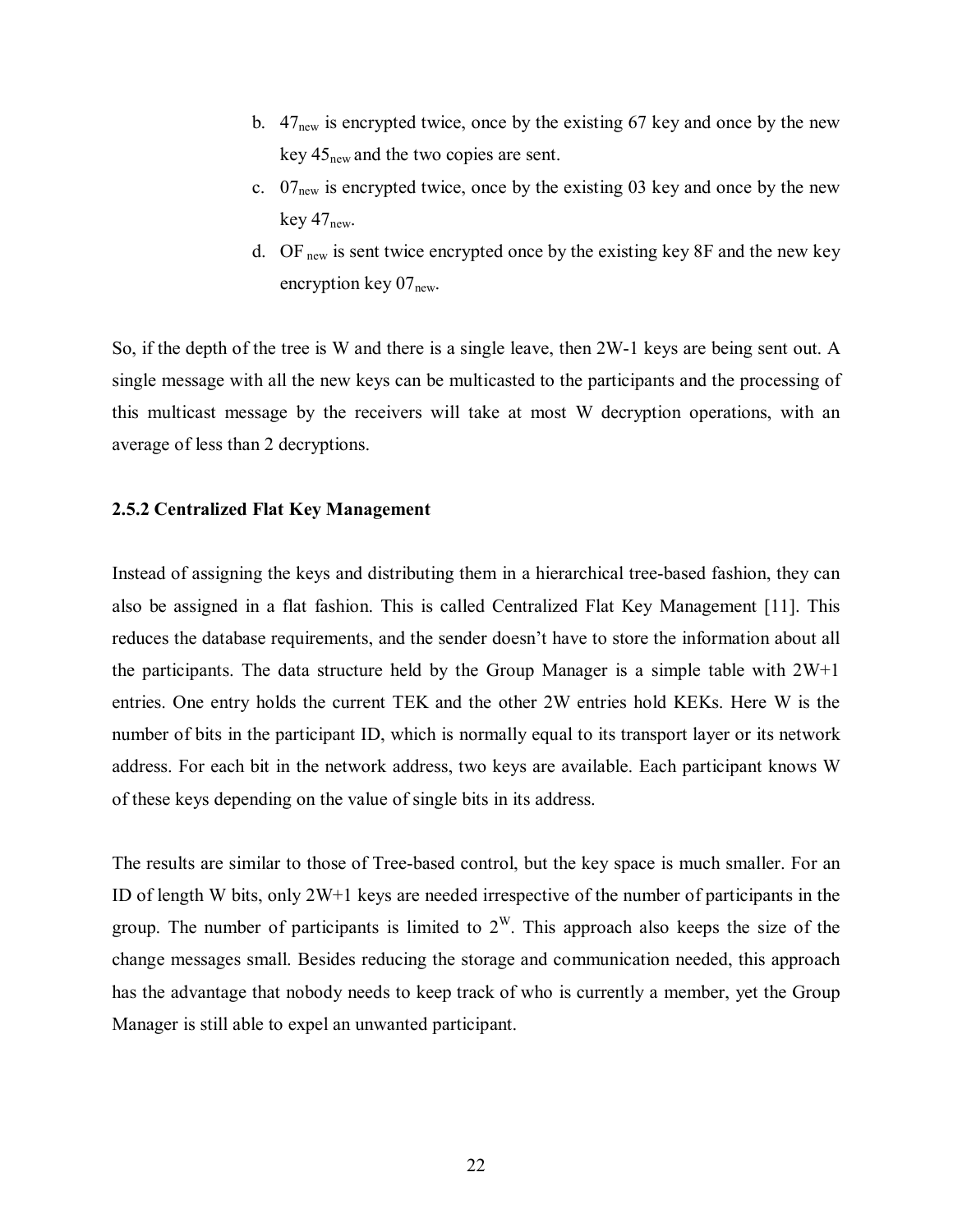To join, a participant contacts the Group Manager who assigns a unique ID and keys corresponding to the IDs bit/value pairs to the participant. All keys known to the leaving participant (TEK and W KEKs) are to be replaced in a way intractable to the leaving user, but easily computable for all remaining participants. The Group Manager sends a multicasting message with two parts: First, it contains new TEK encrypted with each of the valid KEKs and second, it contains a new replacement KEK encrypted with both the old KEK and the new TEK for each of the invalid KEKs.

#### **2.5.3 Distributed Flat Key Management**

There is a danger of implosion and the existence of a single point of failure. The solution is to completely distribute [11] the key database of the centralized flat approach such that all participants are created equal and no one has complete knowledge. There is no dedicated Group Manager; collaboration of multiple participants is required to propagate changes to the whole group. Each participant only holds the keys corresponding to its ID, as in centralized flat approach. The IDs are generated uniquely in a distributed way, as there is no dedicated Group Manager.

This scheme is the most resilient to network or node failures due to its inherent self-healing capability, but is more vulnerable to inside attacks than others. The approach can be considered stronger against active attacks.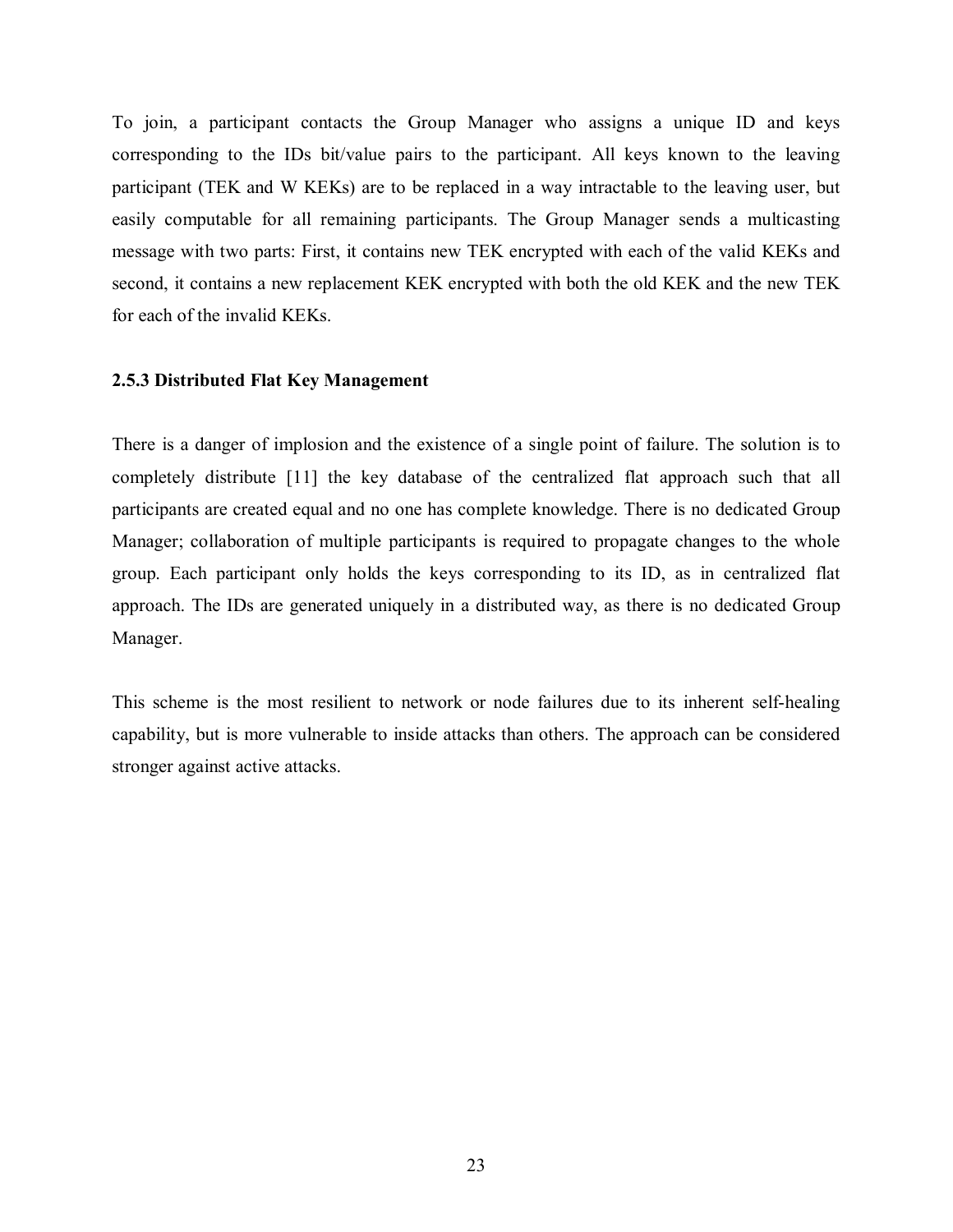## Chapter 3: Secure Lock Protocol (SLP)

#### 3.1 Secure Lock

#### **3.1.1 Introduction**

The main property of a multicast channel is that a single transmission from a sender should be simultaneously received by multiple users. Most of the time the transmitted messages are secret and should be received and understood by the intended receivers only. Thus, security is the main issue. There are many approaches proposed which work well when the size of the group is small and static. These approaches do not scale well when the groups are large and change dynamically. In the following section, secure multicasting using the secure lock approach proposed by Chiou and Chen [3] is presented. In the later sections, the design of the multicasting system using alternate protocols and its implementation are presented followed by the examination of the system for a large and dynamically changing group.

Secure broadcasting using the secure lock based on the Chinese Remainder Theorem has been proposed by Chiou and Chen [3]. The objectives of this thesis are

- 1. Make use of their idea to implement a secure multicasting system for a small set of users in a Local Area Network.
- 2. Design the system to manage the leaves and joins of the members.
- 3. Propose a viable protocol for a multicast system where the groups are large and dynamically varying.

The system for a small group of users in a LAN is implemented here using different encryption techniques and the results are presented in Chapter 5.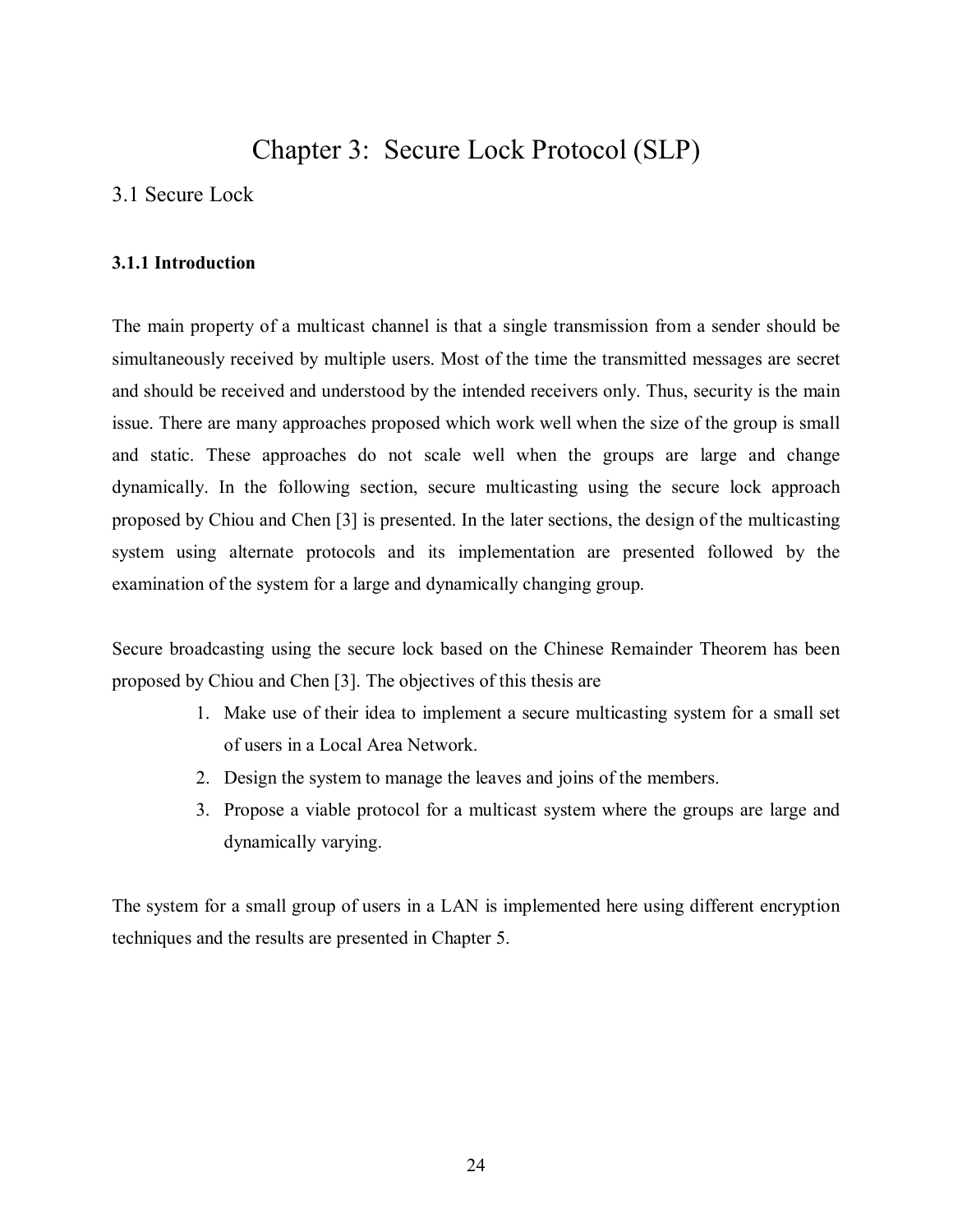#### **3.1.2 Secure Lock Approach**

Assume that there is a group of n users in a network. Let them be denoted as  $u_1, u_2, \ldots, u_n$ . In order to send the message M to the group, it has first to be encrypted before it is transmitted. Since there are n different users, it will be advantageous if there exists a method that can securely send the deciphered session key together with the cipher text of M. Since the message is encrypted by the encrypt session key, only one copy of the cipher text needs to be sent, and since the session key is selected for each transmission, no additional keys need to be kept secret. Based on this idea, Chiou and Chen proposed an approach in which the lock is superimposed onto the front of the sent-out message to lock the deciphering session key, and only matches with keys of the users in the group. The format of the sent-out message looks like the following.



Figure 3.1: Format of the sent-out message in secure lock protocol where

X is the lock

d is the deciphering session key; i.e.,  $M = D_d(C)$ 

C is the cipher text of the secret message M; i.e.,  $C = E_e(M)$ 

e is the encryption session key

The lock X should satisfy the following properties:

- 1. Users of the group can only open the lock since the lock contains the information about the decryption session key d.
- 2. The lock should depend only on d and should not disclose any information about the sender.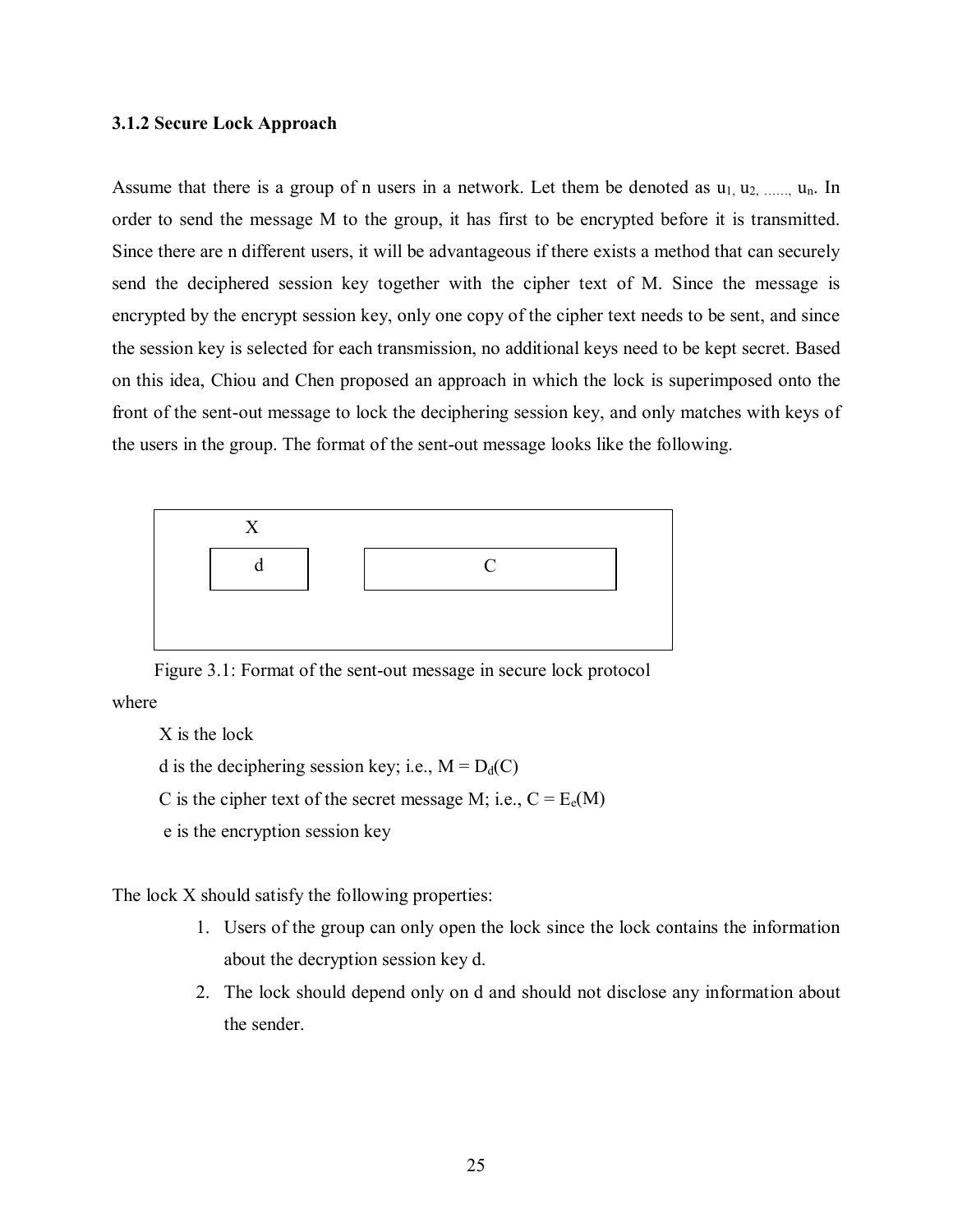Thus the lock must functionally depend on e and d. The lock is constructed using the Chinese Remainder Theorem as discussed below.

#### **3.1.3 Construction of the Lock**

The lock is constructed based on the Chinese Remainder Theorem [10]. The theorem is as follows:

Let  $p$  and  $q$  be positive integers that are relatively prime and let  $q$  and  $b$  be any two integers. Then there is an integer *N* such that

$$
N \equiv a \pmod{p}
$$

and

$$
N \equiv b \pmod{q}
$$
.

Moreover *N* is uniquely determined modulo *pq.* The generalized Chinese Remainder Theorem is as follows.

Given a set of simultaneous congruences

 $x \equiv a_i \mod(m_i)$ 

for  $i = 1, \ldots, r$  and for which the  $m_i$  are relatively prime, the solution of the set of congruences is  $x = a_1b_1M/m_1 + \ldots + a_rb_rM/m_r \pmod{M}$ ,

where

 $M \equiv m_1 m_2 \dots m_r$ 

and the bi are determined from

$$
b_i\,M/m_i\equiv 1\ (mod\ m_i)
$$

The construction of the lock is as follows.

Let d be the deciphering session key

 $R_i$  be the cipher text of d enciphered with  $u_i$ 's encryption key  $e_i$ 

i.e., 
$$
R_i = Ee_i(d)
$$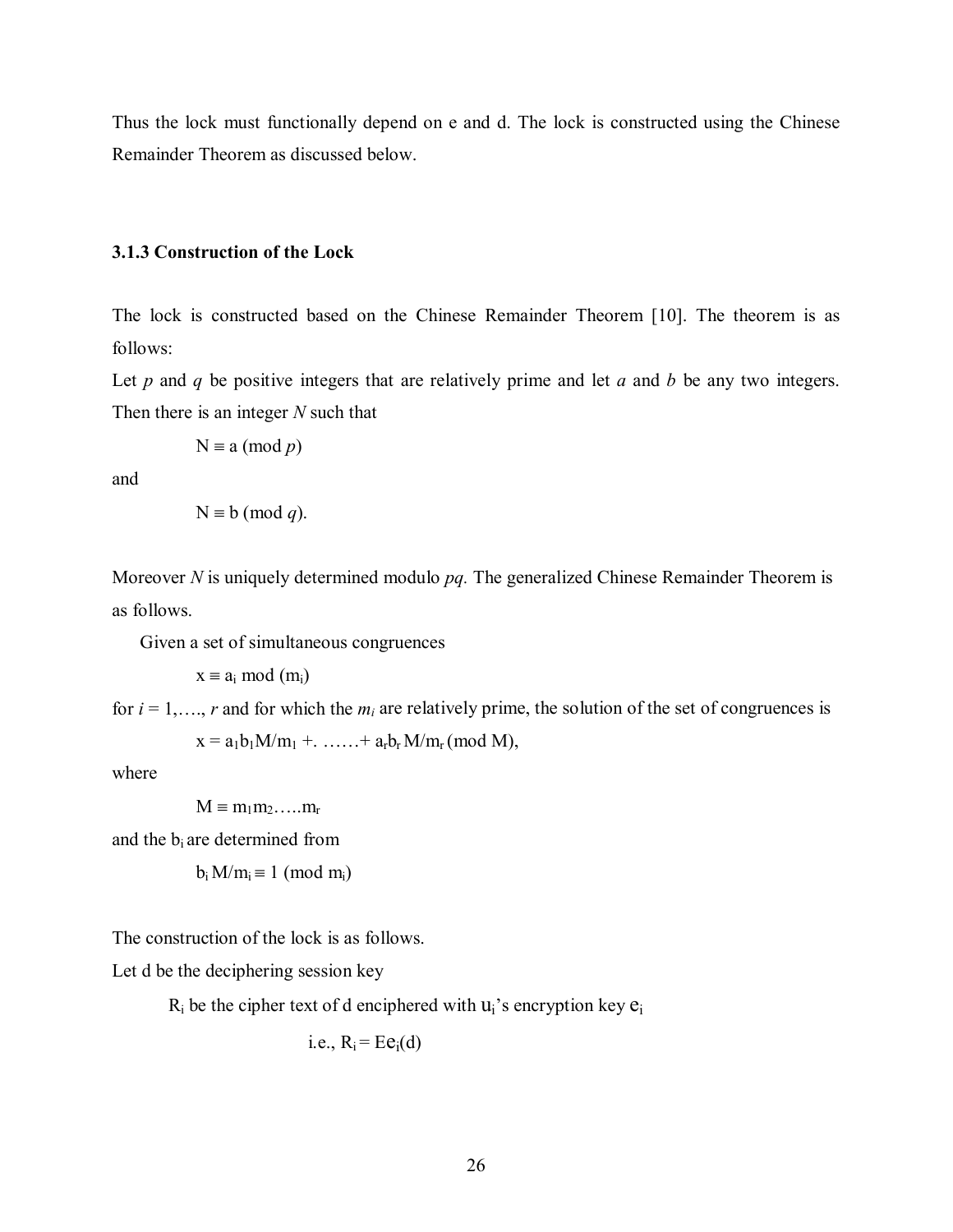and let  $N_1, N_2, \ldots, N_n$  be pair wise relatively prime numbers, which are publicly known in the system. N<sub>i</sub> is associated with user  $u_i$  and is greater than  $R_i$ . Then, we have the following set of congruences:

$$
X \equiv R_1 \mod N_1
$$
  
\n
$$
X \equiv R_2 \mod N_2
$$
  
\n
$$
\vdots
$$
  
\n
$$
X \equiv R_i \mod N_i \qquad \text{for all users } u_i
$$
  
\nfor all  $R_i, R_i \leq N_i$ 

 $X = R_n \text{ mod } N_n$  Where  $R_i = Ee_i(d)$ 

A common solution X is found from the above equations using the Chinese Remainder Theorem. Once the common solution X is found, each user  $u_i$  can compute  $R_i$  from X ( $R_i = X \% N_i$ ). Therefore,  $u_i$  can decipher R to get d, the deciphering session key.

#### **3.1.4 Performance of the Lock**

The lock obtained above is secure because

- 1. Each of the congruences is associated with a user in the group, and to obtain d the user needs the associated deciphering session key  $d_i$  to decipher  $R_i$  to open the lock X. Therefore, only the users in the group have the key to open the lock.
- 2. Since  $R_i = Ee_i(d)$ ,  $R_i$  is functionally dependent on d, the session deciphering key.
- 3. Each user only needs to know his own secret key. Hence there is no need for keeping extra keys secret.

In summary, sending the lock along with the cipher text has the following advantages:

- 1. Only one copy of the cipher text is sent, reducing the overhead on the sender and the network
- 2. For each user, there is no need to keep extra keys secret (other than his own secret keys).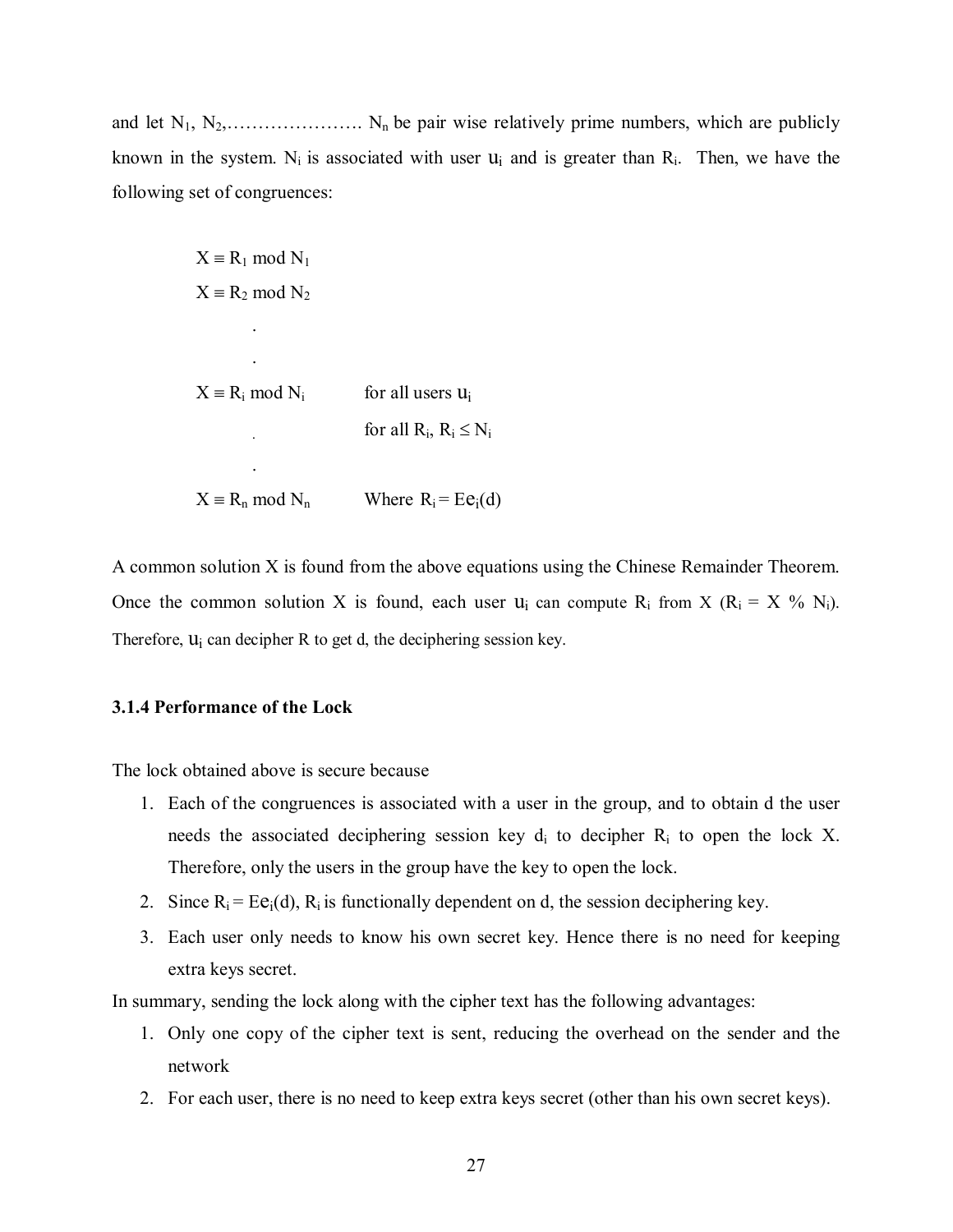#### 3.2 Secure Lock Protocol

Based on the above idea, protocols are designed for a multicast system using the public key algorithm RSA and Rabin's public key algorithm. First, the protocol based on RSA is described. The protocol based on Rabin's public key algorithm is similar to the protocol based on RSA.

#### **RSA based protocol**

- Assume that there are n users in the system. Let them be denoted by  $u_1, u_2, \ldots, u_n$ . Each user  $u_i$  is associated with an integer  $N_i$ .

- Let  $N_1, N_2, \ldots$  Nn be pair wise relatively prime numbers, and are known publicly in the system.

- Each user  $u_i$  has a public key  $(e_i, n_i)$  and a private key  $d_i$ .

- Let (e, n) be the session encryption key and d be the session decryption key chosen by the sender.

The following structure is used to send the message:

```
struct message { 
char *X; //Lock
 char *CKD; //Verification code 
 char *msg; //Cipher Text
```
The sent out message looks like the following.

}



Figure 3.2: Format of the sent-out message in secure lock protocol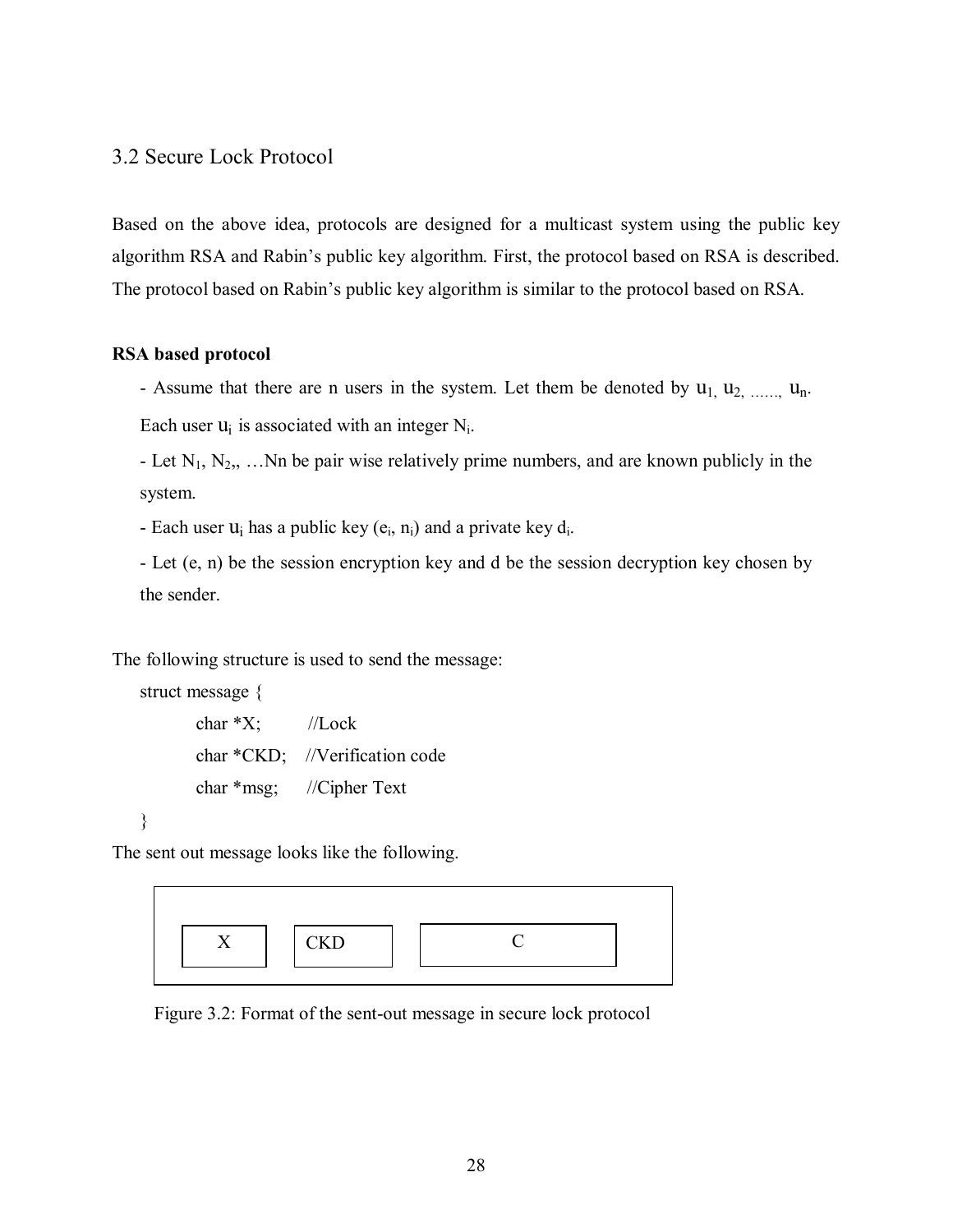where

X is the solution of the congruences obtained using the Chinese Remainder Theorem,  $X \equiv$ E  $(n_i, e_i, m)$  mod  $N_i$ , for all users  $u_i$ , where E is the RSA encryption function discussed earlier and  $m = d$ .

CKD is the cipher text of d encrypted using e

i.e.,  $CKD = E$  (n, e, d)

C is the cipher text of the plain text secret message M

i.e.,  $M = E (n, e, M)$ 

#### **3.2.1 Sender's Encryption Algorithm**

Input: The secret message M, the public keys  $(n_i, e_i)$  and the prime numbers  $N_i$ 

Output: Secure Lock X, Encrypted text C and CKD.

- 1. Choose the session encryption key (n, e) by generating the large random prime numbers p and q using NTL. The session decryption key d is calculated.
- 2. Calculate  $R_i = E(n_i, e_i, d)$  for all users  $u_i$  in the group.
- 3. Calculate the lock  $X = R_i \text{ mod } N_i$  using the Chinese Remainder Theorem.
- 4. Encrypt the secret message M by calling the encryption function E (n, e, M) and store it in C.
- 5. Convert the ZZ integers X, CKD and C into bytes using BytesFrom (ZZ) function (see Appendix A).
- 6. Fill the structure message with the converted bytes.
- 7. Multicast the structure message.

#### **3.2.2 Receiver's Decryption Algorithm**

- 1. Receive the message Msg from the sender.
- 2. Obtain the ZZ integers X, CKD and C from Msg.X, Msg.CKD and Msg.C respectively using the function ZZFromBytes (ZZ& x, const unsigned char \*p, long n)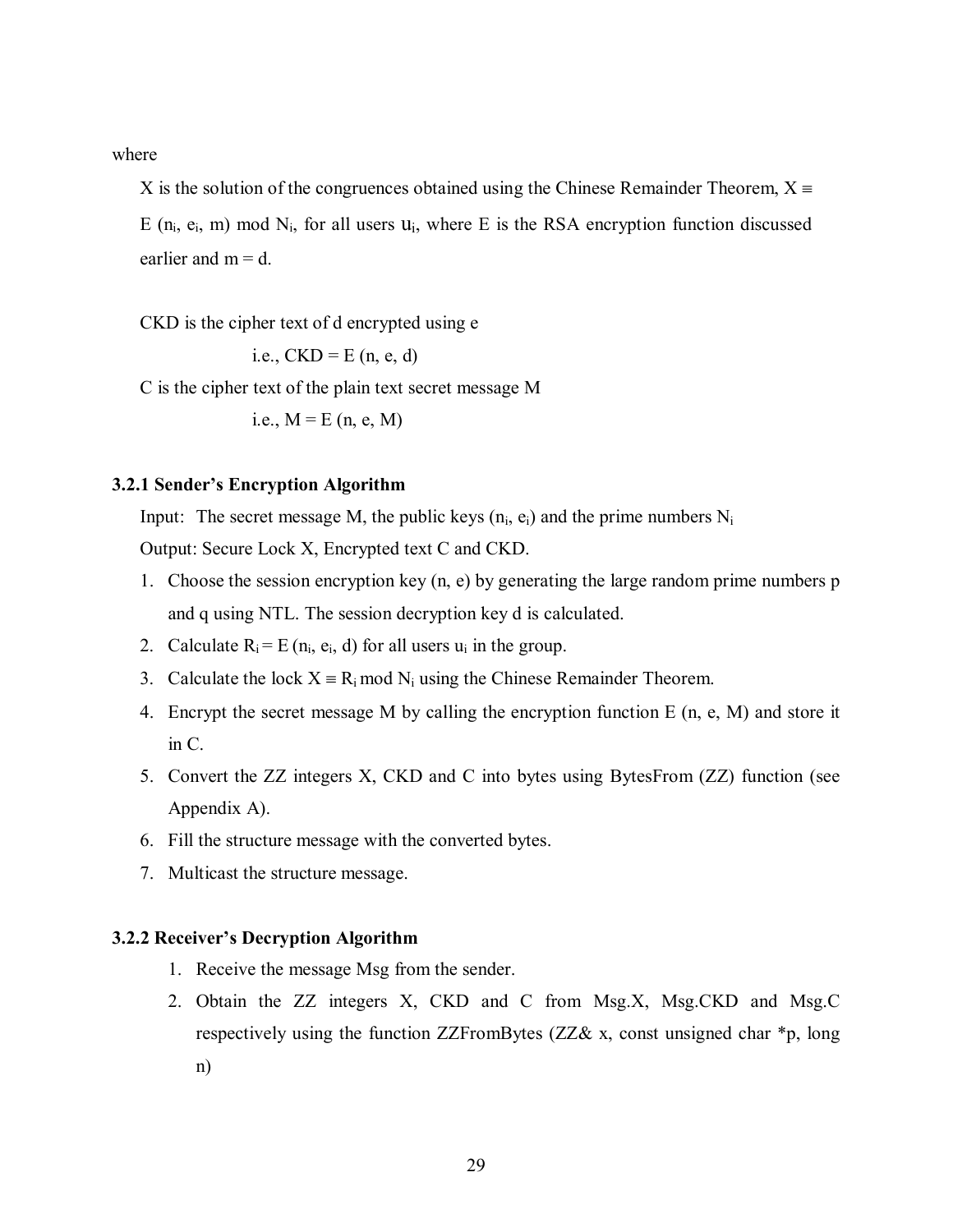- 3. Use X to calculate  $R_i = X \text{ mod } N_i$ , where  $N_i$  is the prime number associated with the user.
- 4. Decrypt  $R_i$  with receiver's decryption key  $d_i$  to obtain the session decryption key d, using the RSA decryption function void Decrypt (ZZ c, ZZ d, ZZ n).
- 5. Decrypt CKD using d (obtained in the previous step), to find out if the receiver is an intended receiver (i.e., if  $d =$  Decrypt (CKD, d, n))
- 6. If the receiver is an intended receiver, use the session decryption key d to decrypt the message M from C. i.e.,  $M =$  Decrypt  $(c, d, n)$ Else ignore the message.

## **3.2.3 Handling Leaves and Joins**

All the leaves and joins can be dynamically handled in the proposed protocol. Whenever a new user joins, he will only be able to decrypt the messages that will be communicated after his join. Whenever an existing user leaves the group, he will not be able to decrypt any more messages that will be communicated in the group after he leaves. There can be situations where there are multiple leaves and joins at the same time. The following are the possible scenarios and solutions to handle simultaneous leaves and joins of members.

Recall that every user in the group is associated with an integer  $N_i$  and a public key ( $e_i$ ,  $n_i$ ). When there are n users, the lock is constructed from the following n congruences.

$$
X \equiv R_1 \mod N_1
$$
  
\n
$$
X \equiv R_2 \mod N_2
$$
  
\n
$$
\vdots
$$
  
\n
$$
X \equiv R_i \mod N_i
$$
 for all users  $u_i$   
\nfor all  $R_i, R_i \le N_i$   
\n
$$
X \equiv R_n \mod N_n
$$

The common solution X is then calculated from the following equation.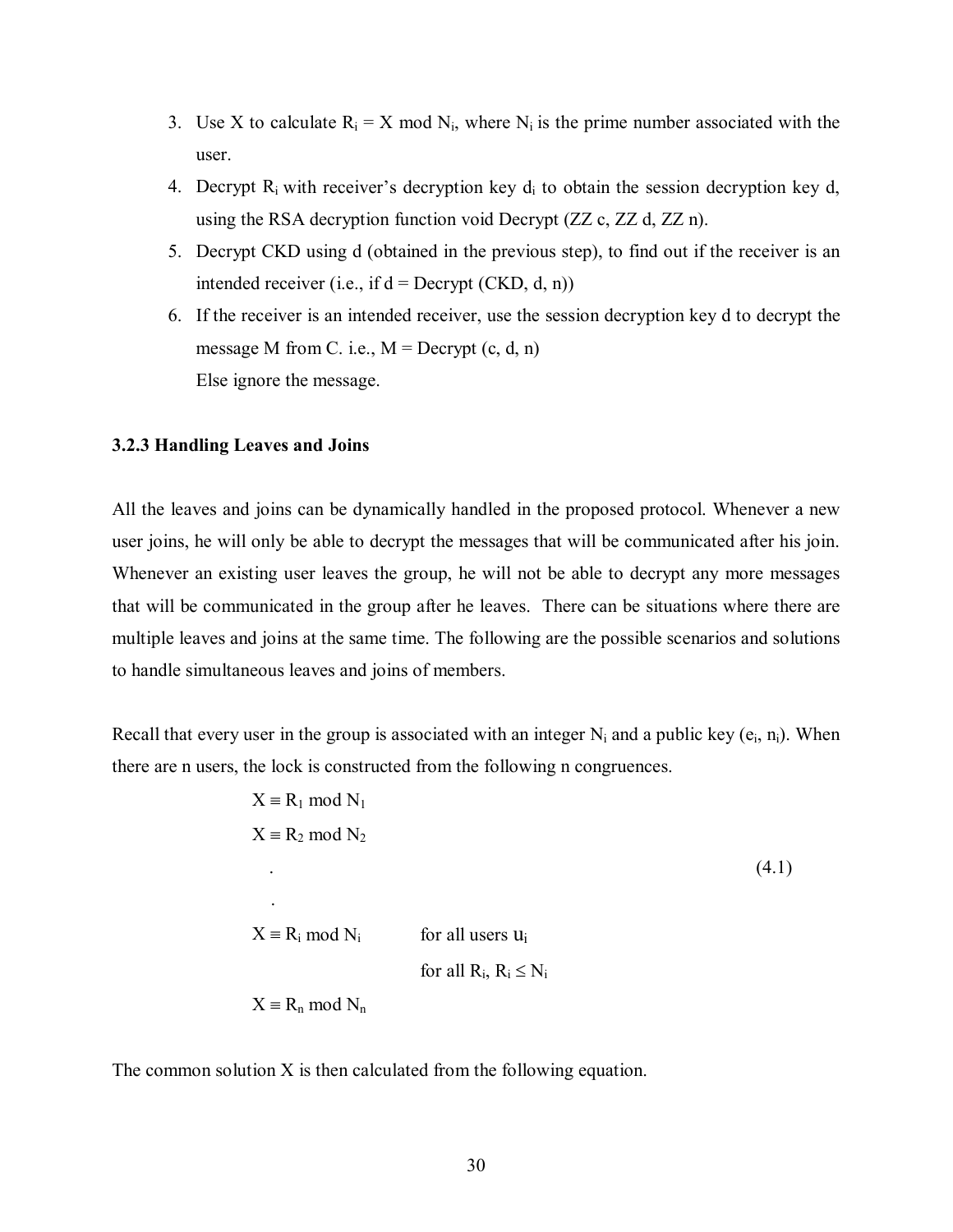$$
X = ((L/N_1)^* R_1 * f_1 + (L/N_2)^* R_2 * f_2 + \dots + (L/N_i)^* R_i * f_i + \dots + (L/N_n)^* R_n * f_n) \text{ mod } L
$$
  
Where  

$$
L = N_1 * N_2 * \dots N_i * \dots \dots * N_n \text{ and}
$$

$$
f_i * (L/N_i) \equiv 1 \pmod{N_i}
$$

Whenever there is a change in membership, the only change that needs to be made is the construction of the lock X.

#### **Single Join**

When a new user  $n+1$  joins with an associated integer  $N_{n+1}$  and public key ( $e_{n+1}$ ,  $n_{n+1}$ ), the new set of congruences from which the lock will be calculated, is the set of equations 4.1 plus  $X \equiv$  $R_{n+1}$  mod  $N_{n+1}$ . So, the new set of equations will be:

$$
X \equiv R_1 \mod N_1
$$
  
\n
$$
X \equiv R_2 \mod N_2
$$
  
\n
$$
\therefore
$$
  
\n
$$
X \equiv R_i \mod N_i
$$
  
\n
$$
\therefore
$$
  
\n
$$
X \equiv R_{n+1} \mod N_{n+1}
$$

The solution to the lock X is now calculated from the set of n+1 congruences.

 $X = ((L'/ N_1)^* R_1 * f_1 + (L'/ N_2)^* R_2 * f_2 + \ldots + (L'/ N_i)^* R_i * f_i + \ldots + (L'/ N_{n+1})^* R_{n+1} * f_{n+1}) \text{ mod }$ L′ where

$$
L' = L^*N_{n+1} \quad \text{and}
$$
  

$$
f_i^*(L'/N_i) \equiv 1 \pmod{N_i} \quad \text{where } 1 \le i \le n
$$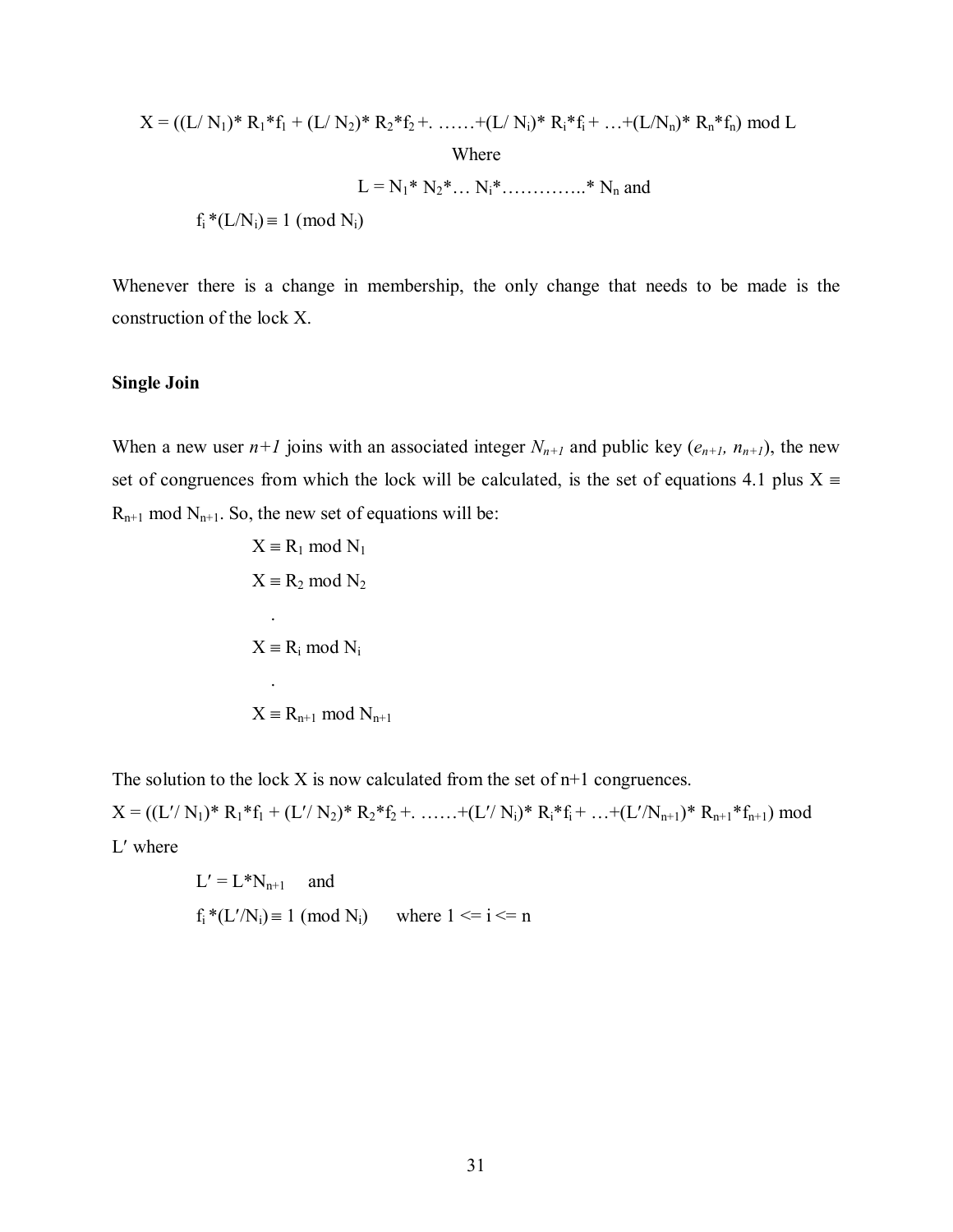### **Single Leave**

When an existing user *i* leave the group, remove the corresponding congruous equation in finding the common solution  $X$ . i.e., the solution  $X$  will be:

$$
X = ((L'/ N_1)^* R_1^* f_1 + (L'/ N_2)^* R_2^* f_2 + \dots + (L'/ N_{i-1})^* R_{i-1}^* f_{i-1} + (L'/ N_{i+1})^* R_{i+1}^* f_{i+1}
$$
  
+ ...+(L'/ N\_n)^\* R\_n^\* f\_n) mod L'  
where  

$$
L' = L/N_i \qquad \text{and}
$$
  
 $f_j^*(L'/N_j) \equiv 1 \pmod{N_j} \qquad \text{where } j! = i \text{ and } l \le j \le n$ 

### **Single Leave and Single Join**

Let user *i* leave the group and user  $n+1$  join the group. The new lock will be:

$$
X = ((L'/ N_1)^* R_1^* f_1 + (L'/ N_2)^* R_2^* f_2 + \dots + (L'/ N_{i-1})^* R_{i-1}^* f_{i-1} + (L'/ N_{i+1})^* R_{i+1}^* f_{i+1}
$$
  
+ ...+(L'/ N\_{n+1})^\* R\_{n+1}^\* f\_{n+1}) mod L'  
where  

$$
L' = L^* N_{n+1}/N_i
$$
 and

$$
f_j^*(L'/N_j) \equiv 1 \pmod{N_j}
$$
 where  $j! = i$  and  $1 \le j \le n+1$ 

### **Single Leave and Multiple Joins**

Let user *i* leave the group and the users  $n+1$ ,  $n+2$ ...  $n+k$  join the group. The new lock will be:

 $X = ((L'/ N_1)^* R_1 * f_1 + (L'/ N_2)^* R_2 * f_2 + \ldots + (L'/ N_{i-1})^* R_{i-1} * f_{i-1} + (L'/ N_{i+1})^* R_{i+1} * f_{i+1}$ + ...+(L'/N<sub>n+1</sub>)\* R<sub>n+1</sub>\*f<sub>n+1</sub> + ..... + (L'/N<sub>n+k</sub>)\* R<sub>n+k</sub>\*f<sub>n+k</sub>) mod L' where

$$
L' = (L^* N_{n+1}^* N_{n+2}^* \dots \dots \cdot N_{n+k})/N_i \text{ and}
$$
  
f<sub>j</sub><sup>\*</sup> $(L'/N_j) \equiv 1 \pmod{N_j}$  where j! = i and l  $\le j \le n+k$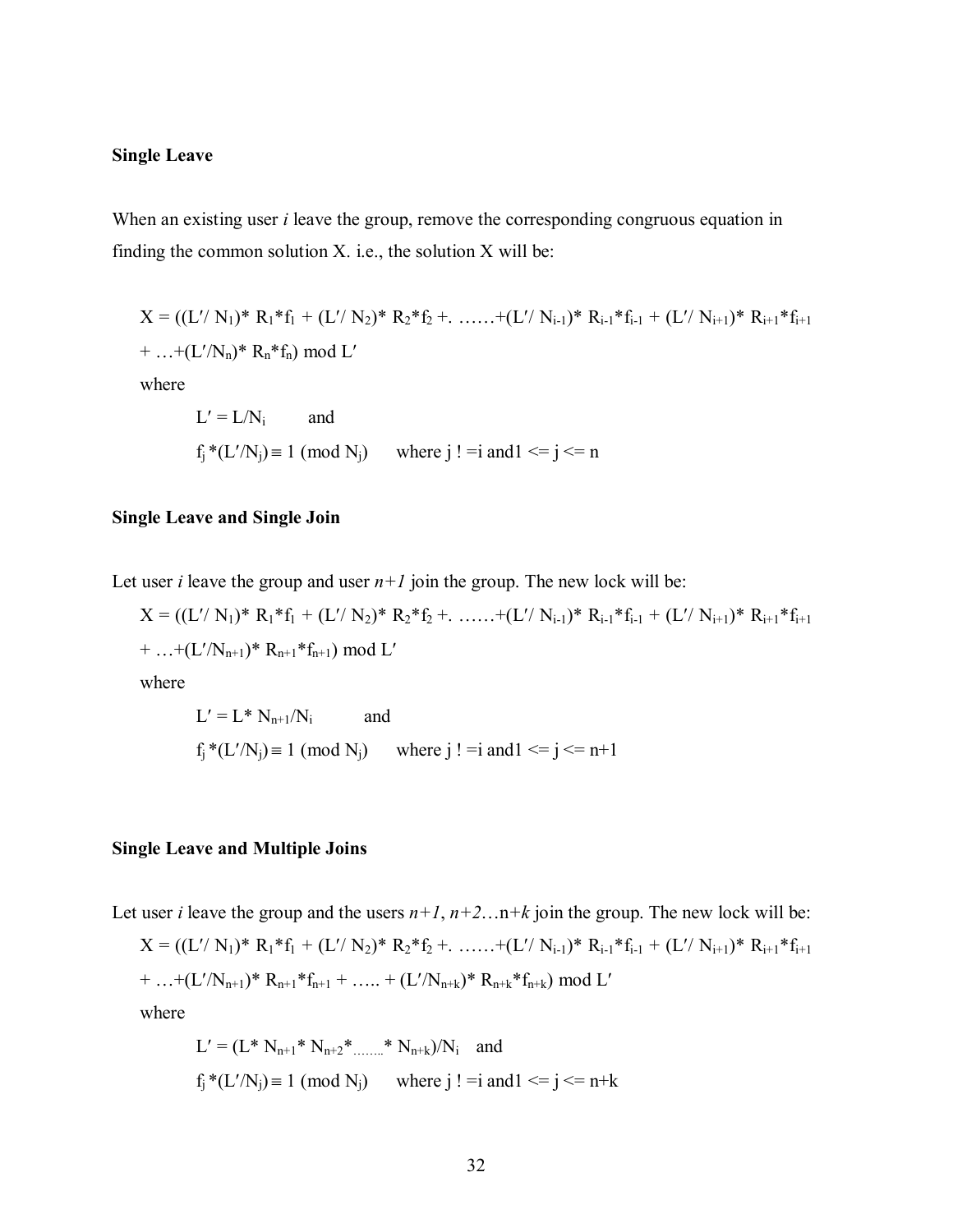### **Multiple Leaves and Single Join**

Let the users  $i, j, \ldots, l$  leave the group and user  $n+1$  join the group. The new lock will be:

 $X = ((L'/ N_1)^* R_1 * f_1 + (L'/ N_2)^* R_2 * f_2 + \ldots + (L'/ N_{i-1})^* R_{i-1} * f_{i-1} + (L'/ N_m)^* R_m * f_m$  +  $\dots+(L'/N_{n+1})^* R_{n+1}^*f_{n+1}$  mod  $L'$ where

$$
L' = (L^* N_{n+1})/(N_i^* \dots * N_l) \text{ and}
$$
  
f<sub>j</sub> $* (L'/N_j) \equiv 1 \pmod{N_j}$  where j! =i...l and l  $\le j \le n$ 

### **Multiple Leaves and Multiple Joins**

Multiple Leaves and Joins can be handled in the same way as Multiple Leaves and Single Join.

### **3.2.4 Handling large group of users**

The problem with the secure lock protocol is that the Chinese Remainder Theorem (CRT) requires complex computation. The secure lock X has to be calculated from the following equations.

$$
X = ((L/N_1)^* R_1^* f_1 + (L/N_2)^* R_2^* f_2 + \dots + (L/N_i)^* R_i^* f_i + \dots + (L/N_n)^* R_n^* f_n) \text{ mod } L
$$
  
Where  

$$
L = N_1^* N_2^* \dots N_{i*} \dots \dots * N_n \text{ and}
$$

$$
f_i^*(L/N_i) \equiv 1 \text{ (mod } N_i) \text{ where } 1 \le i \le n
$$

The time to compute the lock and the length of the lock (hence the transmission time) is proportional to the number of users in the system. This computation becomes really expensive when there are a large number of users. The complexity of the CRT algorithm is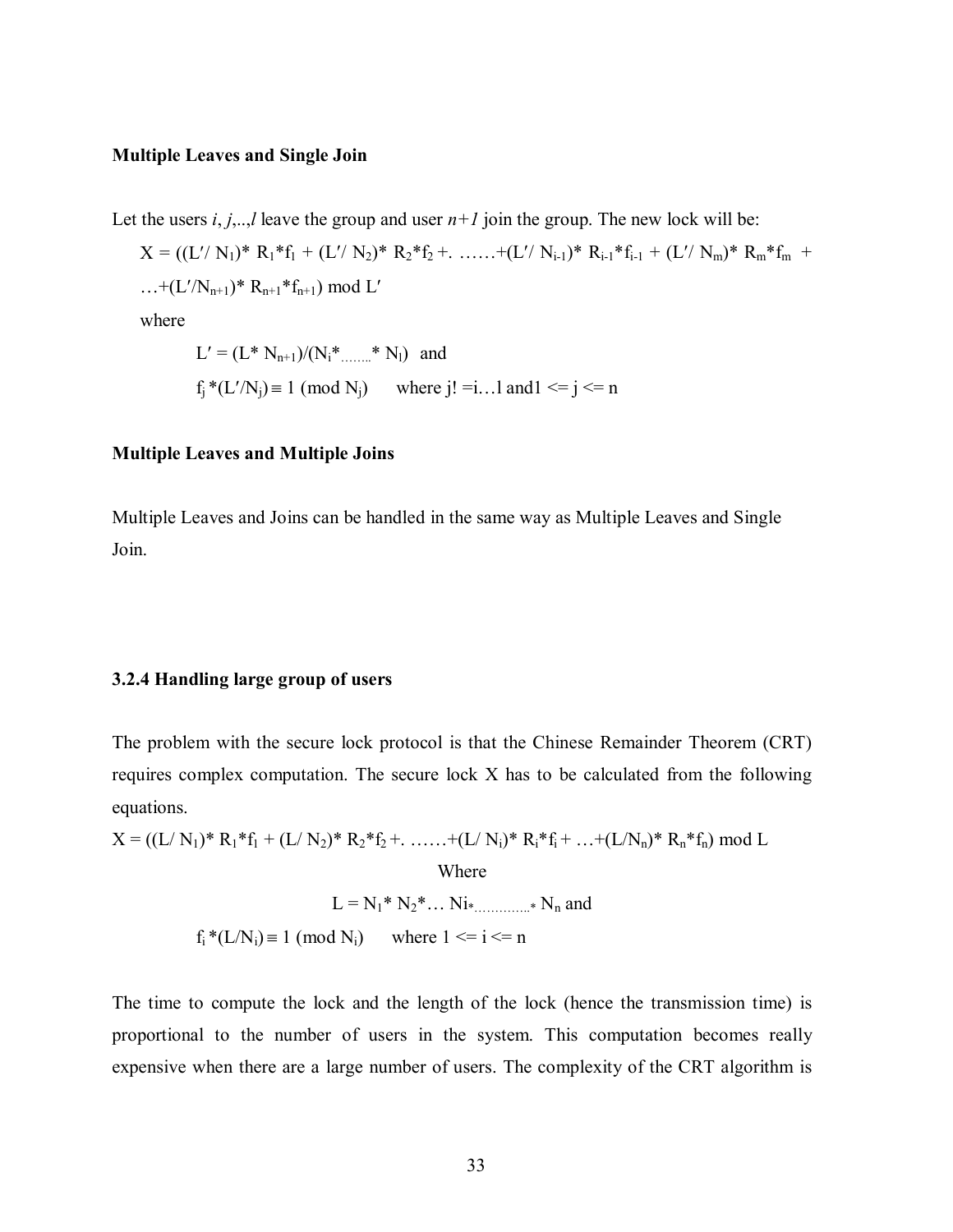dominated by the multiplication of the integers  $N_i$  in computing L. There are few solutions to this problem.

1. Use efficient multiplication algorithms. For example, use divide-and-conquer strategy. To multiply two n bit numbers X and Y, we can use the divide-and-conquer strategy as follows.

Let 
$$
X = a^*2^{n/2} + b
$$
  
\n $Y = c^*2^{n/2} + d$   
\n $U = (a+b)^*(c+d)$   
\n $V = a^*c$   
\n $W = b^*d$ 

Then

$$
XY = V^*2^n + (U-V-W)^*2^{n/2} + W
$$

2. Use parallel multiplication hardware and special CRT computing hardware (Processing unit of systolic array with block interleaving technique for multiplications and square operations).

3. Partition the users into a number of subgroups with suitable size. Then construct a lock for each subgroup using the Chinese Remainder Theorem. A lock is sent while a lock for the next subgroup is constructed, so that construction and transmission time of these locks can be overlapped.

All the above methods increase the speed to some extent at the expense of additional hardware and efficient multiplication algorithms. But still, the computational problems will be there if the number of users in the system is substantially large. Hence, we propose a protocol for dynamic secure multicasting with a large number of users. We call it **Distributed Secure Lock Protocol** (DSLP). This protocol is developed based on the secure lock protocol. This protocol can also make use of the above techniques to work faster.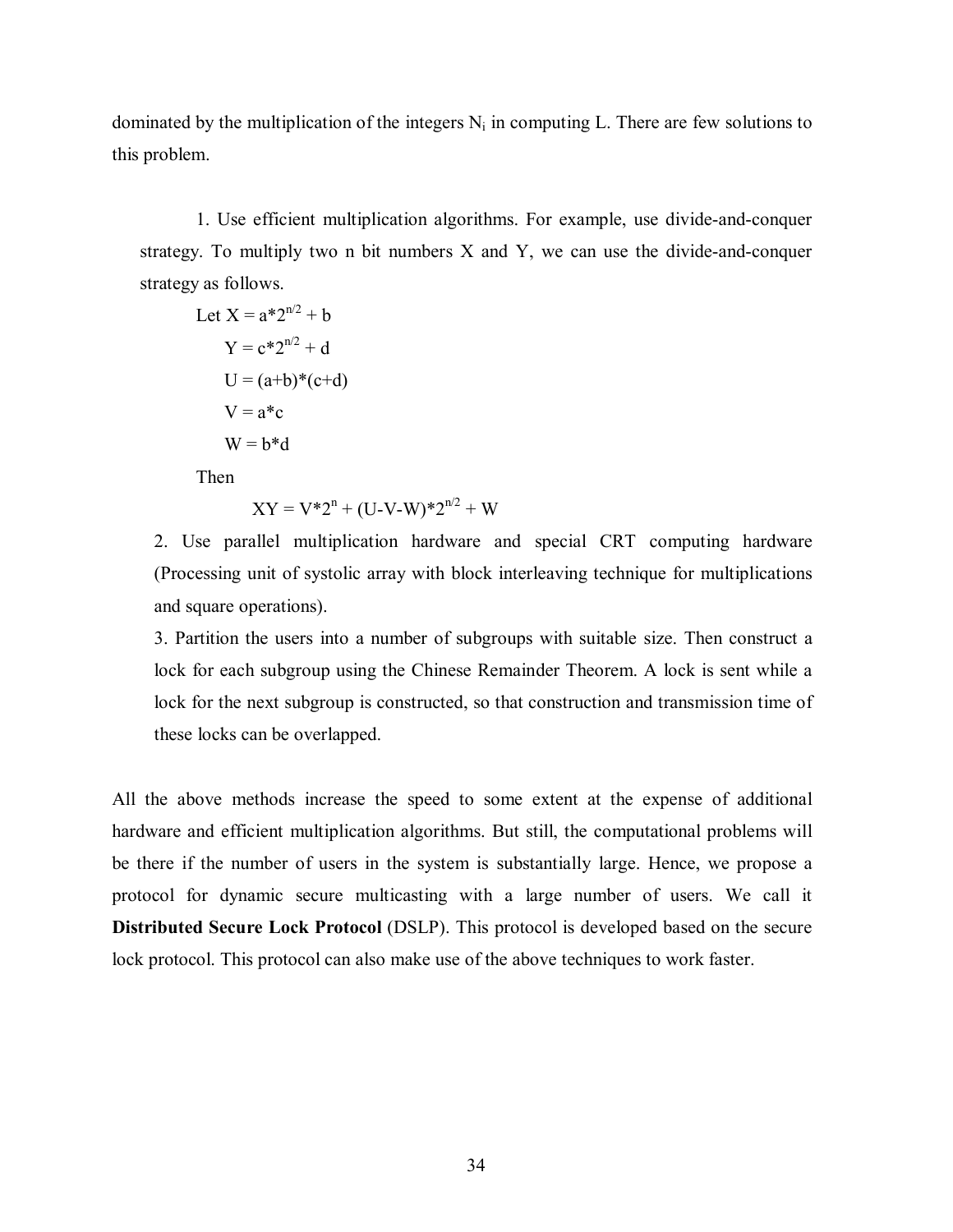# Chapter 4: Distributed Secure Lock Protocol (DSLP)

The users in the system are divided into different groups based on their location (IP address). All the users from a local area network (LAN) are grouped together. Each group has a Group Manger (GM) and there is a Centralized Authority (CA) who has the tightest control over the group managers and the users in the multicast group. This approach is very suitable for the applications with high security demands. The Centralized Authority generates the keys. The DSLP is easy to implement and maintain and poses little load on the network and the users. User does not have to calculate the lock and transmit the lock as in the secure lock protocol (SLP). Diagrammatically the system looks like the following.



Figure 4.1: Proposed multicasting system based on distributed secure lock

The key management is not completely hierarchical as in centralized tree-based system, but there is a 2-level hierarchy. When a user joins the multicast group, he has to register with the centralized authority through the corresponding group manager by submitting the credentials (public key etc.) to the group manager. Once the user is authorized, the GM assigns him an integer, which can later be used as the identifier. Once the user successfully registers with the group, he can participate in the group communication.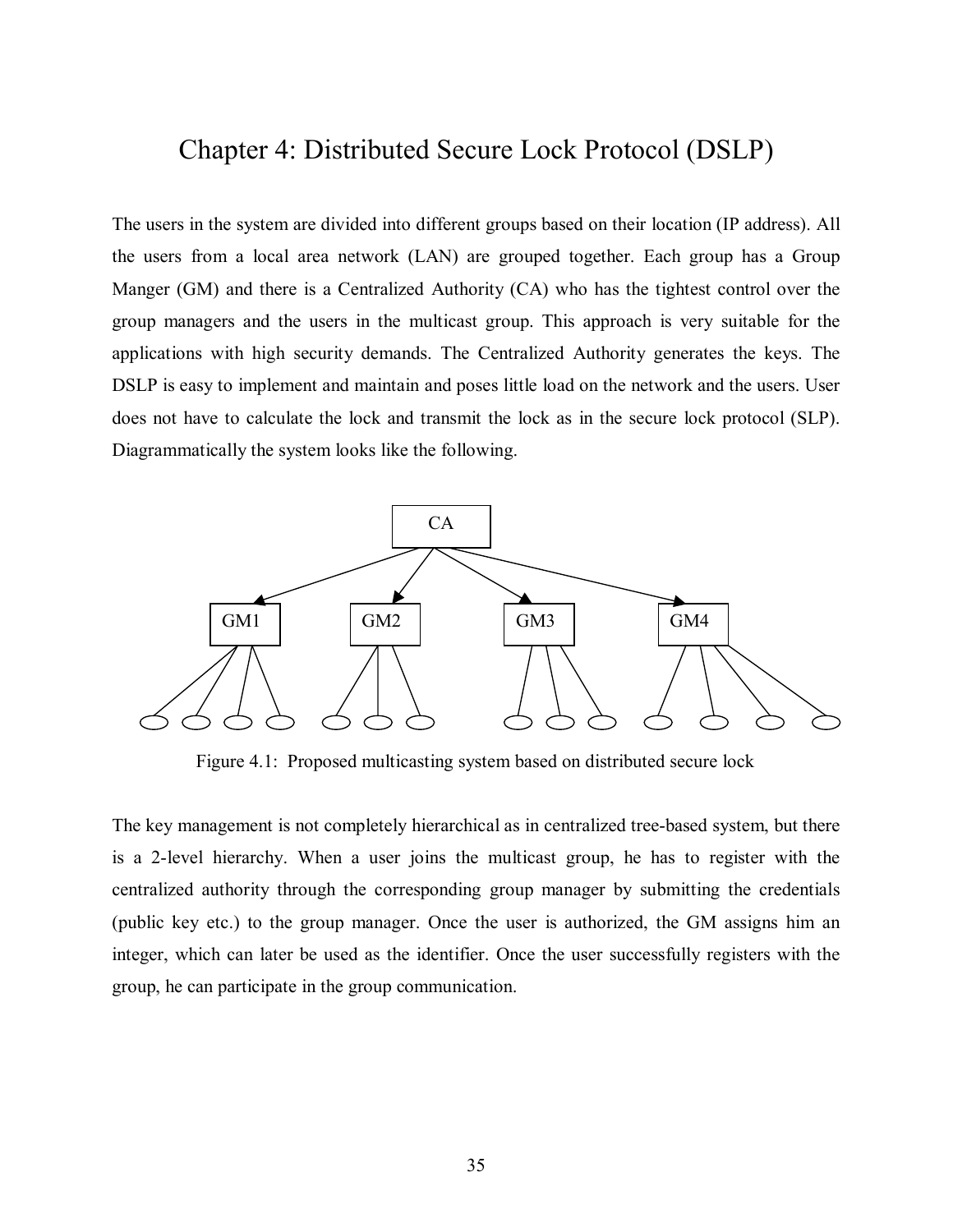# 4.1 Key Generation and Management

The centralized manager generates the session key (can be public or private) and distributes to the group managers using secure lock. Let the n group managers be denoted as  $g_1, g_2, \ldots, g_n$ . Assume each member  $g_i$  in the group G has been assigned an integer ng<sub>i</sub>. Let ng<sub>1</sub>, ng<sub>2</sub>, ang<sub>n</sub> be pair wise relatively prime; Let  $e_{gi}$  be  $g_i$ 's public enciphering key and  $d_{gi}$  be  $g_i$ 's secret deciphering key. Let *e* be the session encryption key and *d* be the corresponding private key. The CA has to send both the session encryption key and the decryption key to the group managers who in turn send the session keys to the group members. Assuming that public key cryptography is used, only the session decryption key has to be locked using Chinese Remainder Theorem which matches with the keys of the members of group G. The format of the sent-out message is given as follows:



Figure 4.2: Message sent by the CA to the GMs

Where e is the session enciphering key

X is the lock, being the solution of the following congruences:

 $X \equiv E$  e<sub>gi</sub>(d) mod ng<sub>i</sub>, for all g<sub>i</sub> in G

CKD is the cipher text of *d* which is enciphered by *e*; i.e., CKD =  $E_e(d)$ , and used by the receivers to check whether the CA wants to send him the key or not.

The following is the summary of what the CA does whenever he sends the keys out.

- Generate the session keys *e* and *d*.
- Use the CRT to compute the common solution X from the following congruences

 $X \equiv Rg_1 \mod ng_1$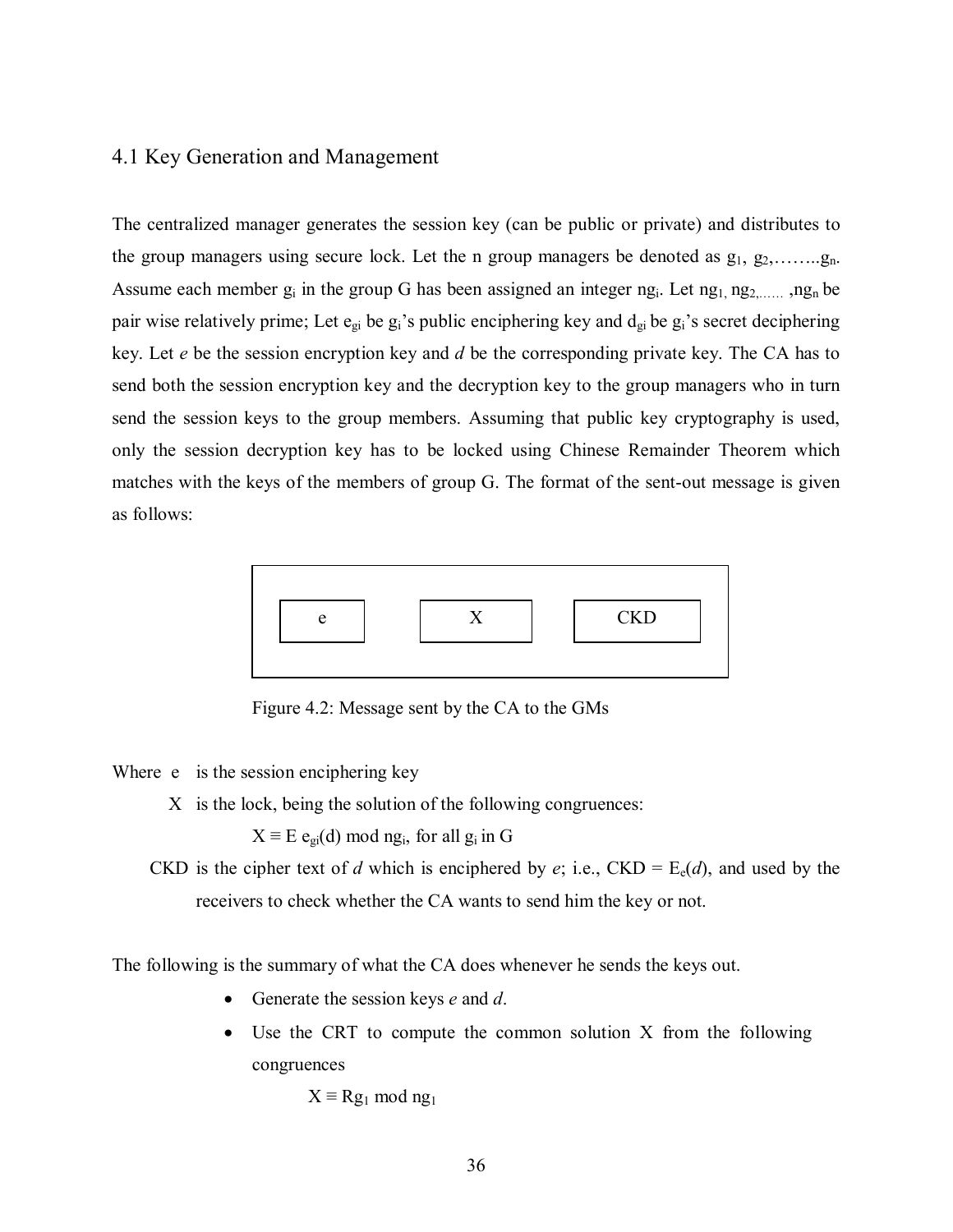$X \equiv \text{Rg}_i \text{ mod } \text{ng}_i \text{ for all } \text{g}_i \text{ in } G$ 

ÖÖ

ÖÖ..

 $X \equiv Rg_n \mod ng_n$ where Rg<sub>i</sub> is the cipher text of d enciphered by  $e_{gi}$ ; i.e., Rg<sub>i</sub> = E  $e_{gi}(d)$ 

• Compute the CKD.

 $CKD = E_e(d)$ 

• Build the data structure with the fields *e*, X and CKD, and transmit it to the group managers (multicast to the group managers group).

# 4.2 Group Managers' Role

Each group manager receives the following message structure from the CA.

| ⋍ | <b>CKD</b> |
|---|------------|

Figure 4.3: Message received by a GM from the CA

The group manager has to obtain the session deciphering key from X and send it to the group members by locking it using CRT. The following is the summary of what the GM does when he receives the new session key from the CA.

- Receives the message  $M$  (e,  $X$ ,  $CKD$ )
- Compute d from X by using its deciphering key  $d_{gi}$ .

i.e., to compute 
$$
d = Dd_{gi}(X \text{ mod } ng_i)
$$

$$
=Dd_{gi}(Dd_{gi})
$$

- Compute  $D_d(CKD)$ .
- If  $D_d(CKD) = d$ , then the group manager  $g_i$  is an intended receiver Else discard the message.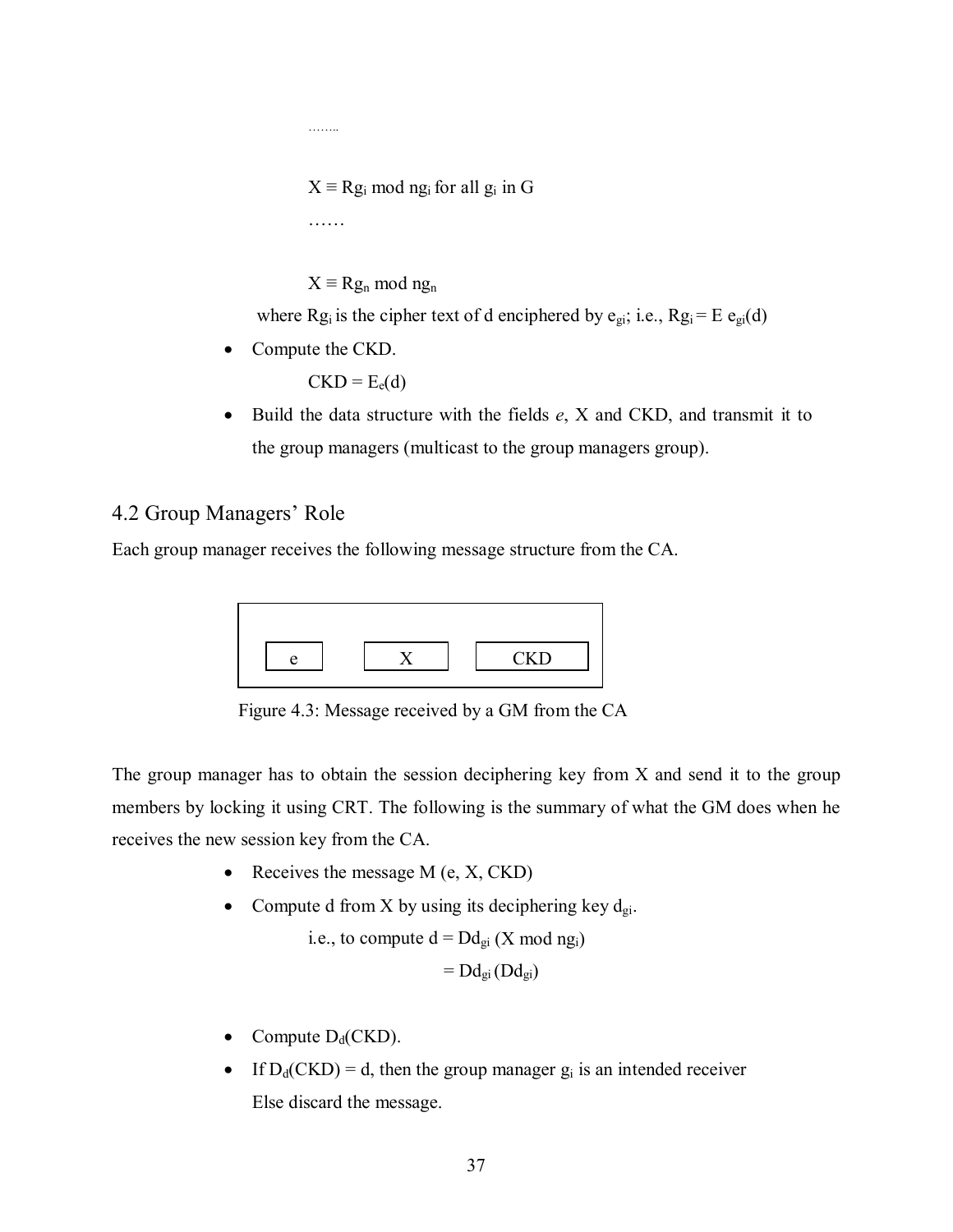Now that the GM has obtained the session deciphering key d, he has to send it to the group members by locking it.

Let the x members in a group be denoted as  $u_1, u_2, \ldots, u_x$ . Assume each member  $u_i$  in the group  $g_i$  has been assigned an integer  $n_i$ . Let  $n_1, n_2, \ldots, n_x$  be pair wise relatively prime; Let  $e_i$  be  $u_i$ 's public enciphering key and  $d_i$  be  $u_i$ 's secret deciphering key. The group manager has to send both the session encryption key *e* and the decryption key *d* to the group members. Assuming that public key cryptography is used, only the session decryption key has to be locked using the Chinese Remainder Theorem, which matches with the keys of the members of group G. The format of the sent-out message is as follows:



Figure 4.4: Message sent by the GM to its group members

where e is the session enciphering key received from the CA

X is the lock, being the solution of the following congruences:

 $X \equiv \text{E}e_i(d) \mod n_i$ , for all  $u_i$  in  $g_i$ 

CKD is the cipher text of *d* which is enciphered by *e*; i.e., CKD =  $E_e(d)$ , and used by the receivers to check whether the GM wants to send him the key or not.

#### **4.2.1 GM Algorithm**

- 1. Receive the session keys *e* and *d*.
- 2. Use the CRT to compute the common solution X from the following congruences

$$
X \equiv R_1 \bmod n_1
$$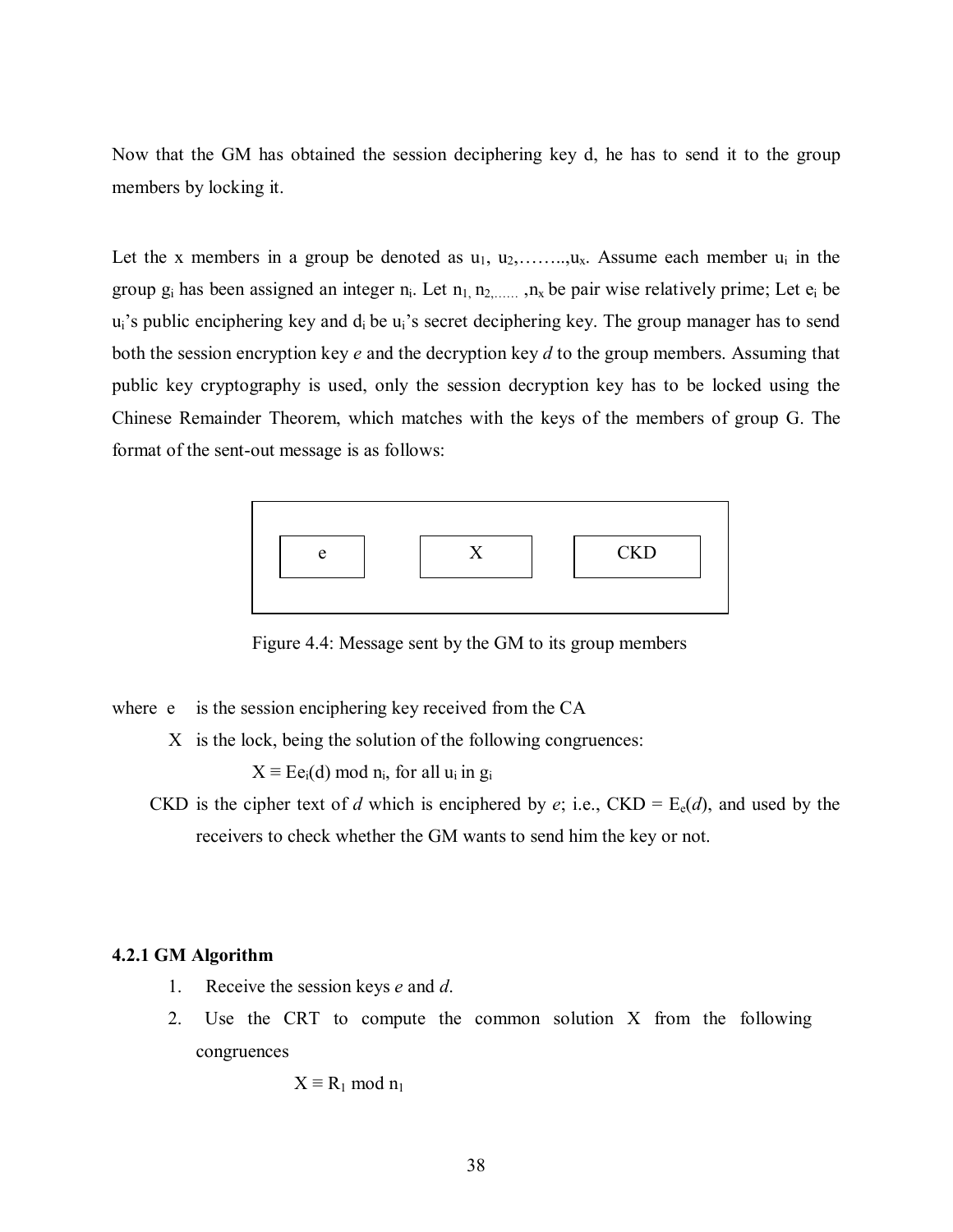$X \equiv R_i \mod n_i$  for all  $u_i$  in  $g_i$  and  $1 \le i \le x$ ÖÖ

 $X \equiv R_x \mod n_x$ 

ÖÖ..

Where  $R_i$  is the cipher text of d enciphered by  $e_i$ ; i.e.,  $R_i = E e_i(d)$ 

3. Compute the CKD.

 $CKD = E_e(d)$ 

4. Build the data structure with the fields *e*, X and CKD, and transmit it to the group members (multicast to the group members).

All the GMs will have to do is to send the keys to their respective group members whenever they receive a net set of keys from the CA.

## 4.3 Group Members

Once the members receive the session keys, they can encrypt the message with the session encryption key *e* and transmit it to the multicast group. There is no overhead associated in sending the message as in the original secure lock protocol, since the keys are not appended to the message. Hence, the transmission time will be less.

## 4.4 Handling Joins and Leaves

When a new member joins the multicast group or an existing member leaves the group, the CA generates new session keys and transmits them to the group managers (GMs) in a secure way as described in the previous sections. The GMs receive the keys and send them to their respective group members. Now, the members belonging to the current session can make use of the keys for communicating. The same procedure is followed when there are multiple joins and/or multiple leaves.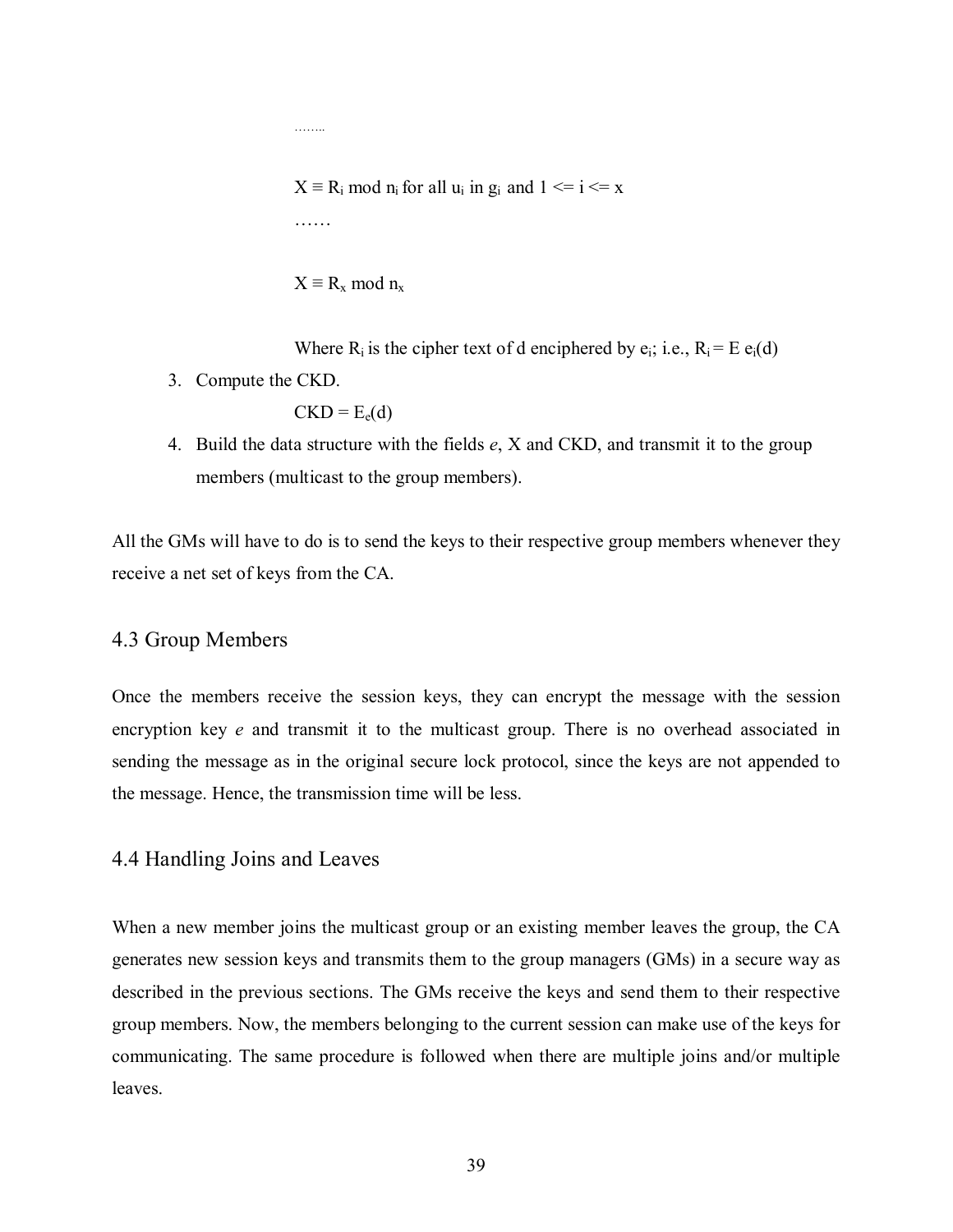## 4.5 Performance Evaluation

The properties of the proposed Distributed Secure Lock Protocol (DSLP) will now be explored in terms of functionality, performance and how it deals with security threats. The following is the summary of the functionalities offered by DSLP.

- 1. Allows multiple leaves and joins
- 2. Supports exclusion of participants
- 3. Allows establishment of group-key to achieve privacy and/or authenticity
- 4. CA holds the group managers' keys
- 5. GMs hold the keys of their respective members
- 6. The computation of the lock is distributed across the GMs.
- 7. No trust in third parties is required
- 8. One central controlling authority provides tightest control over the participants
- 9. Controlling entity must know all participants but doesnít have to store the keys of the multicast group members
- 10. Easy to join and separate groups
- 11. Setup implosion is not an issue
- 12. There is a single point of failure, but easily recoverable as the GMs have their group and session members' information
- 13. Members do not need to store any keys other than the session key
- 14. There is no additional message attached to the original message

### **4.5.1 Usability**

This distributed protocol is better suited for high-security applications and also fits into dynamic conferencing with a dedicated chair for all the sessions. The CA does not have to hold all the group members' keys but has to hold all the group members' IDs. This approach compares favorably with existing protocols in terms of simplicity, computing requirements and achieved security.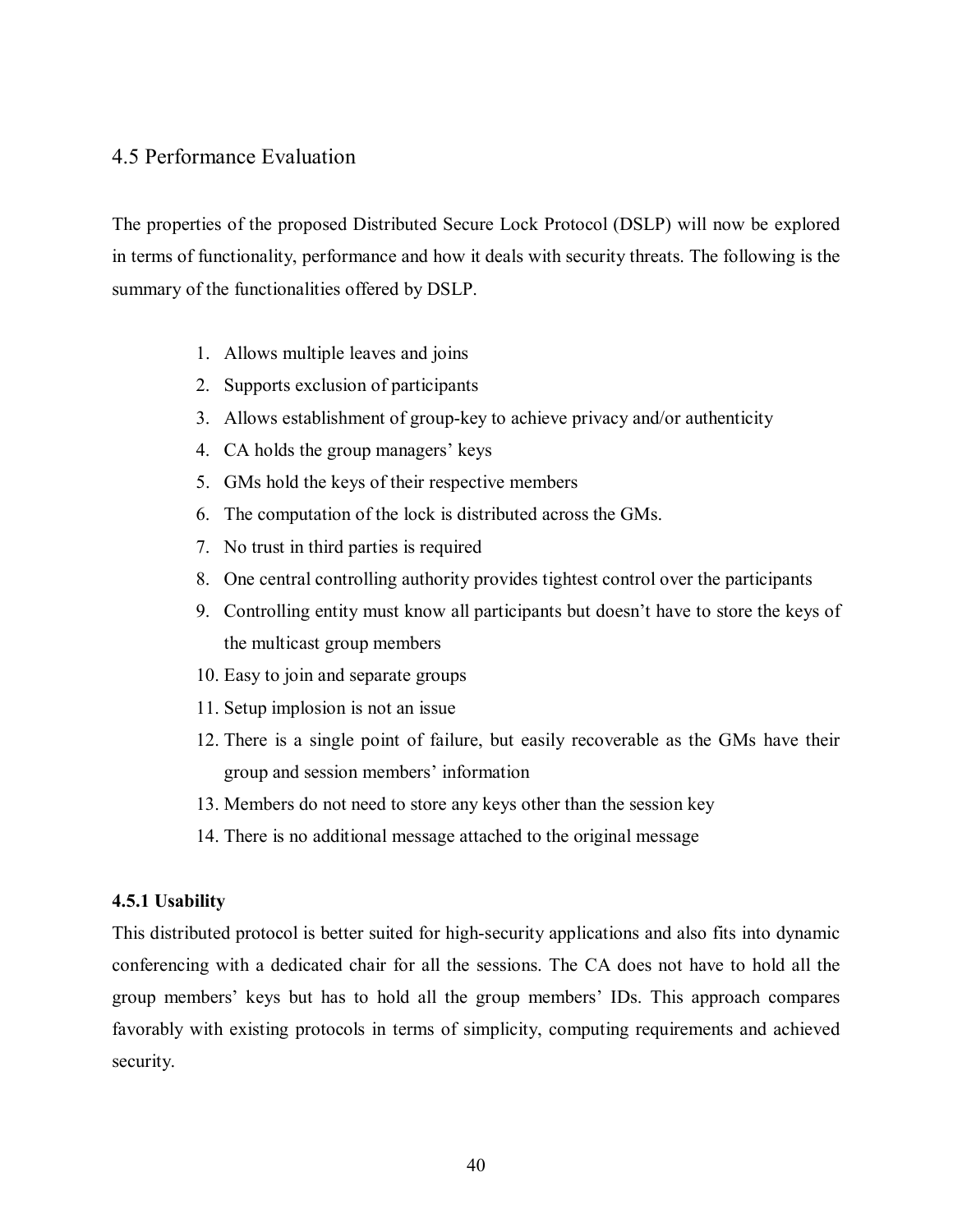### **4.5.2 Performance**

Resource usage is a critical point in all applications that offer cryptographic functions. Relevant costs for the CA and the GMs are:

- o CPU consumption
- o Memory consumption
- o Communication bandwidth
- o Typical end-to-end operational delay

The CA has to store

- 1. IDs of group members and the GMs
- 2. Public keys of the GMs

Usually these integers are as large as 512 bytes and even more than that. The GMs have to store the IDs and public keys of their respective group members. There will be temporary memory used by both the CA and the GMs while computing the lock. CPU consumption by the CA depends on the number of GMs present in the group, since the amount of computation done depends on the time and memory taken in computing the lock using the Chinese Remainder Theorem (CRT). The CA will have to do less computation compared to the computation done by the GMs. The GMs will have more members and hence there will be more memory and time taken in computing the lock using the CRT. The results will be presented later in the chapter 5.

Joins and leaves introduce some overhead on the network bandwidth. Each time a user joins or leaves, the CA has to create a session key and send it to the GMs who in turn send the key to the group members after locking the key. The transmission of the lock (the lock can be huge depending on the number of members of the group) will take up network bandwidth. The transmission of the message by the members does not introduce any overhead. There is no attachment to the message while transmitting it. Hence, the time to transmit the message depends on the encryption algorithm used, since the message that is transmitted is the encrypted text of the message. If the encryption algorithm produces much larger cipher text than the plain message, it takes more time to transmit the message.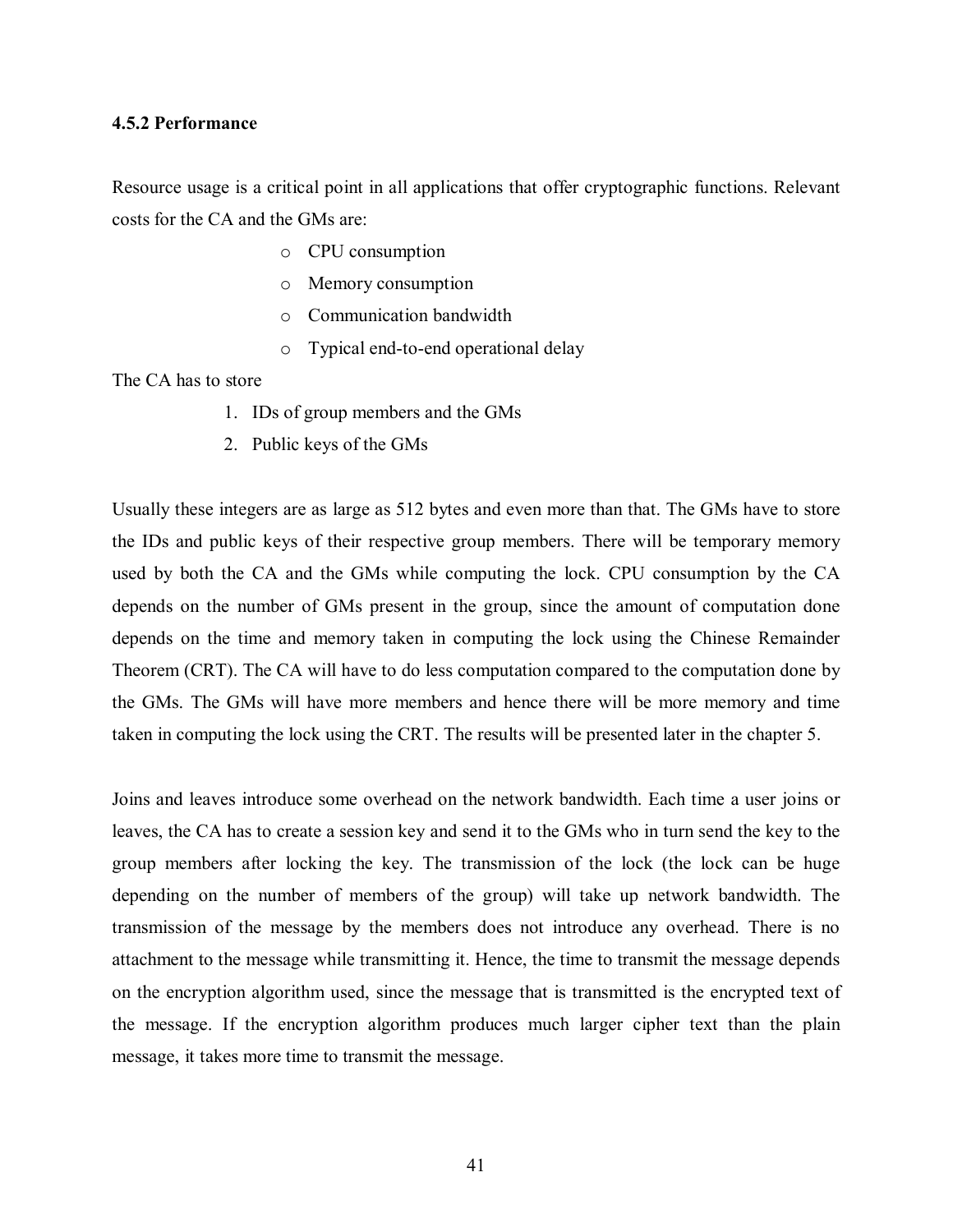### 4.6 Security Attacks

The security of the proposed DSLP is the same as that of the cryptography protocols used. In our protocol, for each GM gi, the CA enciphers the session decryption key d with the group manager's encryption key  $e_{gi}$ , separately and mixes these cipher texts by the CRT algorithm. We have the following congruences

> $X \equiv Rg_1 \mod ng_1$  ÖÖ.. X ≡ Rgi mod ngi for all gi in G --------------! (1) ÖÖ  $X \equiv Rg_n \mod ng_n$

where Rg<sub>i</sub> is the cipher text of d enciphered by e<sub>gi</sub>; i.e., Rg<sub>i</sub> = Ee<sub>gi</sub>(d)- $\rightarrow$  (2)

A cipher is breakable if it is possible to determine the plain text from a given cipher text. In general, any multicasting protocol is considered secure if it doesn't degrade the security achieved by the cipher. Ciphers are acceptable if they withstand any known-plaintext attacks. So, if the multicasting protocol with a cipher that withstands any known-plaintext attacks, can still withstand any known-plaintext attacks, then it is secure. An intruder can attack our protocol by the following means.

#### *1. Attack to find the deciphering session key d.*

The intruder who doesn't belong to the group has to solve the equations (2) in order to get the key d. To do that, he has to break all the different ciphers in (2) encrypted with different keys  $e_{gi}$ , which are secure against known-plain text attacks. Hence, the protocol retains the security of the cipher.

*2. Attack to find the secret key.* 

If the intruder belongs to the group but not to the session, he will try to obtain the secret key of a session member. Even if he knows the (cipher, plain) pairs, the intruder cannot obtain more information from (2). Hence, the intruder will have same level of difficulty here as in case 1.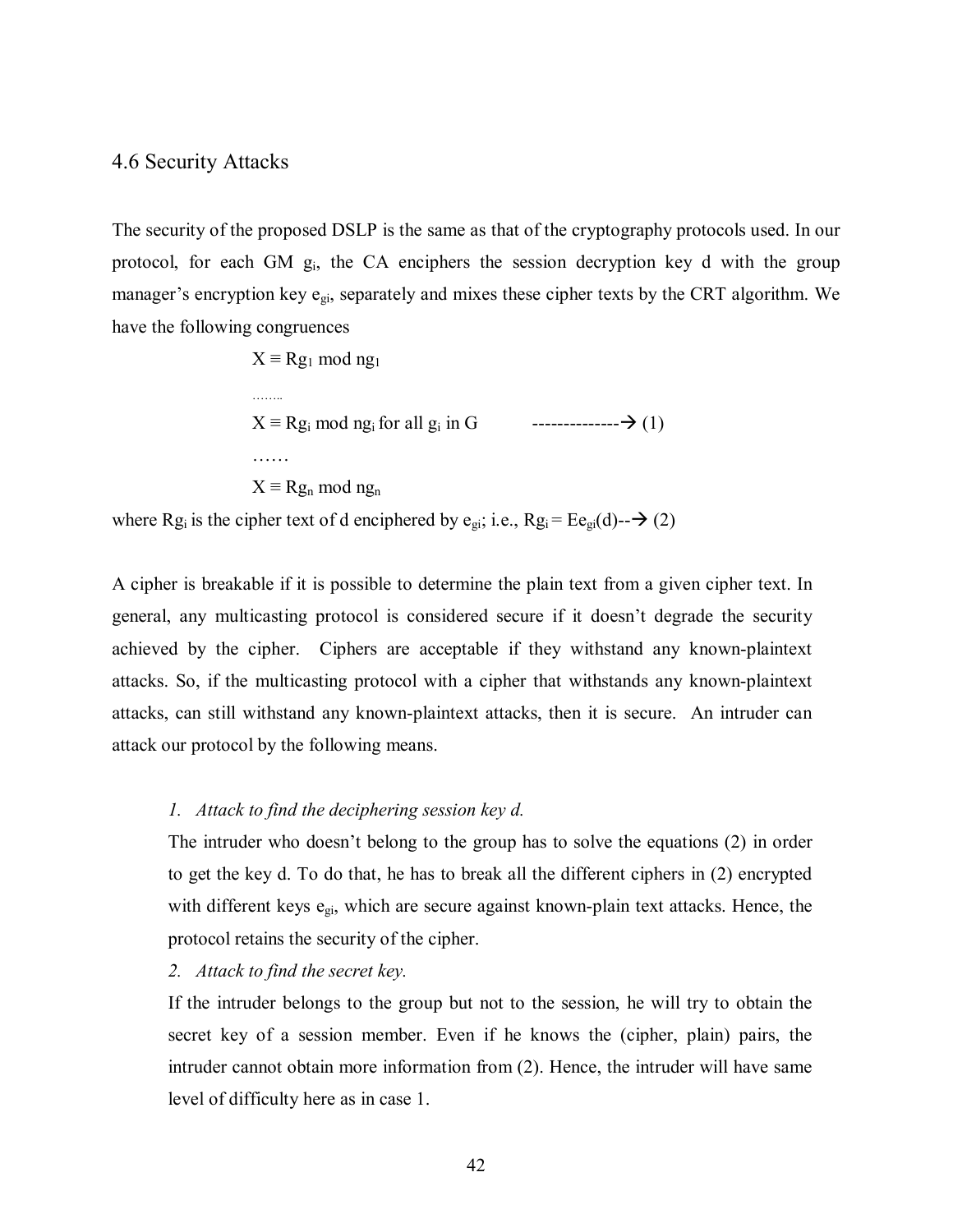# Chapter 5: Results and Conclusions

## 5.1 CRT Computation Results

As is stated in chapters 3 and 4 earlier, the main computational unit in the proposed protocol DSLP is the Chinese Remainder Theorem. The results are obtained by running the programs written in C++ using the library NTL on Linux Machines with P-II 400 MHZ processor. The following table shows the time taken to compute the CRT for different values of N where N is the size of the group. The chosen size for each  $N_i$  is 1024 bits and for each  $R_i$  is1000 bits. These results are obtained by executing the program using the NTL library.

| N    | Time in seconds  |  |
|------|------------------|--|
| 10   | $\boldsymbol{0}$ |  |
| 20   | $\mathbf{1}$     |  |
| 50   | $\overline{2}$   |  |
| 100  | 6                |  |
| 150  | 9                |  |
| 200  | 14               |  |
| 250  | 20               |  |
| 300  | 25               |  |
| 400  | 38               |  |
| 500  | 54               |  |
| 600  | 73               |  |
| 700  | 93               |  |
| 800  | 116              |  |
| 900  | 143              |  |
| 1000 | 170              |  |
| 1100 | 201              |  |

Table 5.1: Time taken by CRT for various values of N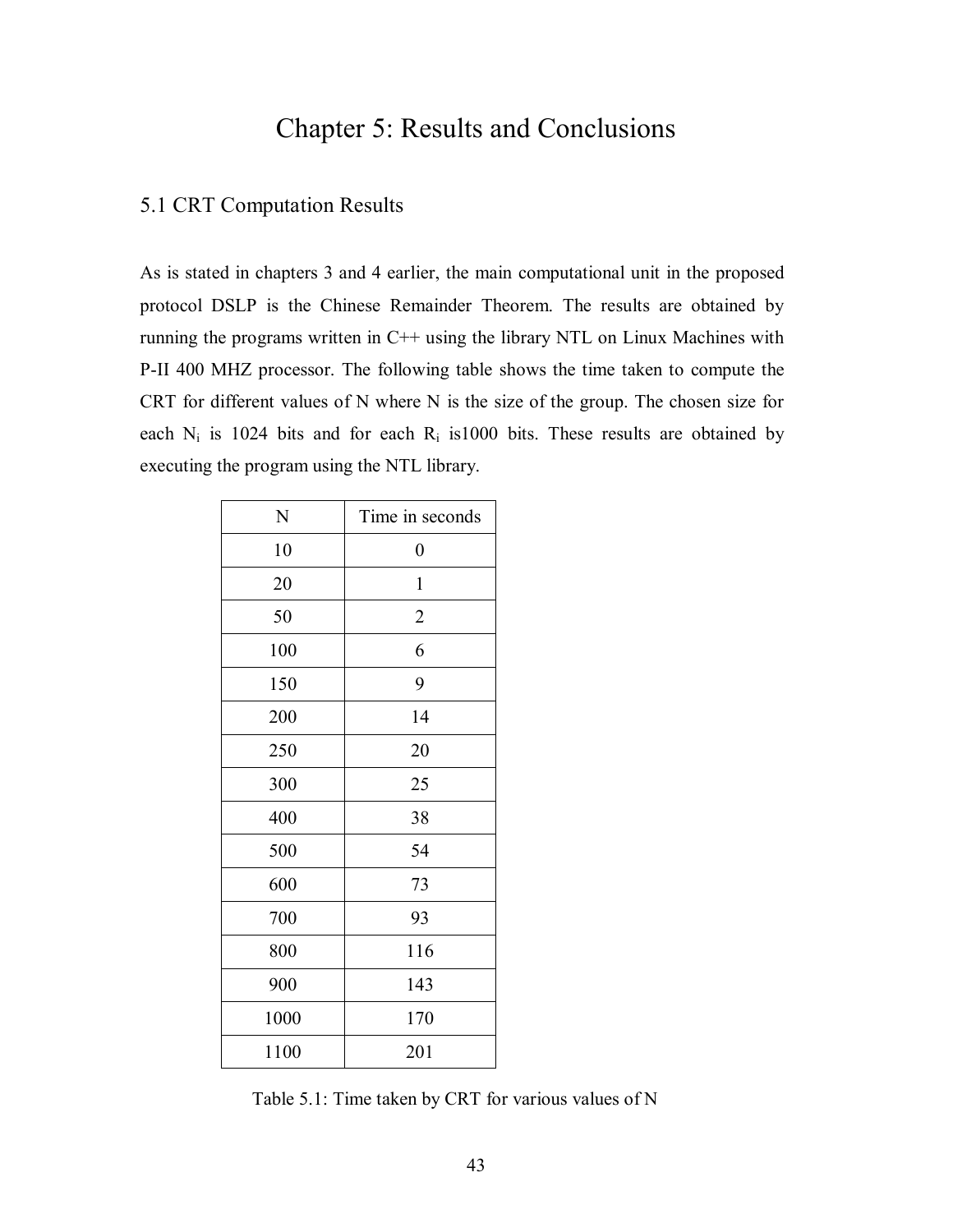

Figure 5.1: Time taken in seconds by CRT Vs Size of the group

It is clear from the above graph that as the size of the group increases the time taken to compute the CRT increases. When the size of the group is less than 150, the time to compute CRT is under 10 seconds, which is negligible when compared with the transmission time in most of the cases. In time critical applications, the amount of time taken to build the lock should be reduced as much as possible. As an example consider the case of 1000 users. If SLP is used, the amount of time taken to compute the lock itself is 170 seconds (from table 5.1). On the other hand, if DSLP is used with 10 group managers and 100 members in each group approximately, then the time taken by the CA to build the lock is close to zero and the time taken by each GM to build the lock for its group members is about 6 seconds. The only overhead in DSLP would be building and transmitting the lock twice, which should be far less than the CRT computation time incurred by SLP.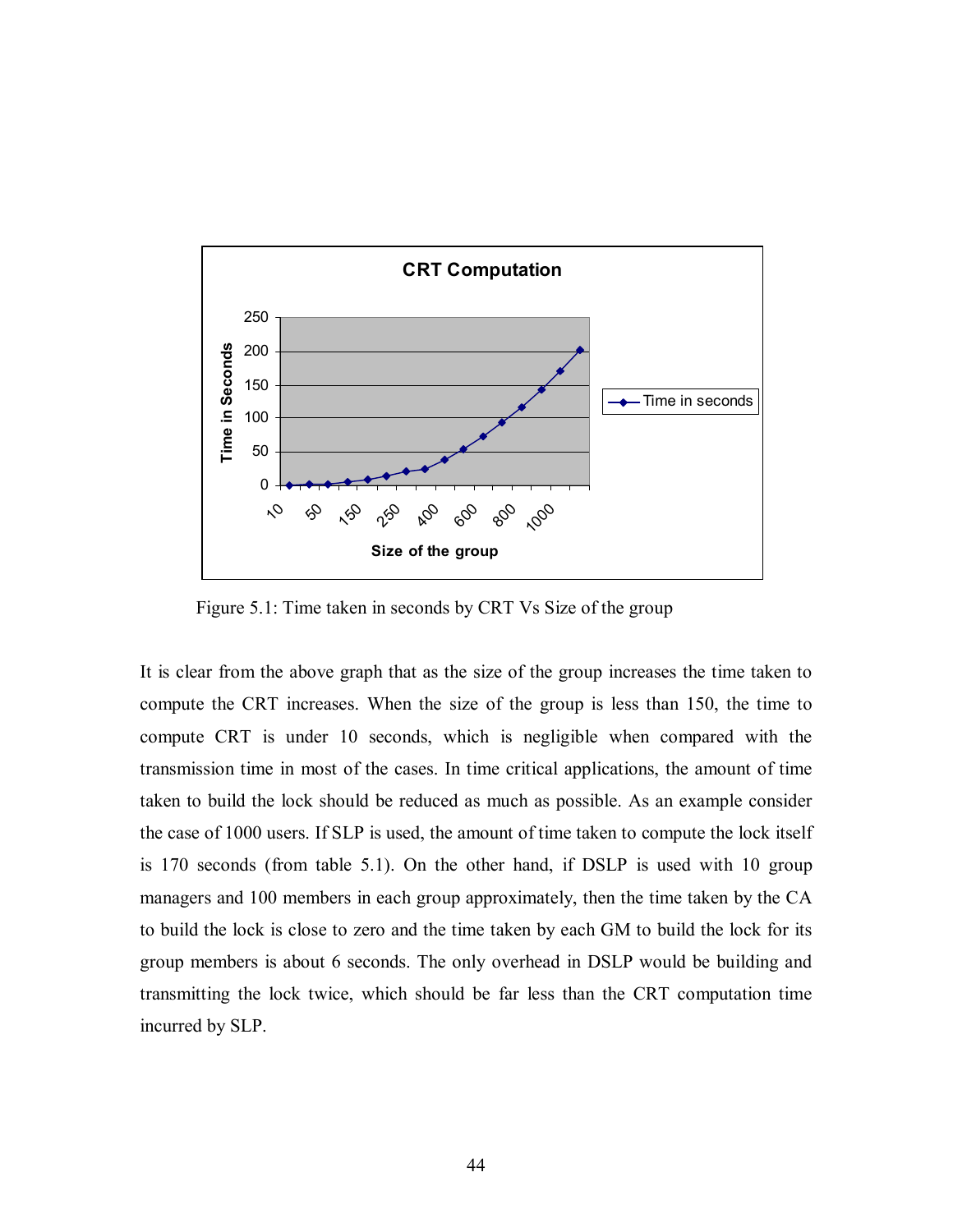# 5.2 Decryption Results

The following table shows the decryption time taken by RSA and Rabin's public key algorithms for different sizes of the message. The size of the keys used for both the algorithms is 1024 bits. The results are obtained by running the algorithms using the NTL library.

| Size  | <b>RSA</b>     | Rabin's          |
|-------|----------------|------------------|
| 500   | $\overline{0}$ | 0                |
| 1000  | $\mathbf{1}$   | $\boldsymbol{0}$ |
| 1500  | 1              | $\boldsymbol{0}$ |
| 2000  | $\mathbf{1}$   | 0                |
| 4000  | $\mathbf{1}$   | $\boldsymbol{0}$ |
| 10000 | 3              | $\mathbf{1}$     |
| 20000 | $\overline{7}$ | $\mathbf{1}$     |
| 40000 | 14             | 2                |
| 50000 | 16             | $\overline{2}$   |
| 60000 | 19             | 3                |
| 80000 | 26             | $\overline{4}$   |
| 10000 | 41             | 5                |
| 12000 | 40             | 6                |

Table 5.2: Decryption times of RSA and Rabin's public key algorithms for different sizes of the message.

It is obvious from the above table that RSA takes a lot more time to decrypt a given message than the time taken by Rabin's public key algorithm. Both the algorithms take negligible amount of time to encrypt a message for any size of the message. Hence, RSA is normally used to encrypt the key and in turn the key is used to encrypt the message**.**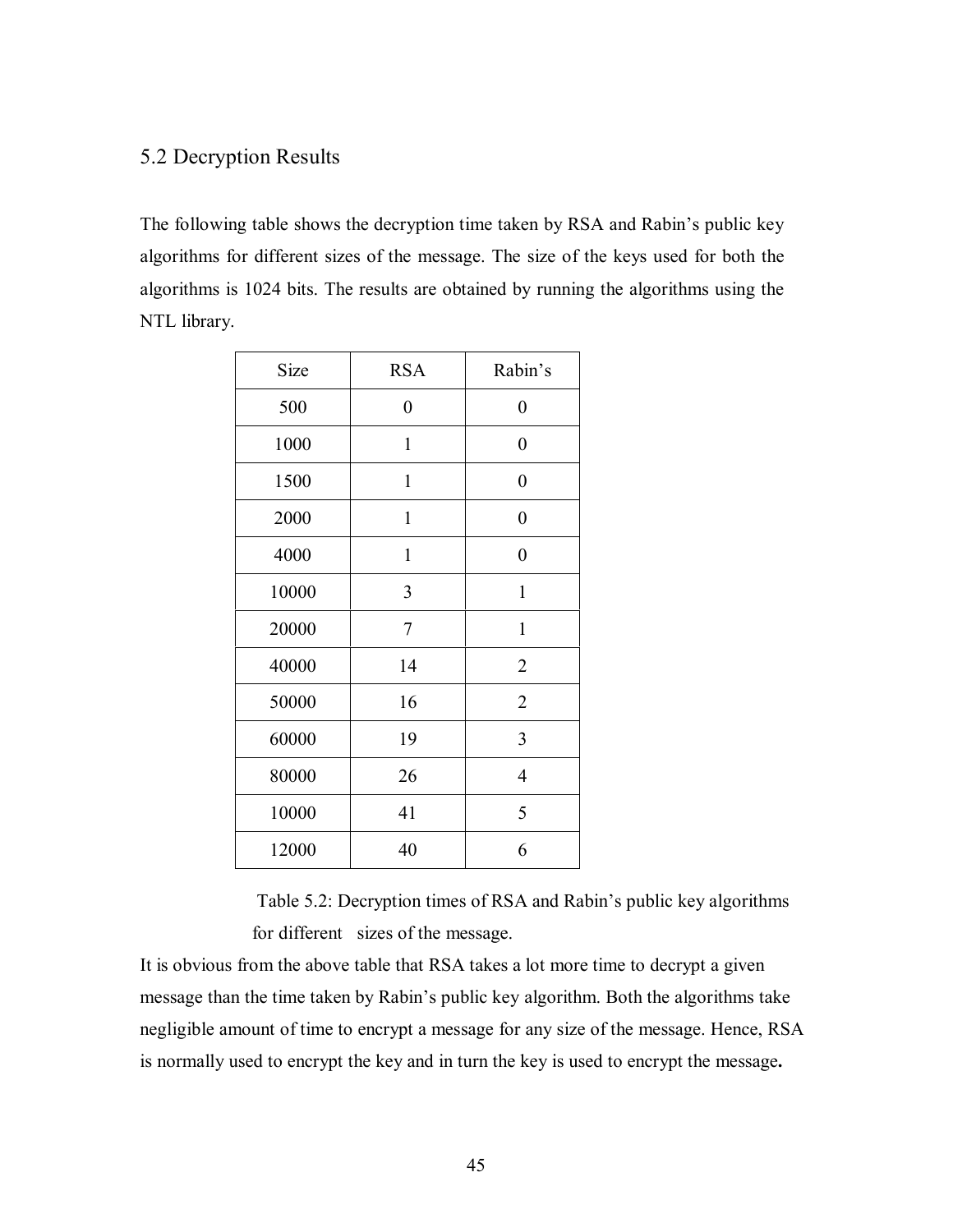# 5.3 Length of the Lock



Fig 5.2: Length of the Lock in bits Vs Group Size (n)

The above graph shows the relationship between the length of the graph and the number of members in the group. It is clear that the length is proportional to the group size. Consider the case where the group size is 1000. The length of the lock is 34255 bits. If the size of the cipher text of the original message is, say, 340 bits. The size of the lock is nearly 1000 times more than the size of the original message itself, causing a lot of overhead on both the sender and the network. If SLP is used in a group of 1000 users, then the lock is 1000 times more than the original message (assuming the message is around 340 bits). On the other hand, if DSLP is used with 10 GMs and around 100 members in each group, then the size of the lock constructed by each GM will be approximately 3425 bits, 10 times less than that of SLP.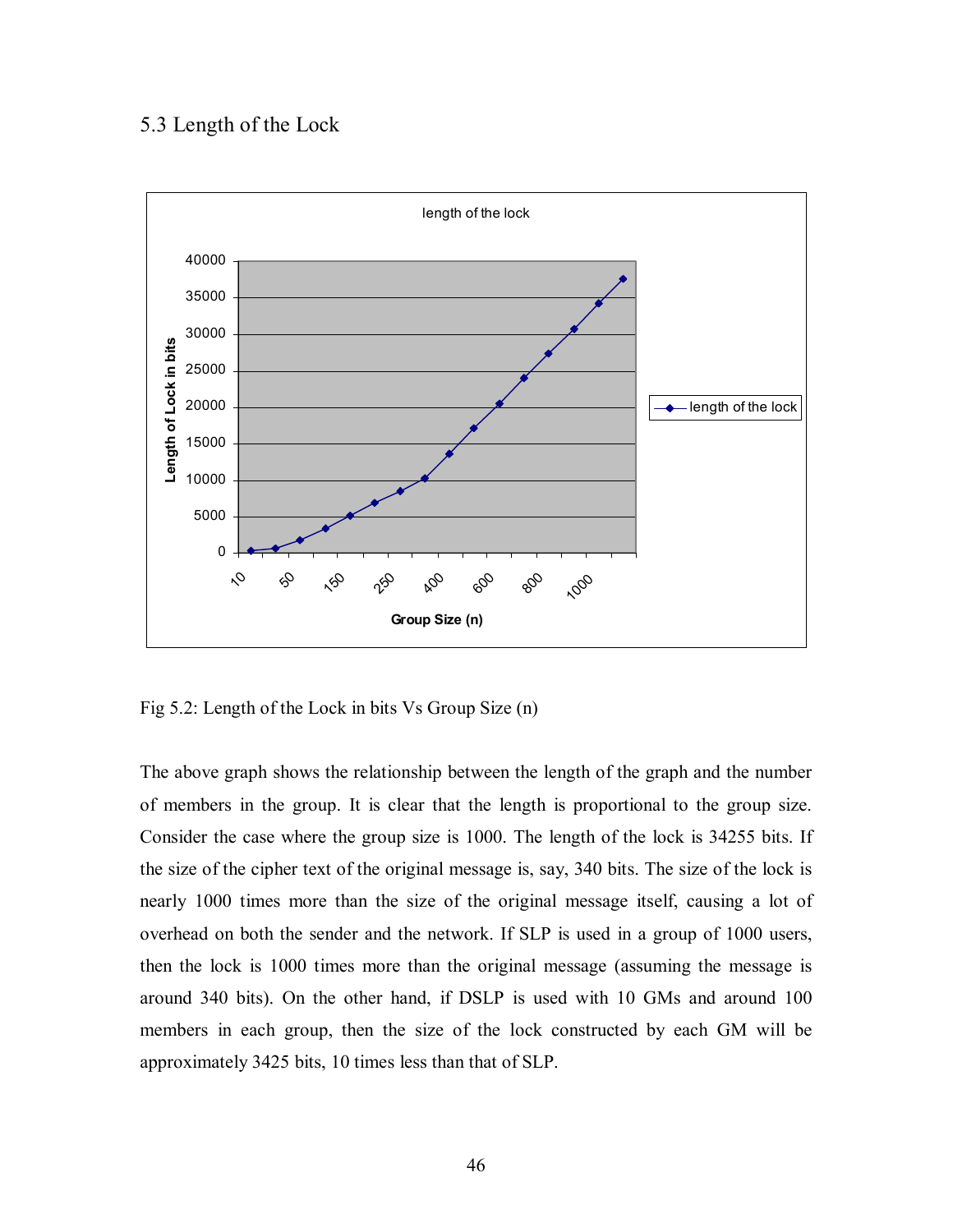## 5.4 Conclusions

An increasing number of applications today require secure multicast services in order to restrict group membership and enforce accountability of group members. In the future, it is expected that the volume of secure multicasting data traffic will increase significantly. The major problems with most of the proposed protocols so far are the scalability of the key distribution, the complexity of computing the keys, the complexity of re-keying and the addressing of dynamic groups. Some of these protocols also require the members of the groups to hold a large number of keys causing overhead on the participating users. In large groups, whenever there is a change in the group membership (existing members leaving the group, new members joining the group), key changes that are required also pose a major problem. As the frequency of group membership change increases it is necessary to reduce the cost of the key distribution process.

In this thesis, the secure broadcasting protocol of Chiou and Chen has been tuned to multicasting and ways to handle the joins and leaves of the multicasting group are discussed. The proposed protocol DSLP, which is based on the idea of Chinese Remainder Theorem and one-level hierarchy, has been implemented in a LAN and tested for a relatively small group of users. The results of the CRT computation have been obtained for groups of size varying from  $10 - 1100$ . The time taken to compute the decryption using the RSA and the Rabin's Public Key algorithms have been obtained for encrypted messages of size varying from 500 bits to 12000 bits. RSA takes relatively a longer time to decrypt a message compared to the time taken by Rabin's algorithm. Hence, RSA is normally used to encrypt the key and in turn the key is used to encrypt the message.

The proposed protocol DSLP expected to work better than the SLP due to the following reasons:

1. DSLP works as efficiently as SLP for small groups. But, as the size of the group increases, DSLP works faster than SLP.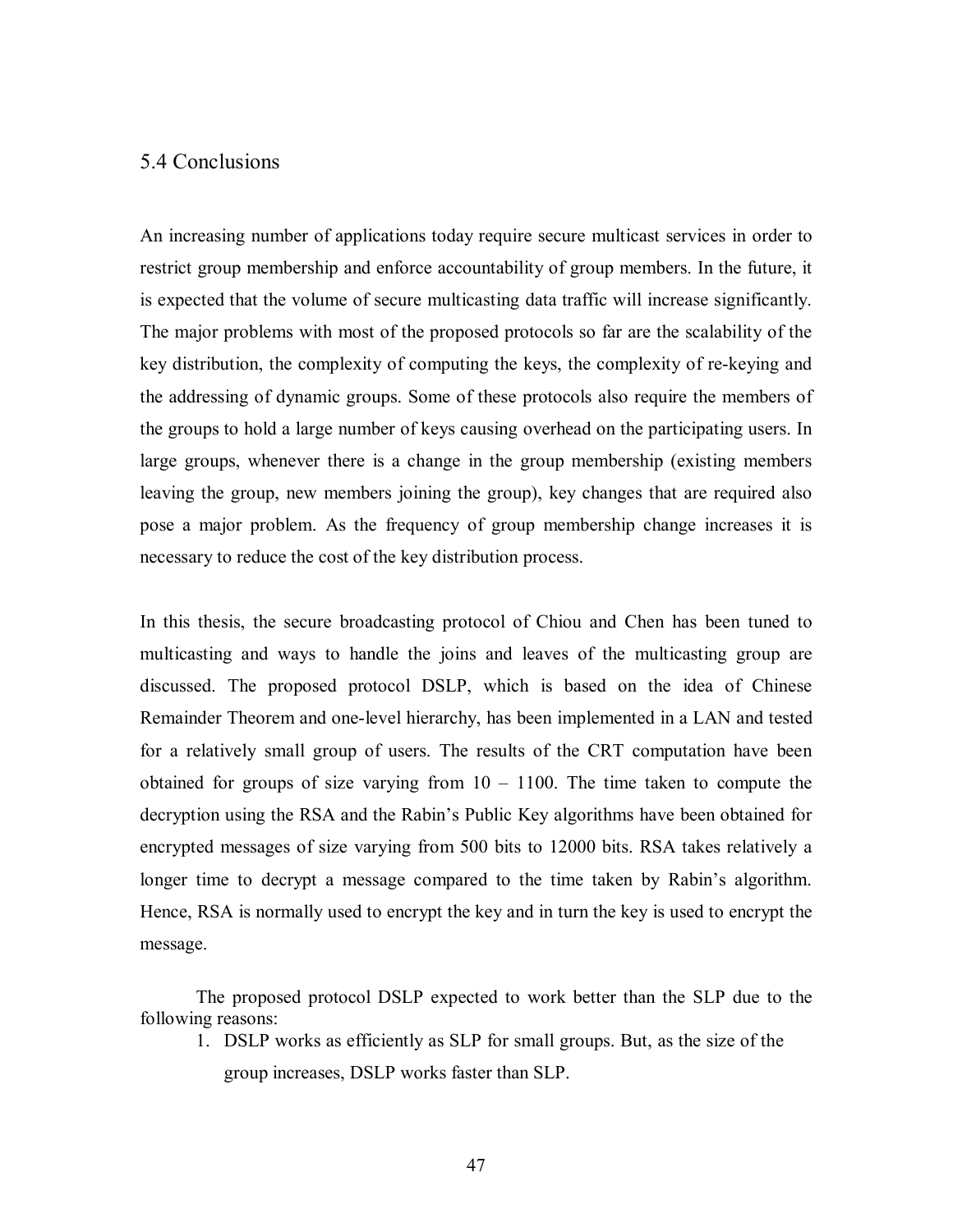- 2. Members will no longer have to compute the lock in DSLP. The only overhead on the users is unlocking the lock sent by their group managers, encrypting the message before sending and decrypting the message received.
- 3. The overhead of computing the lock is shifted to the group managers and the centralized authority in DSLP. That implies that the CA keeps track of the session members. Whenever there is a change in the session group, the CA will create a new session key and send it to the GMs. In SLP, the senders have to contact the group manager each time, to know the current session members and to construct the lock. Otherwise, all the members have to keep track of the session members, which would be an overhead again.
- 4. Since, there are no attachments to the messages exchanged in the group, there is no additional overhead on the network bandwidth. In SLP, the lock is always attached to the message and sometimes the lock can be bigger than the message itself when there are a large number of users in the multicast group. Hence, there is overhead on the transmission of the message in SLP.
- 5. For the same reason, the transmission time will be much less in DSLP than in SLP.
- 6. In SLP, whenever a sender sends a message, he has to construct a new key and the message has to be encrypted with the new session key. This is done even when the group is static i.e., even if there are no leaves and joins in the group; a new key is constructed whenever a message is exchanged in the group.
- 7. The computation of the lock is centrally distributed in DSLP. The CA and the GMs, share the responsibility. Hence, no single person will have to compute the lock for all the members in the group.
- 8. DSLP can make use of all the efficient algorithms and CRT computation techniques that are adopted in SLP.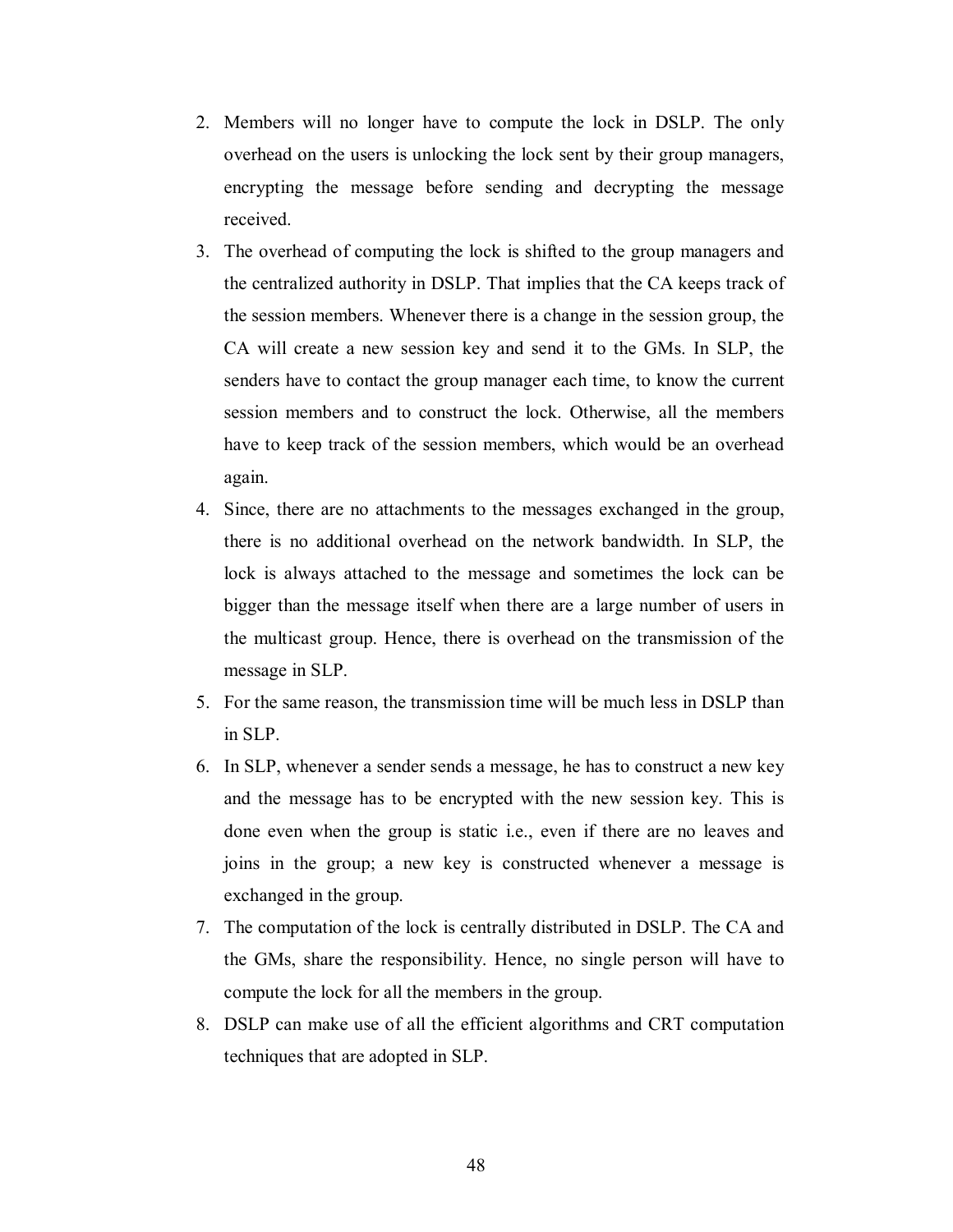- 9. Both have the same level of security. The security depends on the security of the cryptographic algorithms employed by the protocols.
- 10. One disadvantage of DSLP over SLP is that there is a single point of failure. If the CS goes down, the whole system will go down. Hence, there needs to be a back up mechanism (which is not very hard, as the GMs have the necessary information about their group members).
- 11. Another disadvantage of DSLP is that in SLP there is no centralized authority as in DSLP. Hence, SLP is suitable for all kinds of applications whereas DSLP is better suited to applications where the tightest security is required.

In future, work can be done in developing ways to withstand the single point of failure at the CA and failures at the group managers. DSLP can be implemented in different networks and tested for a large group of users.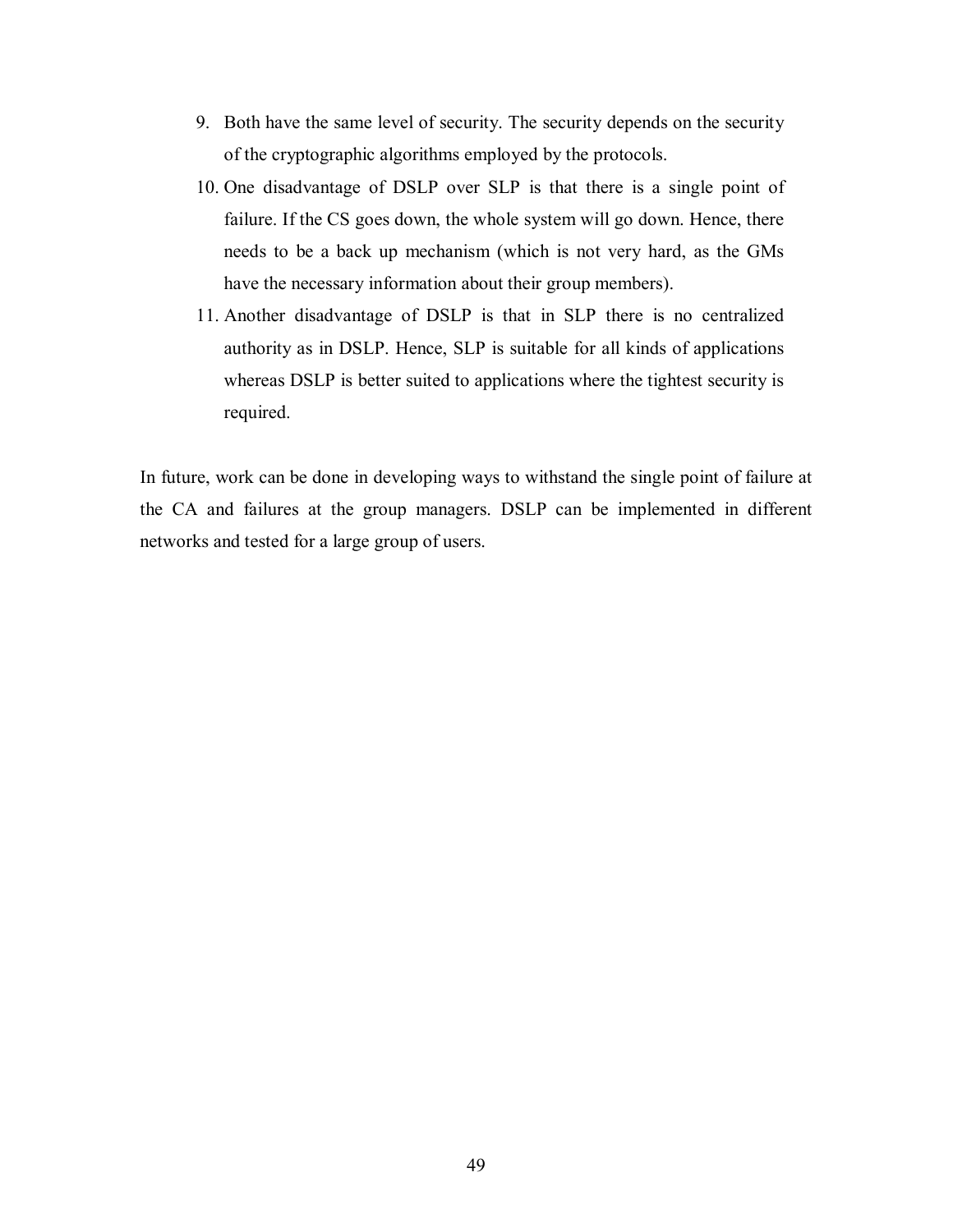# References

[1] A. S. Tanenbaum, Computer Networks, Englewood Cliffs, NJ, Prentice-Hall, 1996.

[2] J. Snoeyink, S. Suri, G. Varghese, A Lower Bound for Multicast Key Distribution, IEEE INFOCOM 2001.

[3] Guang-Huei Chiou, Wen-Tsuen Chen, Secure Broadcasting using secure lock, IEEE Transactions on software engineering, vol.15, No.8, pp. 929-934, August 1989.

[4] B. Schneier, Applied Cryptography, John Wiley & Sons, Inc., 2001.

[5] A. Salomaa, Public-Key Cryptography, Springer, Heidelberg, 1996.

[6] I. Chang, R. Engel, D. Kandlur, D. Pendarakis, and D. Saha. Key management for secure Internet multicast using boolean function minimization techniques. In Proceedings of IEEE INFOCOM, New York, March 1999.

[7] D. E. Comer, D. L. Stevens, Internetworking with TCP/IP, Englewood Cliffs, NJ, Prentice-Hall, 2000.

[8] Suvo Mittra, Iolus: A Framework for Scalable Secure Multicasting, Proceedings of ACM SIGCOMM'97, Cannes, France, pp. 277-288, 1997.

[9] W. R. Stevens, Unix Network Programming, Englewood Cliffs, NJ, Prentice-Hall, 1999.

[10] K. Tan, H. Zhu. "A conference key distribution scheme based on the theory of quadratic residues", Computer Communications, Vol. 22, No. 8, May 1999, 735-738.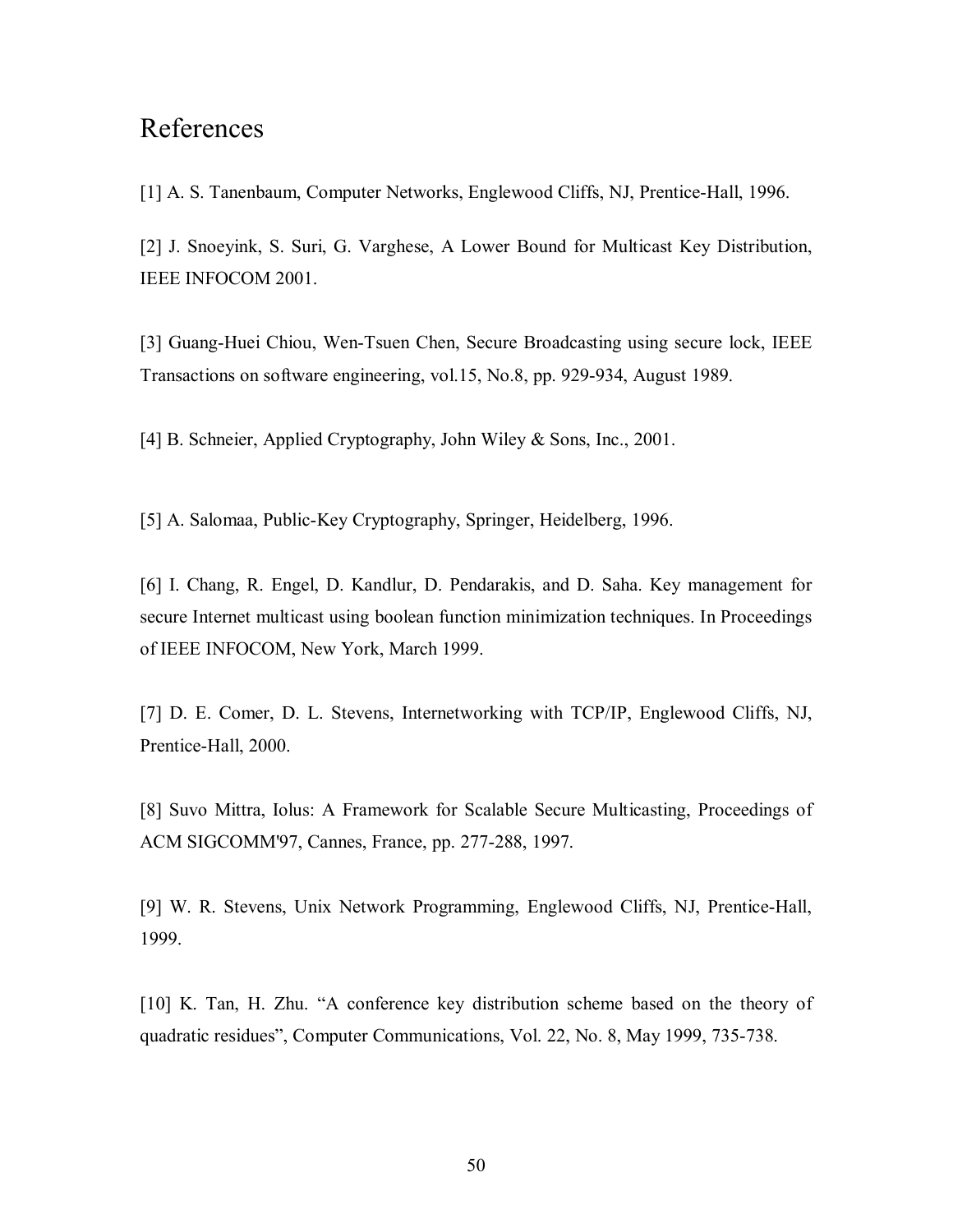[11] G. Caronni, M. Waldvogel, D. Sun, and B. Plattner. Efficient security for large and dynamic groups. Technical Report TIK Technical Report No. 41, Computer Engineering and Networks Laboratory, Swiss Federal Institute of Technology, February 1998.

[12] K Wu, S Ruan, F Lai, C Tseng, On Key Distribution in Secure Multicasting, IEEE 2000.

[13] D.E Denning, Cryptography and Data Security, Addison – Wesley, Reading, MA, 1982.

[14] L. R. Dondeti, S. Mukherjee, and A. Samal. A Dual Encryption Protocol for Scalable Secure Multicasting. In Proceedings of the Fourth IEEE Symposium on Computers and Communications, Red Sea, Egypt, July 1999.

[15] NTL: A Library for doing Number Theory, http://shoup.net/ntl/

[16] Multicast programming, http://www.tldp.org/HOWTO/Multicast-HOWTO-6.html

[17] T. Hardjono and G. Tsudik. IP multicast security: issues and directions. November 2000.

[18] M. Steiner, G. Tsudik, and M. Waidner, "Diffie-hellman key distribution extended to group communication," in *Proc. 3rd ACM Conf. Computer and Communications Security*, Mar. 1996.

[19] K.C. Chan and S.H. Chan, "Distributed Servers Approach for Large-Scale Secure Multicast," *IEEE Journal on Selected Areas in Communications* special issue on *Network Support for Multicast Communications,* Vol. 20, No. 8, pp. 1500-1510, October 2002.

[20] H. Chu, L. Qiao, and K. Nahrstedt. A secure multicast prorocol with copyright protection. In Proceedings of IS&T/SPIE's Symposium on Electronic Imaging: Science and Technology, San Jose, CA, January 1999.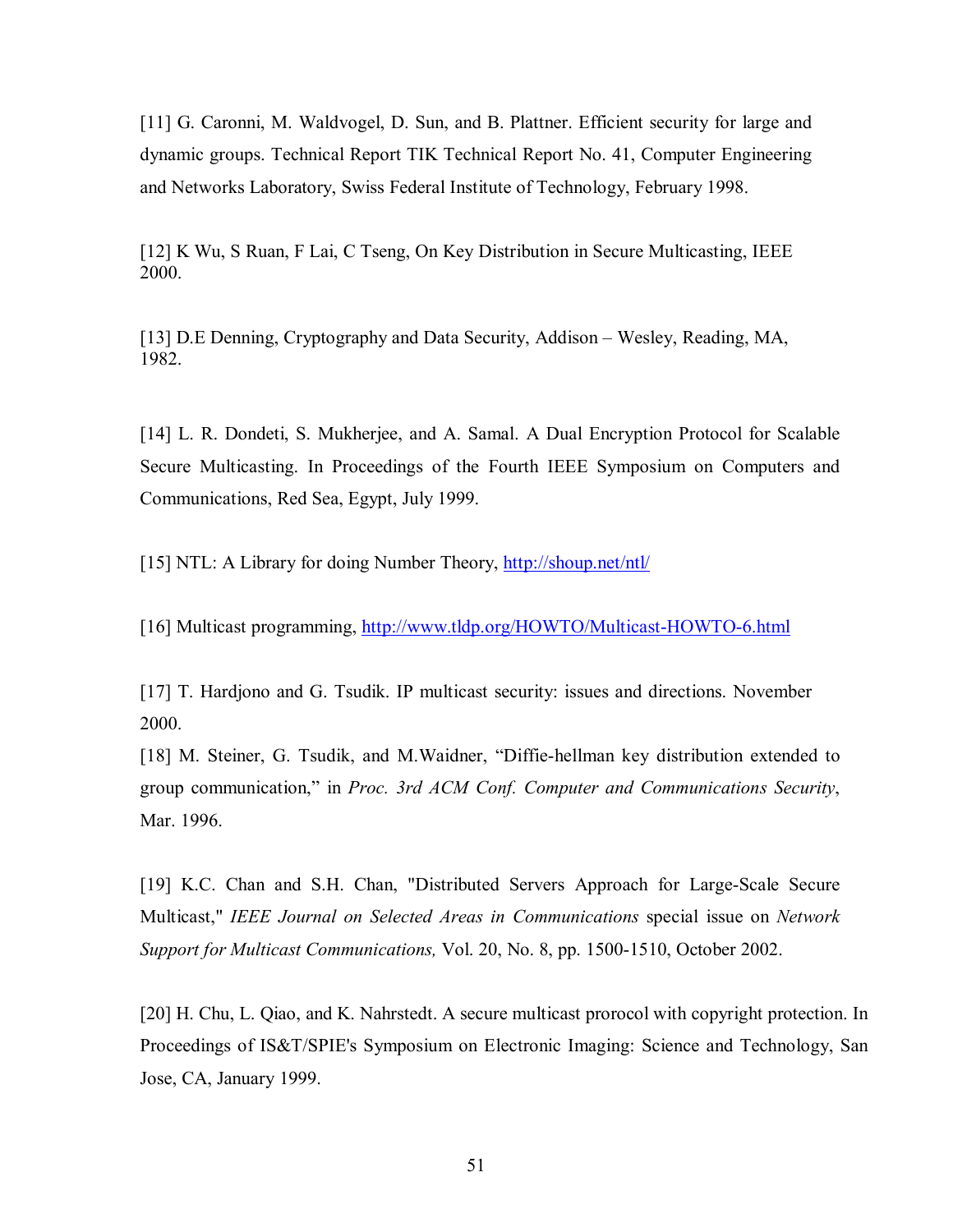[21] M. Waldvogel, G. Caronni, D. Sun, N. Weiler, and B. Plattner. The versakey framework: Versatile group key management. IEEE Journal on Selected Areas in Communications(special Issue on Middleware), 17(9):1614-1631, September 1999.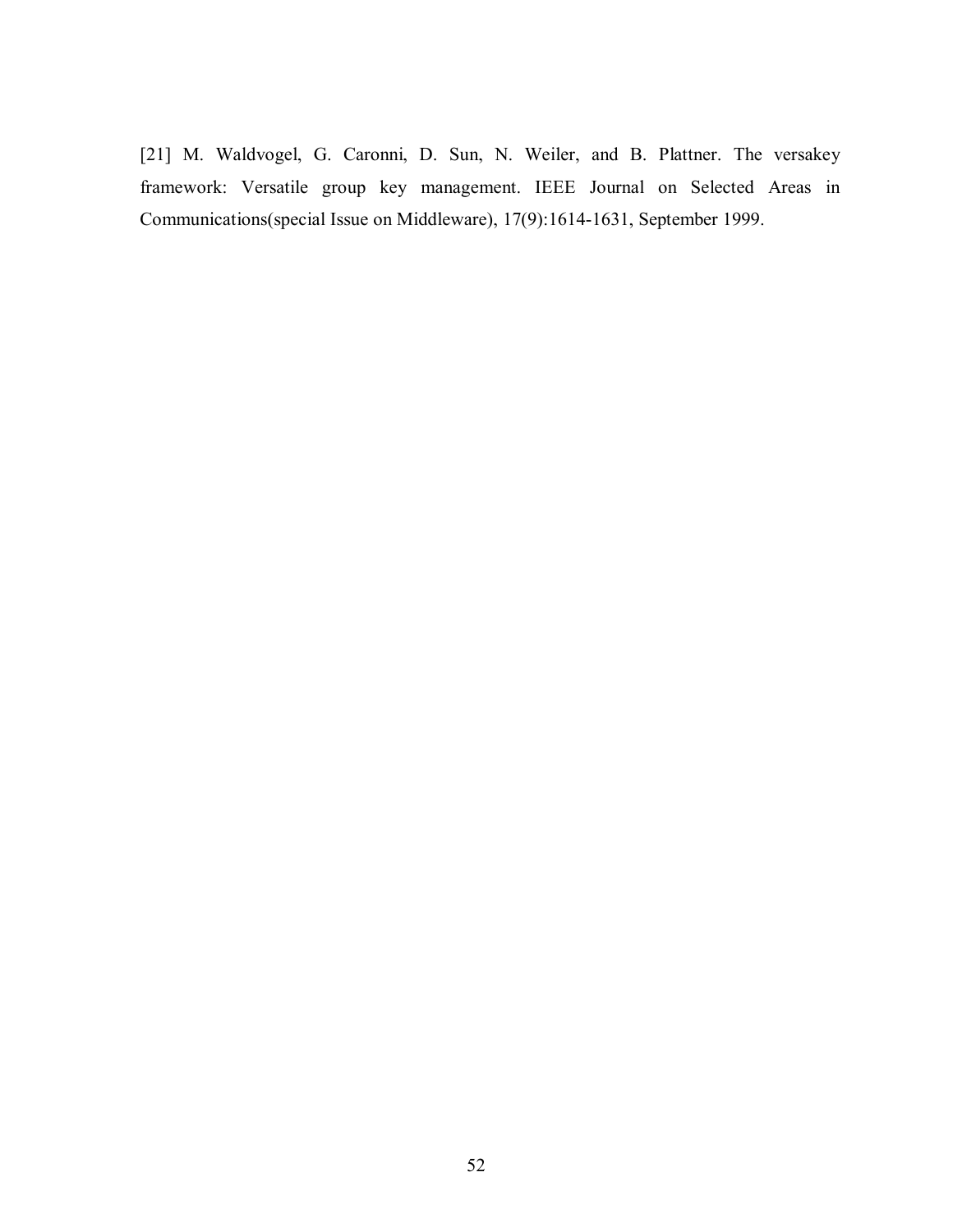# Appendix A: NTL

NTL is a high-performance, portable C++ library providing data structures and algorithms for

- i. Arbitrary length integers;
- ii. Vectors, matrices, and polynomials over the integers and over finite fields; and
- iii. Arbitrary precision floating point arithmetic.

NTL provides high quality implementations of state-of-the-art algorithms for:

- a. Arbitrary length integer arithmetic and arbitrary precision floating point arithmetic
- b. Polynomial arithmetic over the integers and finite fields including basic arithmetic, polynomial factorization, irreducibility testing, computation of minimal polynomials, traces, norms, and more
- c. Lattice basis reduction
- d. Basic linear algebra over the integers, finite fields, and arbitrary precision floating point numbers

NTL is written and maintained by Victor Shoup I with some contributions made by others. The implementation of the encryption and decryption algorithms, generation of random prime numbers and the arithmetic operations on the large integers required the deployment of NTL. NTL can generate integers of size more than thousands of bytes and can perform arithmetic operations on them.

The integers are declared with the keyword ZZ. For example an integer x is declared as ZZ x. All the basic operations  $+$ ,  $-$ ,  $*$ , / and % can be carried out in the way they are done in C, C++ or any other high-level language. Vectors are available in NTL as a replacement for arrays. The size of the vector can be changed dynamically. Vectors are used in the following way.

vec ZZ v; //declare a vector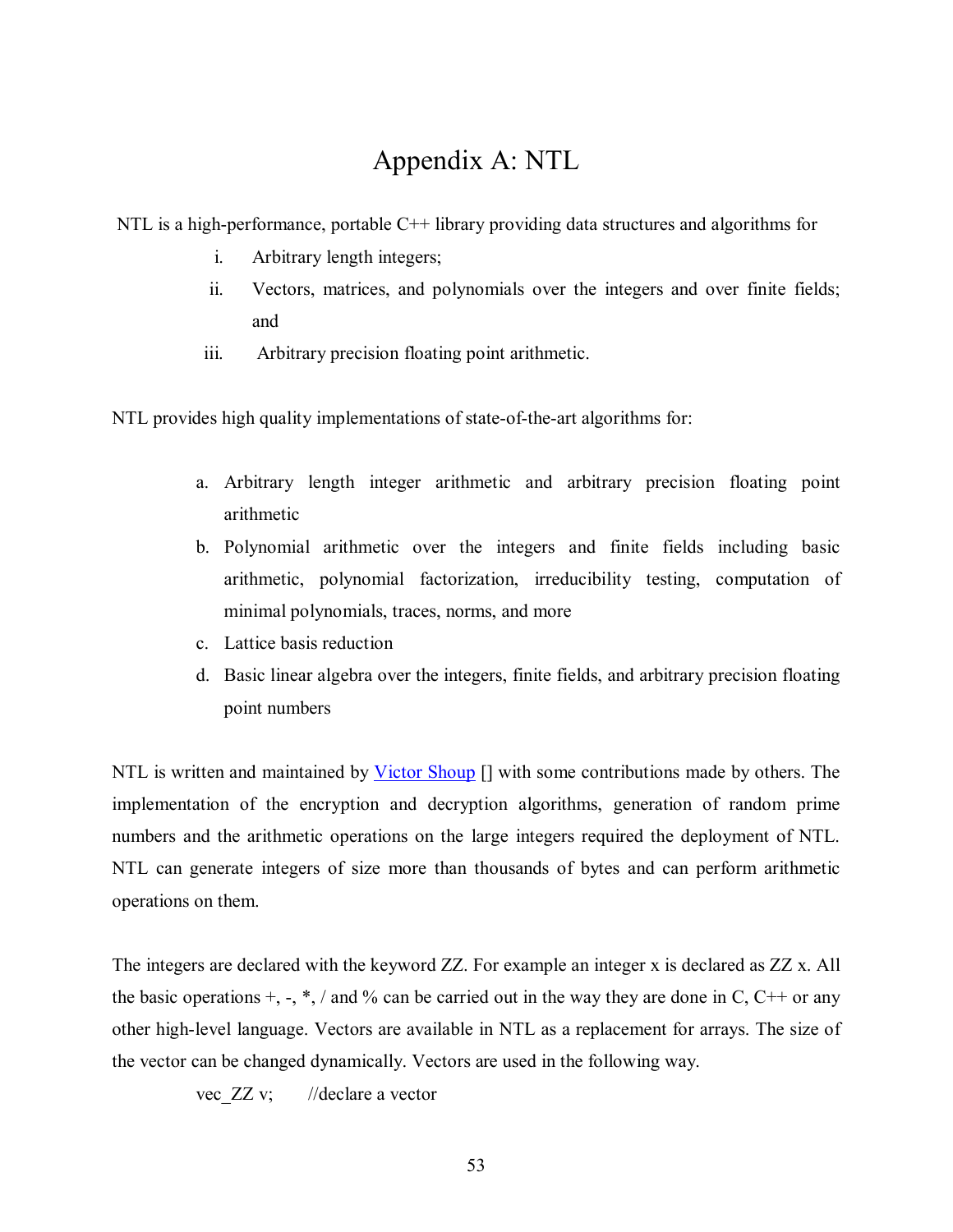v. SetLength $(n)$ ; //set the size of the vector v

v.length();  $//$ returns the size of the vector v

The following are some of the other operations that NTL can support. These operations are used to implement secure multicasting.

### \\*\*\*\*\*\*\*\*\*\*\*\*\*\*\*\*\*\*\*\*\*\*\*\*\*\*\*\*\*\*\*\*\*\*\*\*\*\*\*\*\*\*\*\*\*\*\*\*\*\*\*\*\*\*\*\*\*\*\*\*\*\*\*\*\*\*\*\*\*\*/

### **Modular Arithmetic**

The following routines perform arithmetic mod n, where  $n > 1$ .

All arguments (other than exponents) are assumed to be in the range  $0...$ n-1. Some routines may check this and raise an error if this does not hold. Others may not, and the behavior is unpredictable in this case.

#### \\*\*\*\*\*\*\*\*\*\*\*\*\*\*\*\*\*\*\*\*\*\*\*\*\*\*\*\*\*\*\*\*\*\*\*\*\*\*\*\*\*\*\*\*\*\*\*\*\*\*\*\*\*\*\*\*\*\*\*\*\*\*\*\*\*\*\*\*\*\*/

void SqrMod (ZZ& x, const ZZ& a, const ZZ& n) ZZ SqrMod (const ZZ& a, const ZZ& n) where  $x = a^2$  % n

void InvMod (ZZ& x, const ZZ& a, const ZZ& n) ZZ InvMod (const ZZ& a, const ZZ& n) where  $x = a^{-1} - 1$  mod n (0  $\le x \le n$ ); error occurs if inverse is not defined

void PowerMod (ZZ& x, const ZZ& a, const ZZ& e, const ZZ& n) ZZ PowerMod (const ZZ& a, const ZZ& e, const ZZ& n) where  $x = a^e$  % n

void PowerMod (ZZ& x, const ZZ& a, long e, const ZZ& n) ZZ PowerMod (const ZZ& a, long e, const ZZ& n) where  $x = a^e \theta$  n

The following functions are used to do conversion between integers and byte sequences. The conversion is necessary to send the data over the socket while communicating in the multicast group.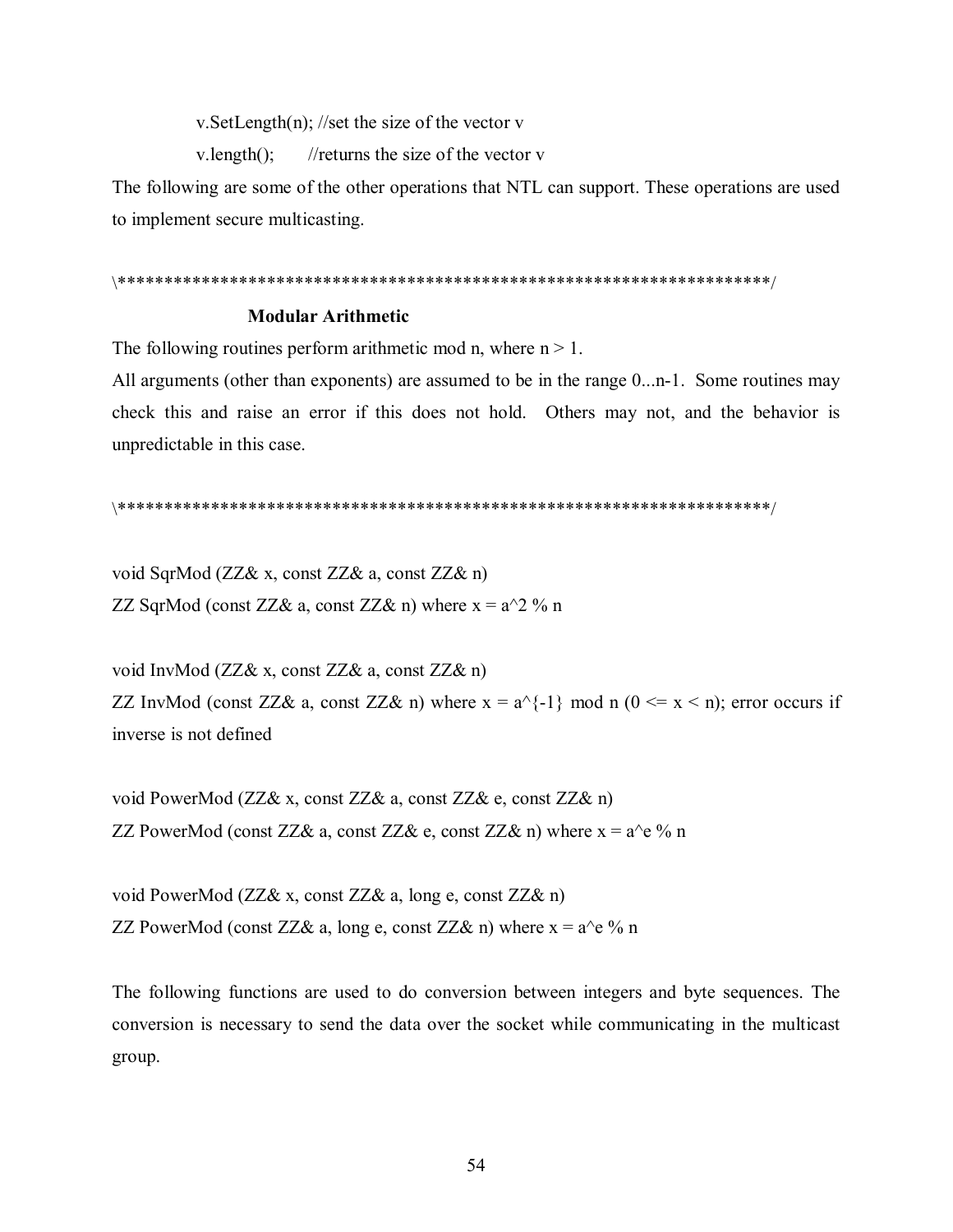void ZZFromBytes (ZZ& x, const unsigned char \*p, long n)

ZZ ZZFromBytes (const unsigned char \*p, long n) where  $x = \text{sum (p[i]*256'i}, i=0..n-1)$ . NOTE: in the unusual event that a char is more than 8 bits, only the low order 8 bits of p[i] are used.

void BytesFromZZ (unsigned char \*p, const ZZ& a, long n) computes p[0..n-1] such that abs(a)  $=$  sum(p[i]\*256^i, i=0..n-1) mod 256^n.

long NumBytes (const ZZ& a) and long NumBytes (long a) both return number of base 256 digits needed to represent abs (a). NumBytes  $(0) = 0$ .

The following code shows the RSA encryption and decryption functions implemented using the NTL library.

```
ZZ Encrypt (ZZ \, m, ZZ \, n, ZZ \, e)
```

```
ZZ c;
     c = PowerMod(m, e, n);cout << "\n The Cipher Text is" << c<< "\n";
      return c; 
} 
ZZ Decrypt (ZZ \, c, ZZ \, d, ZZ \, n)cout << "Decrypting\n";
    return PowerMod (c, d, n) << "\n";
```

```
}
```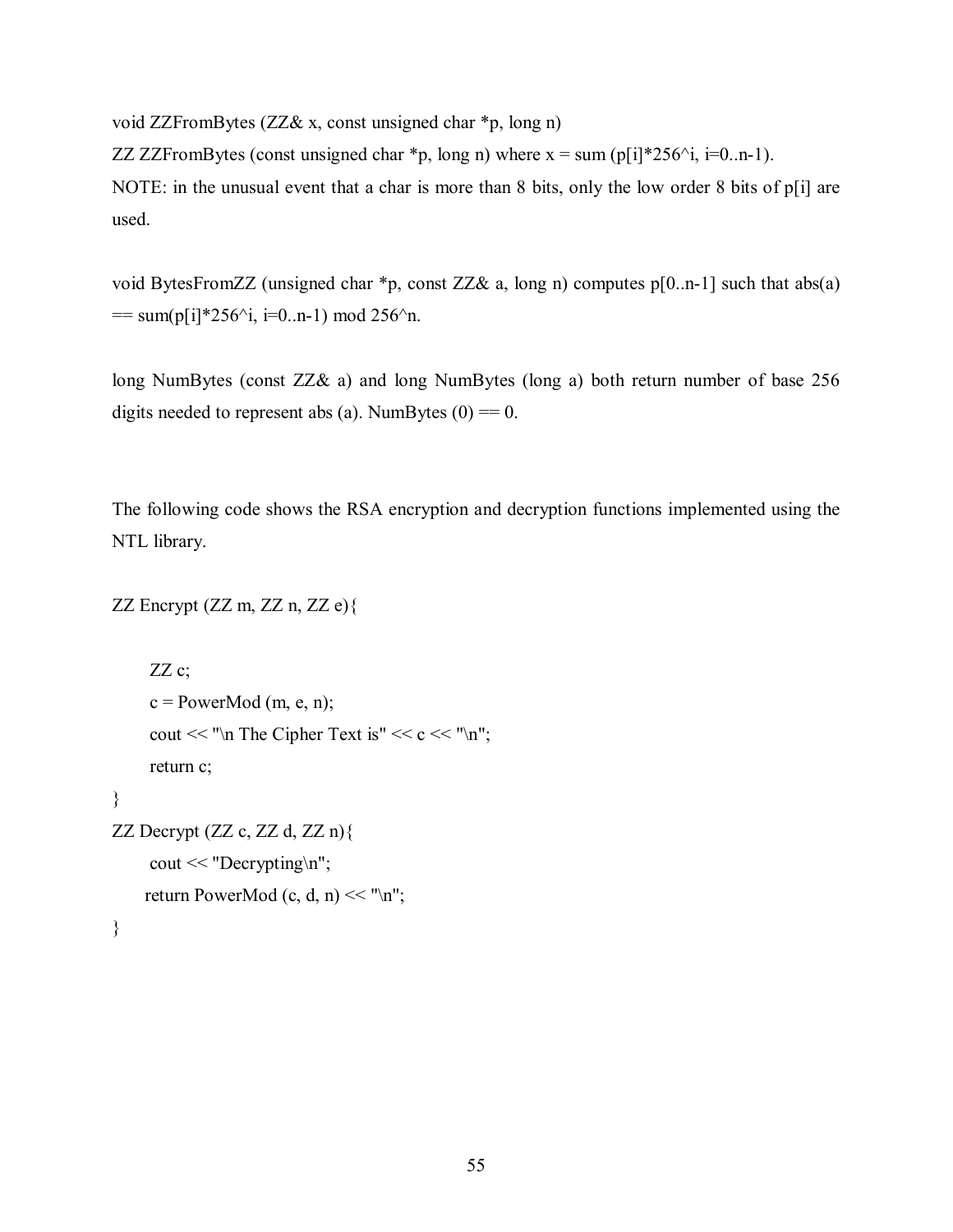# Appendix B: Unix Multicast Programming

There are two system calls that are used to pass information to the kernel and retrieve the multicast information from the Kernel. They are **setsockopt ()** and **getsockopt ()** and their prototypes are:

 int getsockopt (int *s*, int *level*, int *optname*, void\* *optval*, int\* *optlen*); int setsockopt (int *s*, int *level*, int *optname*, const void\* *optval*, int *optlen*);

The parameter *s* is the socket of the family AF\_INET and is of the type SOCK\_DGRAM or SOCK\_RAW. The second parameter, *level*, identifies the layer, which handles the option and is always IPPROTO IP for multicast programming. *optname* identifies the option we are setting/getting. Its value (either supplied by the program or returned by the kernel) is optval. The optnames involved in multicast programming are the following:

|                    | setsockopt () | getsockopt () |
|--------------------|---------------|---------------|
| IP MULTICAST LOOP  | yes           | yes           |
| IP MULTICAST TTL   | yes           | yes           |
| IP MULTICAST IF    | yes           | yes           |
| IP ADD MEMBERSHIP  | yes           | no            |
| IP DROP MEMBERSHIP | yes           | no            |

*optlen* carries the size of the data structure optval points to. Both setsockopt() and getsockopt() return 0 on success and -1 on error.

#### **IP\_MULTICAST\_LOOP**

 If the sender wants to receive the data back that he sent, then set the optname as IP\_MULTICAST\_LOOP and its value *optval* to 1. If no loop back is required set the value to 0.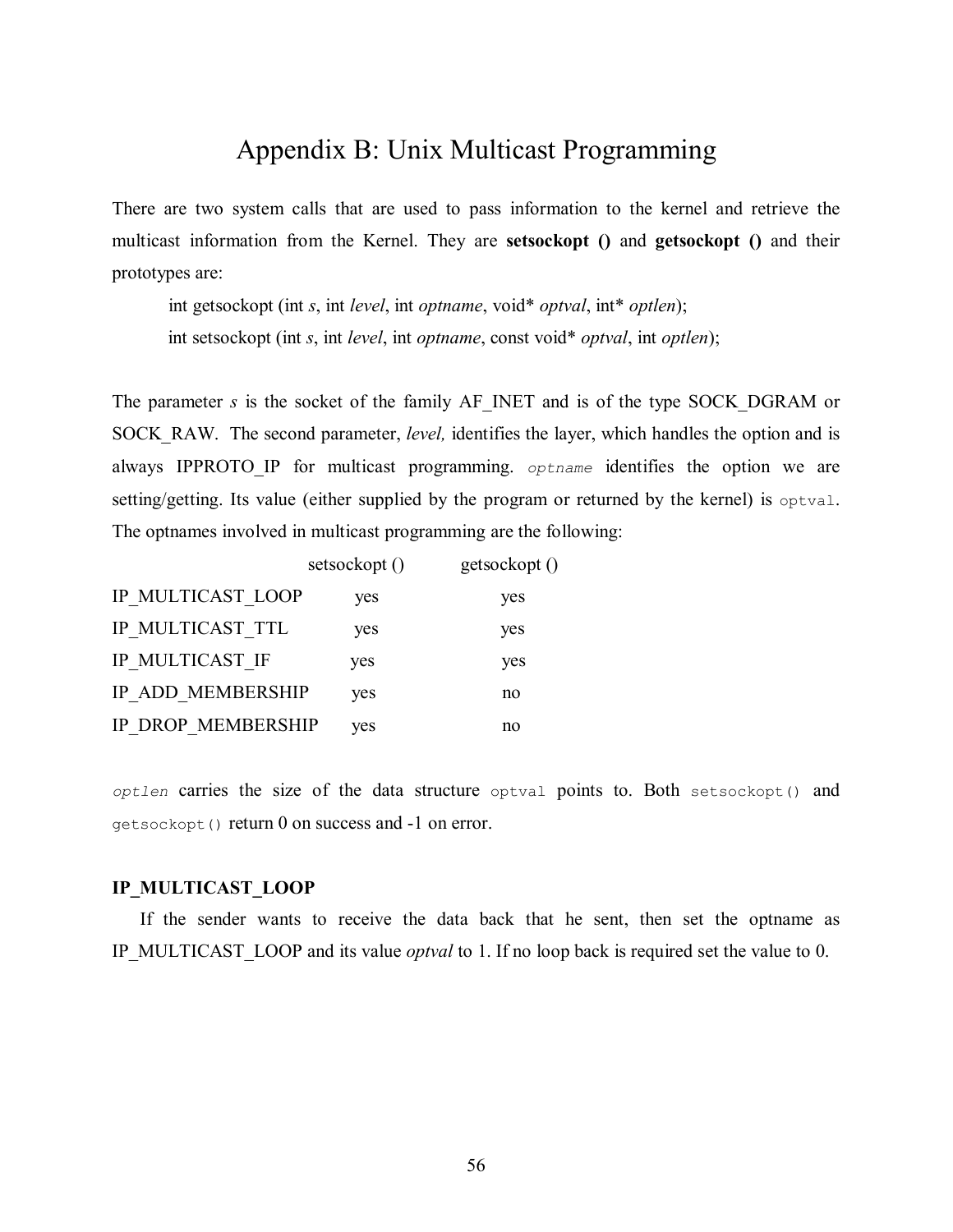### **IP\_MULTICAST\_TTL**

If nothing is specified, then the default value will be set to 1 so that the message will be prevented from being forwarded beyond the Local Area Network. But, the time to live (TTL) parameter can be set to any value from 0 to 255.

u char ttl;

setsockopt (socket, IPPROTO\_IP, IP\_MULTICAST\_TTL, &ttl, sizeof (ttl));

### **IP\_MULTICAST\_IF**

Using this parameter, the programmer can specify the interface that the multicast datagrams should be sent from.

#### **IP\_ADD\_MEMBERSHIP**

In order to join a group, a process has to inform its kernel that it is interested in joining a particular group. To do this, the process has to fill an ip\_mreq structure, which is passed to the kernel. The ip mreq structure has the following members.

struct ip\_mreq  $\{$ 

struct in addr imr multiaddress; /\* IP multicast address of a group \*/

struct in addr imr interface; /\* Local IP address of interface  $*/$  }

The first member imr multiaddress is the address of a multicast group in which the process is interested. The second member imr interface is the local IP address of the interface. This field can be set to INADDR ANY so that the kernel will choose the interface. Once the ip mreq structure is filled, the process has to call the setsockopt () system call as follows:

struct ip mreq mreq;

setsockopt (socket, IPPROTO\_IP, IP\_ADD\_MEMBERSHIP, &mreq, sizeof (mreq));

#### **IP\_DROP\_MEMBERSHIP**

To leave a group, the process has to call setsockopt () with the *optname* set to IP\_DROP\_MEMBERSHIP. The system call will be called in the following way.

struct ip mreq mreq;

setsockopt (socket, IPPROTO\_IP, IP\_DROP\_MEMBERSHIP, &mreq, sizeof (mreq));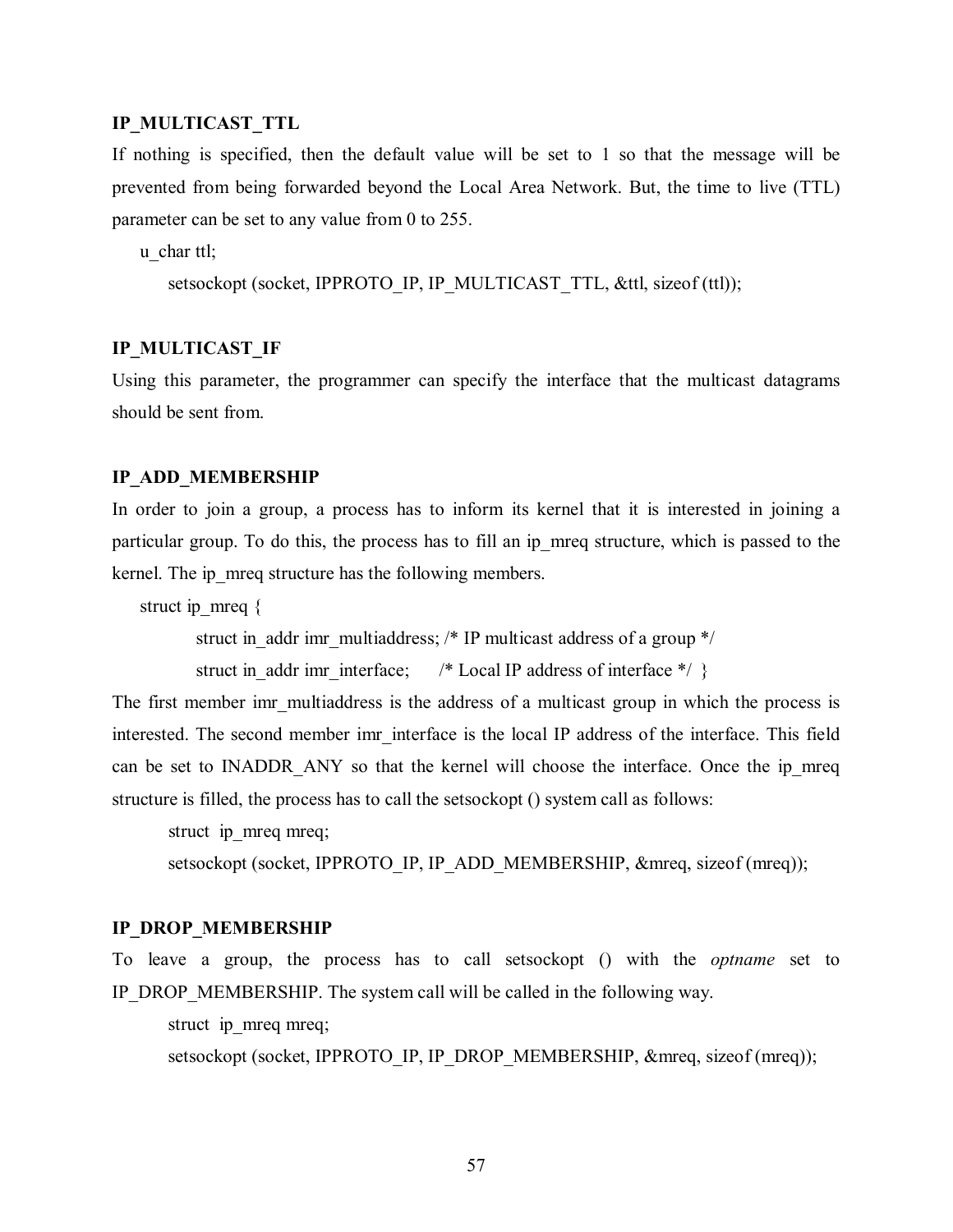# Appendix C: Software

The following code is written in C++ on Linux using the NTL. To use the software, NTL needs to be deployed and configured. The instructions to download and configure the library can be found at http://shoup.net/ntl/.

/\* multicast.c

The following program sends or receives multicast packets. If invoked with one argument, it sends a packet containing the data to an arbitrarily chosen multicast group and UDP port. If invoked with no arguments, it receives and prints these packets. Start it as a sender on just one host and as a receiver on all the other hosts Encryption scheme:  $RSA$ <sup>\*/</sup>

 $\#$ include  $\langle$ sys/types.h $>$ #include <sys/socket.h>  $\#$ include  $\leq$ netinet/in.h $>$  $\#$ include  $\langle$ arpa/inet.h $>$ #include <time.h>  $\#$ include  $\leq$ stdio.h $>$  $\#$ include  $\langle \text{NTL}/\text{ZZ} \rangle$ .h> #include <NTL/vec\_ZZ.h>  $\#$ include  $\le$ unistd.h> #include <stdlib.h>

#define EXAMPLE\_PORT 6000 #define EXAMPLE\_GROUP "239.0.0.1" #define N 3 #define MSIZE 1000

ZZ ExtEuclid(ZZ, ZZ); ZZ Encrypt(ZZ, ZZ, ZZ); void Decrypt(ZZ, ZZ, ZZ); ZZ crt();//CRT function

ZZ L; vec ZZ R, userid, pub key1, pub key2;

typedef struct message{ unsigned char X[MSIZE], CKD[MSIZE], C[MSIZE], Pubkey[MSIZE]; };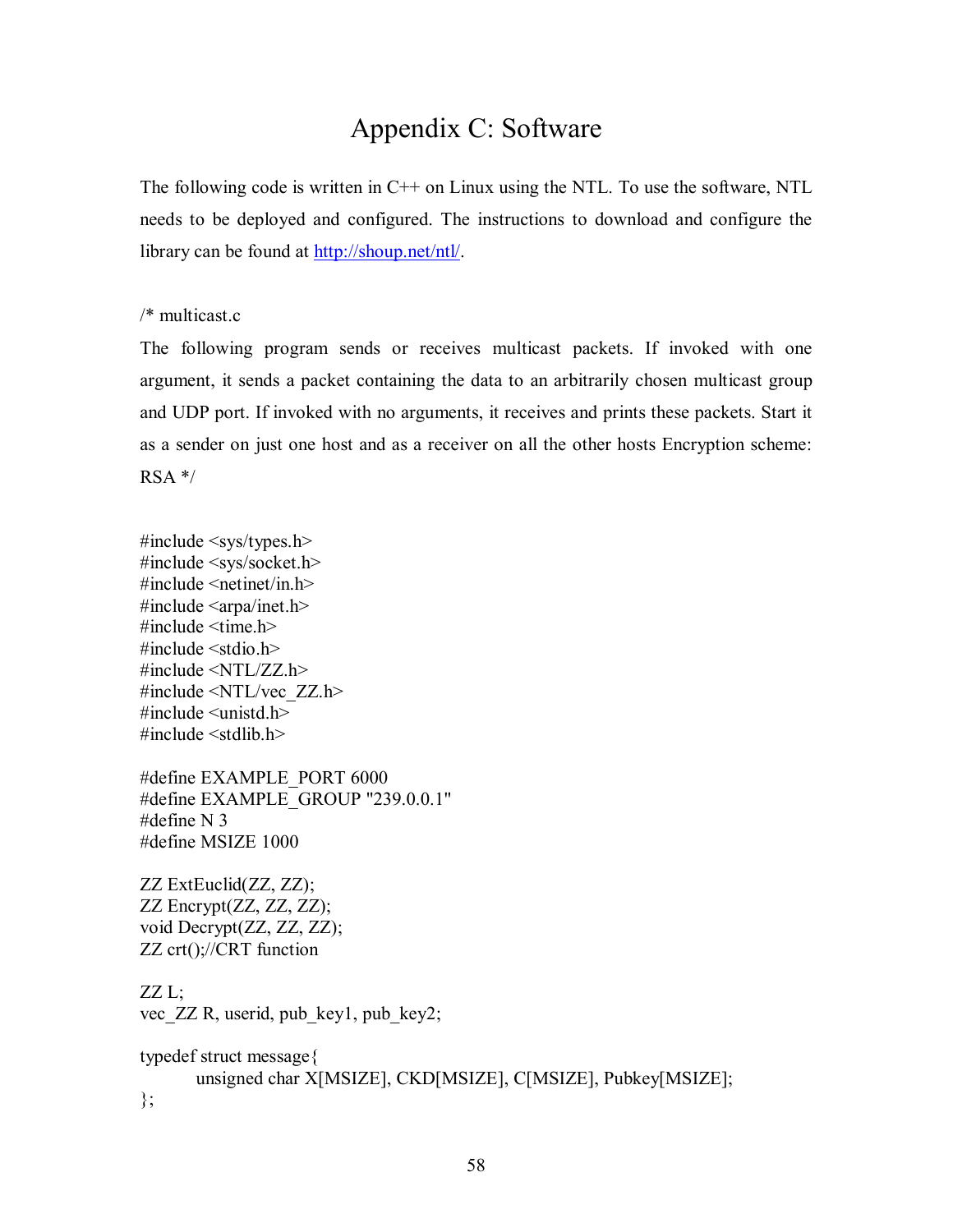```
int main(int argc) 
{ 
 struct sockaddr in addr;
  int addrlen, sock, cnt; 
 struct ip_mreq mreq;
```
message msg;

ZZ p, q, n, m, c, CKD, X, e, Phi, d, counter, received, cipher, dd; long l, err;

 $l = 500$ , err = 80; unsigned char text[MSIZE]; unsigned char testmsg[MSIZE];

 $p = GenPrime ZZ(1, err);$  $q =$ GenPrime  $ZZ(1, err);$ 

 R.SetLength(N); userid.SetLength(N); pub\_key1.SetLength(N); pub\_key2.SetLength(N);

 //the following values are to be read from the file, they were hard coded for testing //purposes

```
userid[i], pub key1[i] pub key2[i] ;
L = to ZZ(1);
 dd // session decryption key 
n = p*q;
Phi = (p-1)*(q-1); for(counter=2;counter<Phi;counter++){ 
     if(GCD(counter, Phi)==1)\{e = counter; break}
```
 $d = ExtEuclid(e, Phi);$  cout << "Enter the Message" << "\n";  $\sin \gg m$ ; //input the plain text; cipher = Encrypt $(n, e, m)$ ; //encrypt the plain text

 $R[0]$  = Encrypt(pub\_key1[0], pub\_key2[0], d);  $R[1]$  = Encrypt(pub\_key1[1], pub\_key2[1], d);  $R[2]$  = Encrypt(pub\_key1[2], pub\_key2[2], d);

 $CKD = \text{Encryption, e, d}$ ;//encrypt the decryption key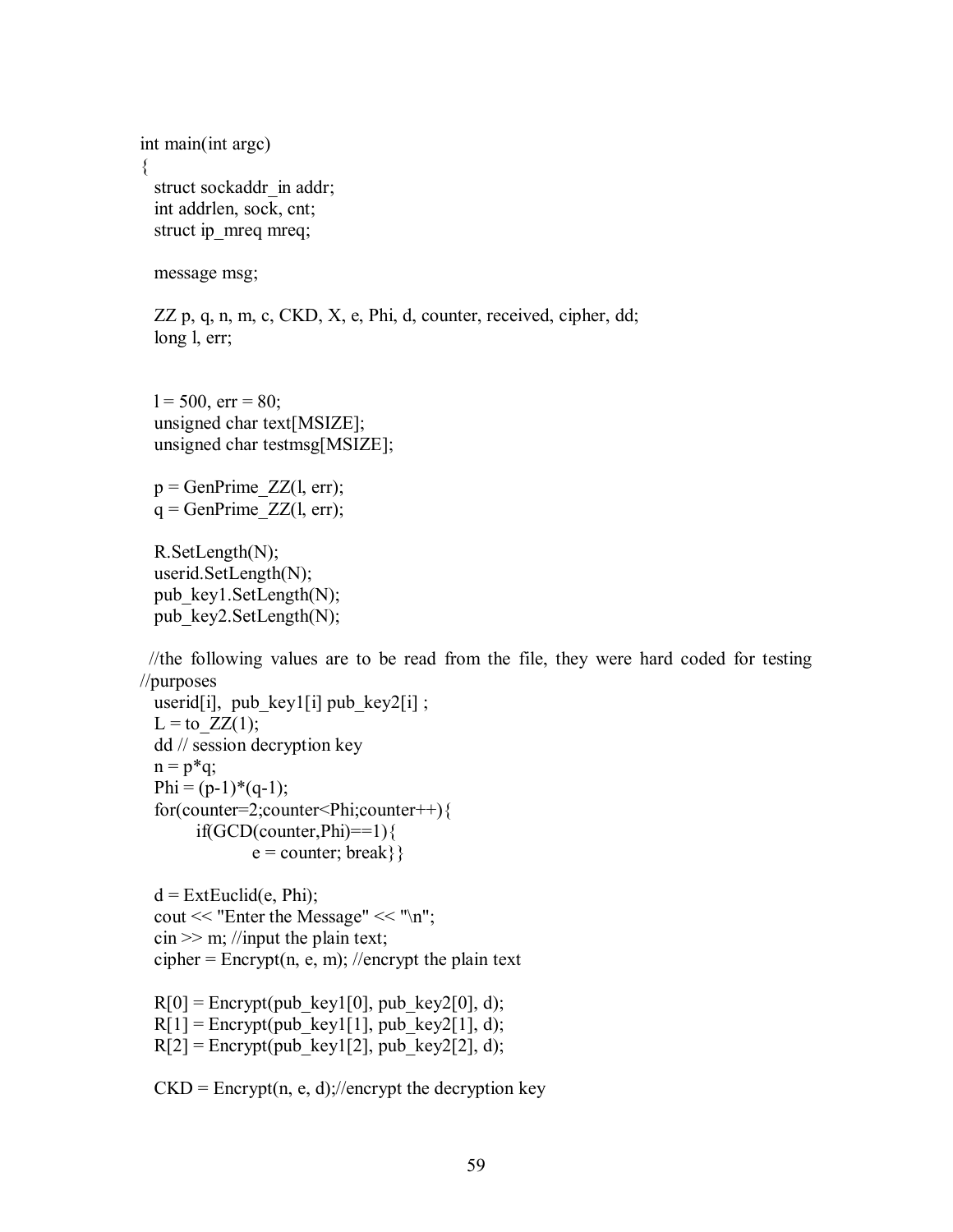$X = \text{crt}()$ ;

```
 BytesFromZZ(msg.C, cipher, MSIZE); 
 BytesFromZZ(msg.CKD, CKD,MSIZE); 
 BytesFromZZ(msg.X, X, MSIZE); 
 BytesFromZZ(msg.Pubkey, n, MSIZE); 
 /* set up socket */ 
 sock = socket(AF_INET, SOCK_DGRAM, 0); 
if (sock \leq 0) {
  perror("socket"); 
 exit(1); } 
 bzero((char *)&addr, sizeof(addr)); 
addr.sin_family = AF INET;
addr.sin addr.s addr = htonl(INADDR_ANY);
addr.sin_port = htons(EXAMPLE_PORT);
addrlen = sizeof(addr);
if (argc > 1) {
  /* send */addr.sin_addr.s_addr = inet_addr(EXAMPLE_GROUP);
  while (1) {
      time t = time(0);cout << "Enter any key to transfer the Data.\ln";
      \sin \gg c;
      \text{cnt} = \text{sendto}(\text{sock}, \& \text{msg}, \text{sizeof}(\text{msg}), 0, (struct sockaddr *) &addr, addrlen); 
      if (c=='X')cout << "Closing the session now..BYE" <<"\n";
             exit(1); } 
      if (cnt \leq 0) {
         perror("sendto"); 
        exit(1); } 
       else 
               cout << "Transmitted Successfully..Enter anykey to continue\n"; 
      \sin \gg c;
   } 
 } else { 
  /* receive */
```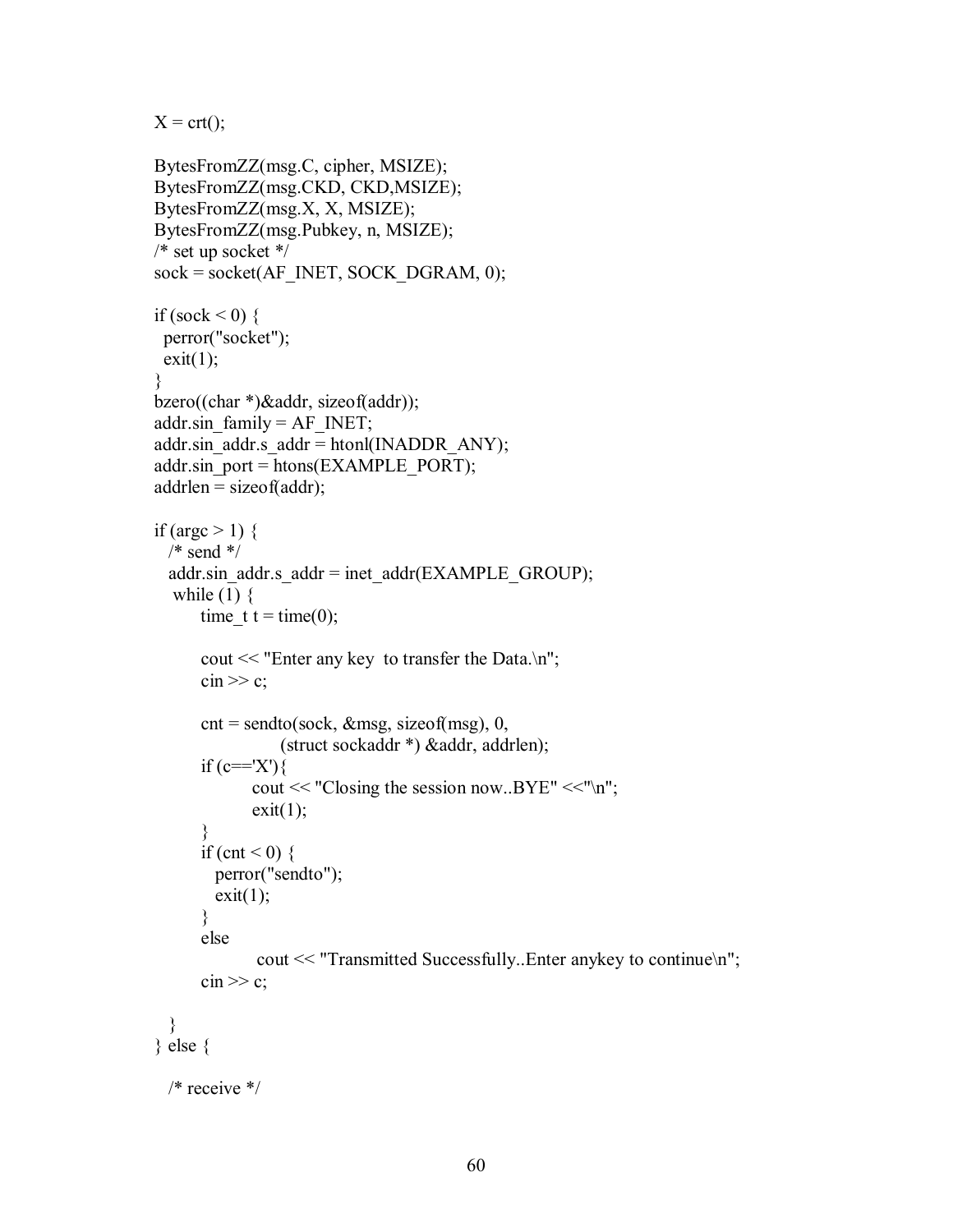```
if (bind(sock, (struct sockaddr *) & addr, size of (addr)) < 0) {
  perror("bind"); 
    exit(1); } 
mreq.imr_multiaddr.s_addr = inet_addr(EXAMPLE_GROUP);
mreq.imr interface.s \text{addr} = \text{htonl}(\text{INADDR} \text{ ANY}); if (setsockopt(sock, IPPROTO_IP, IP_ADD_MEMBERSHIP, 
              \&mreq, sizeof(mreq)) < 0) {
     perror("setsockopt mreq"); 
    exit(1); } 
while (1) {
     cnt = recvfrom(sock, &msg, sizeof(msg), 0, (struct sockaddr *)&addr, 
   (socklen t^*) &addrlen);
     ZZFromBytes(c, msg.C, MSIZE); 
     ZZFromBytes(X, msg.X, MSIZE); 
     ZZFromBytes(CKD, msg.CKD, MSIZE); 
     ZZFromBytes(SessionPubkey, msg.Pubkey, MSIZE); 
    R = X\%userid[0];
    cout << "R = " << R << "n";
    cout << "userid = " << userid[0] << "\n";
    cout << "Received C=" << c<< "\n";
    cout << "Decrypted R=" << R << "\n";
    SessionDecryption = Decrypt(R\%pub key1[0], dd, pub key1[0]);
     CKD = Decrypt(CKD%SessionPubkey, SessionDecryption, SessionPubkey); 
     err1 = SessionDecryption - CKD; 
    if(err1 = 0)cout << "I am a valid user\ln";
          cout << "I have obtained:" << Decrypt(c%SessionPubkey, 
          SessionDecryption, SessionPubkey) << "\n";
     } 
     else 
           cout << "I am trying to cheat";
    if (cnt \leq 0) {
      perror("recvfrom"); 
      exit(1); }
```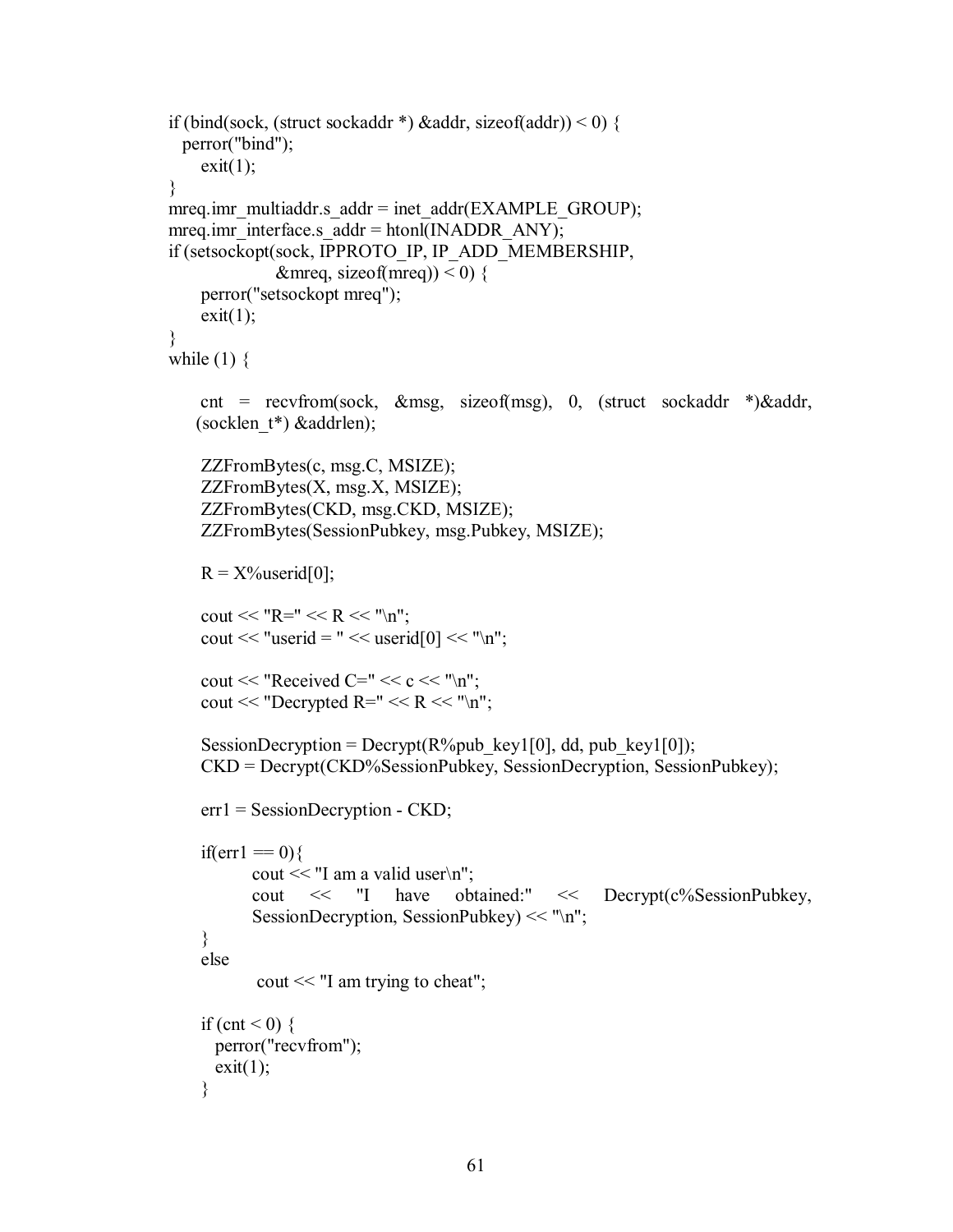```
else if (cnt == 0) {
                        break; 
         } 
   }}}//end of main 
ZZ ExtEuclid(ZZ e, ZZ Phi){ 
        vec_ZZ g, u, v; 
       ZZ x, y;
       long i=1;
        g.SetLength(MSIZE); 
        u.SetLength(MSIZE); 
        v.SetLength(MSIZE); 
       g[0] = Phi;g[1] = e;u[0] = 1;v[0] = 0;u[1] = 0;v[1] = 1;while(g[i]!=0){
               g[i] = u[i]*Phi + v[i]*e;y = g[i-1]/g[i];g[i+1] = g[i-1] - y * g[i];u[i+1] = u[i-1] - y^*u[i];v[i+1] = v[i-1] - y * v[i];i = i+1; } 
       x = v[i-1];if(x>=0) return x; 
        else 
               return Phi + x;
}
```
ZZ Encrypt(ZZ n, ZZ e, ZZ m){

### $ZZ$  c;

//cout << "In Encryption" << "m=" << m << "\ne=" << e << "\nn=" << n << "\n";  $c = PowerMod(m, e, n);$  //cout << "In Encryption\n"; //cout << "\n The Cipher Text is" <<  $c \ll$  "\n";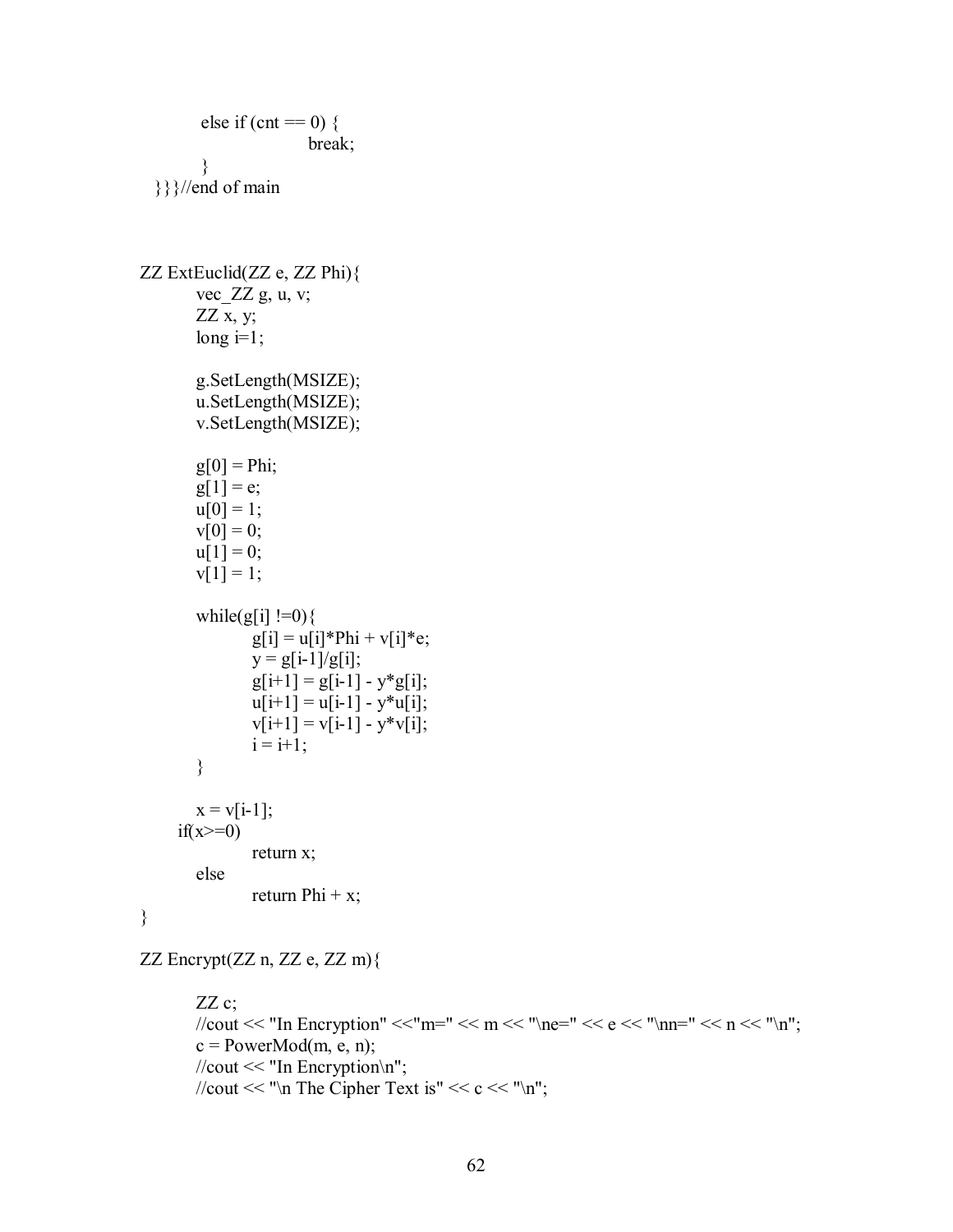```
 return c; 
void Decrypt(ZZ c, ZZ d, ZZ n){ 
        cout << "\n D=" << PowerMod(c, d, n) << "\n";
ZZ crt(){
       int i, j;
        ZZ X, p, x1, x2, x3; 
         vec_ZZ y; 
         y.SetLength(N); 
       X = 0, p=1, x3 = 0;
        int temp; 
        int strength = 0;
         int SessionIds[N]; 
       printf("Enter the IDs of the users in the current session followed by -1\ln");
       i = 0;
       \text{cin} \gg \text{temp};
        while (temp != -1) {
                SessionIds[i++] = temp;
                \sin \gg \text{temp};
         } 
       strength = i;
        for(i=0; i \leqstrength; i++){
               temp = SessionIds[i]; cout << "userid:" << userid[temp] << "\n";; 
                L = L^*userid[temp];
         } 
        for(i=0; i < strength; i++){
                temp = SessionIds[i];p = to ZZ(L/userid[temp]);x2 = userid[temp] - 2;
                y[i] = 1;y[i] = PowerMod(p%userid[temp], x2, userid[temp]);
                y[i] = y[i]%userid[temp];
         }
```
}

}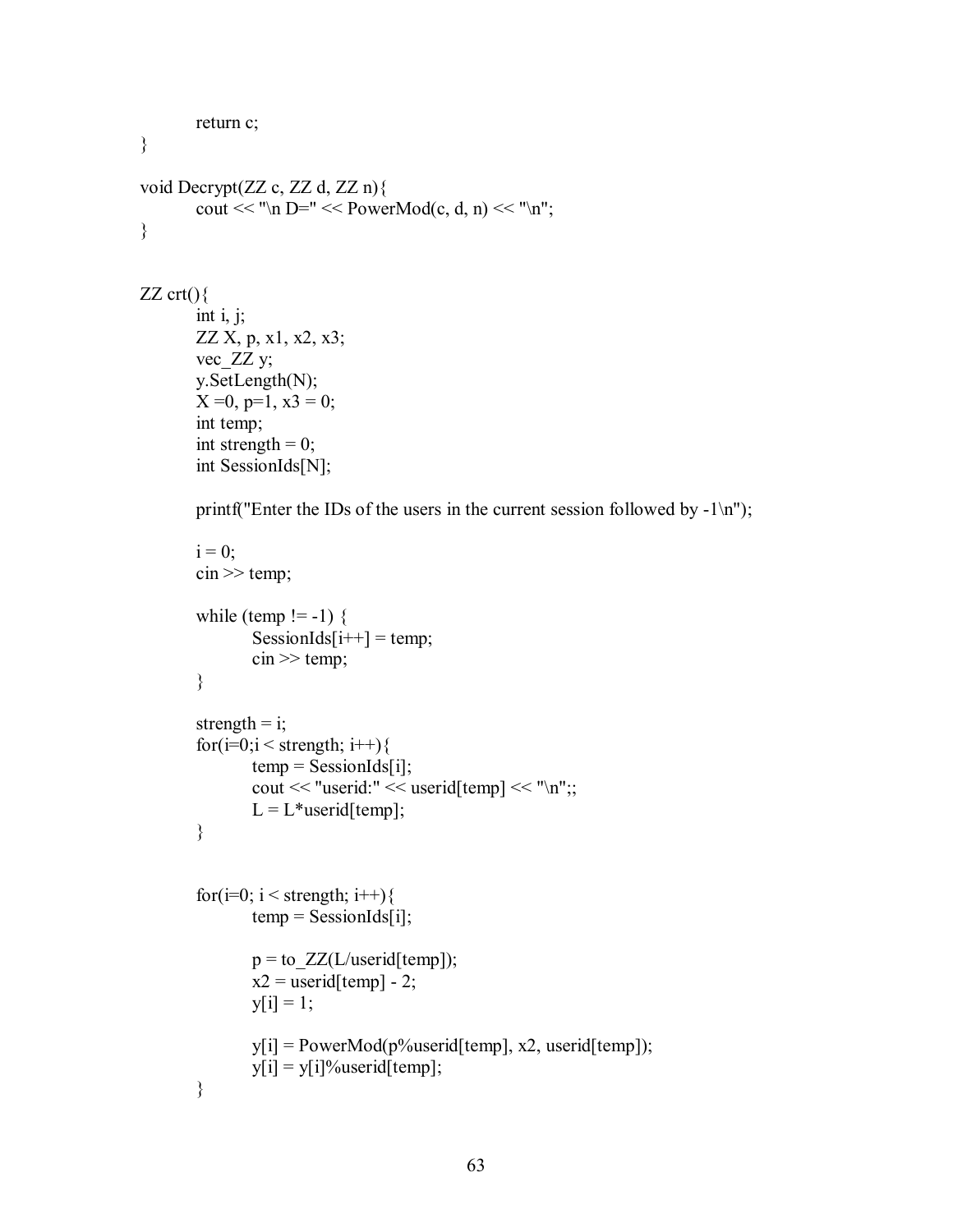```
for(i=0; i< strength; i++){
               temp = SessionIds[i];X = X + ((L/userid[temp]) * R[temp] * y[i]); } 
       X = X\%L;
        return X; 
}
```
/\*

The following program implements the encryption and decryption methods of Rabin's public key algorithm

\*/

```
#include <NTL/ZZ.h> 
#include <NTL/vec_ZZ.h> 
#define N 60 
ZZ Encrypt(ZZ, ZZ); 
void Decrypt(ZZ, ZZ, ZZ, ZZ); 
int main(){ 
        ZZ p, q, n, e, Phi, d, counter; 
       vec ZZ m,c;
        long l,err, l1; 
       time t t1, t2;
        int i; 
       l = 1024, err = 80;
       11 = 2000; m.SetLength(N); 
        c.SetLength(N); 
        do{ 
              p =GenPrime ZZ(1, err);q =GenPrime ZZ(1, err);} while(p\%4 != 3 || q\%4 != 3);
       for(i=0;i< N;i++)m[i] = GenPrime ZZ(11, err);
       n = p*q;cout << "\n m= " << m[N-1] << "\n";
       time(\& t1);
```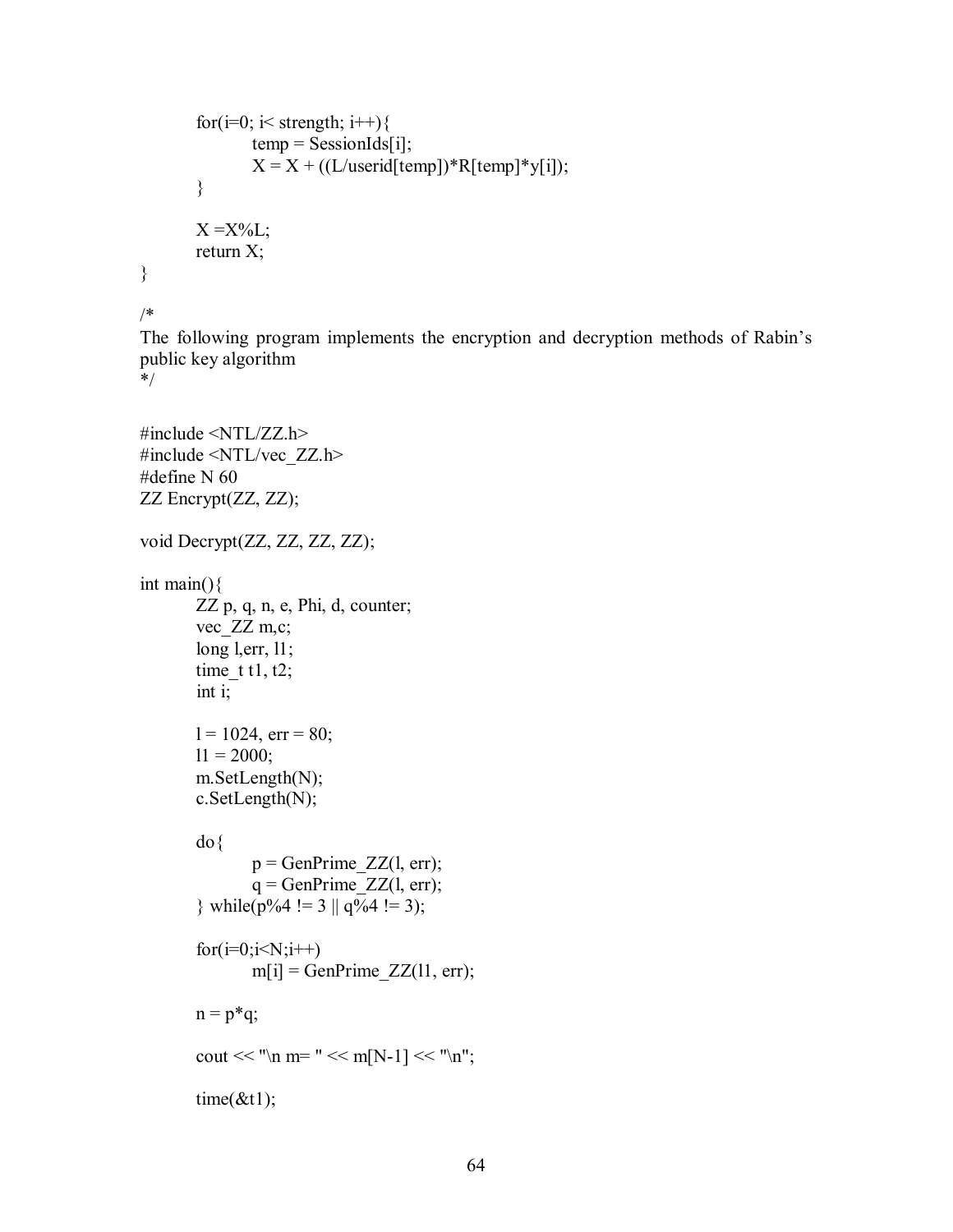```
for(i=0; i< N; i++)c[i] = Encrypt(m[i], n);
       time(\& t2);
       cout << "\n Time to Encrypt=" << (t2-t1) << "\n";
       time(\& t1);for(i=0; i< N; i++)Decrypt(p, q, n, c[i]);
       time(\& t2);cout << "\n Time to Decrypt = " << (t2-t1) << "\n";
} 
ZZ Encrypt(ZZ m, ZZ n){ 
       ZZ c;
       c = PowerMod(m, 2, n);cout << "\n The Cipher Text is" << c<< "\n";
        return c; 
} 
void Decrypt(ZZ p, ZZ q, ZZ n, ZZ c){
```

```
ZZ a, b, gcd, r, s, x, y;
XGCD(\text{gcd}, a, b, p, q);r = PowerMod(c%p, (p+1)/4, p);s = PowerMod(c\%q, (q+1)/4, q);
x = (a^*p^*s + b^*q^*r) % n;
y = (a^*p^*s - b^*q^*r) % n;
cout << "\nThe deciphers are \n" << x \ll "\n" << (-x^0/n) \ll "\n" << y \ll "\n"
<< (-y\%n) << "\n";
```

```
}
```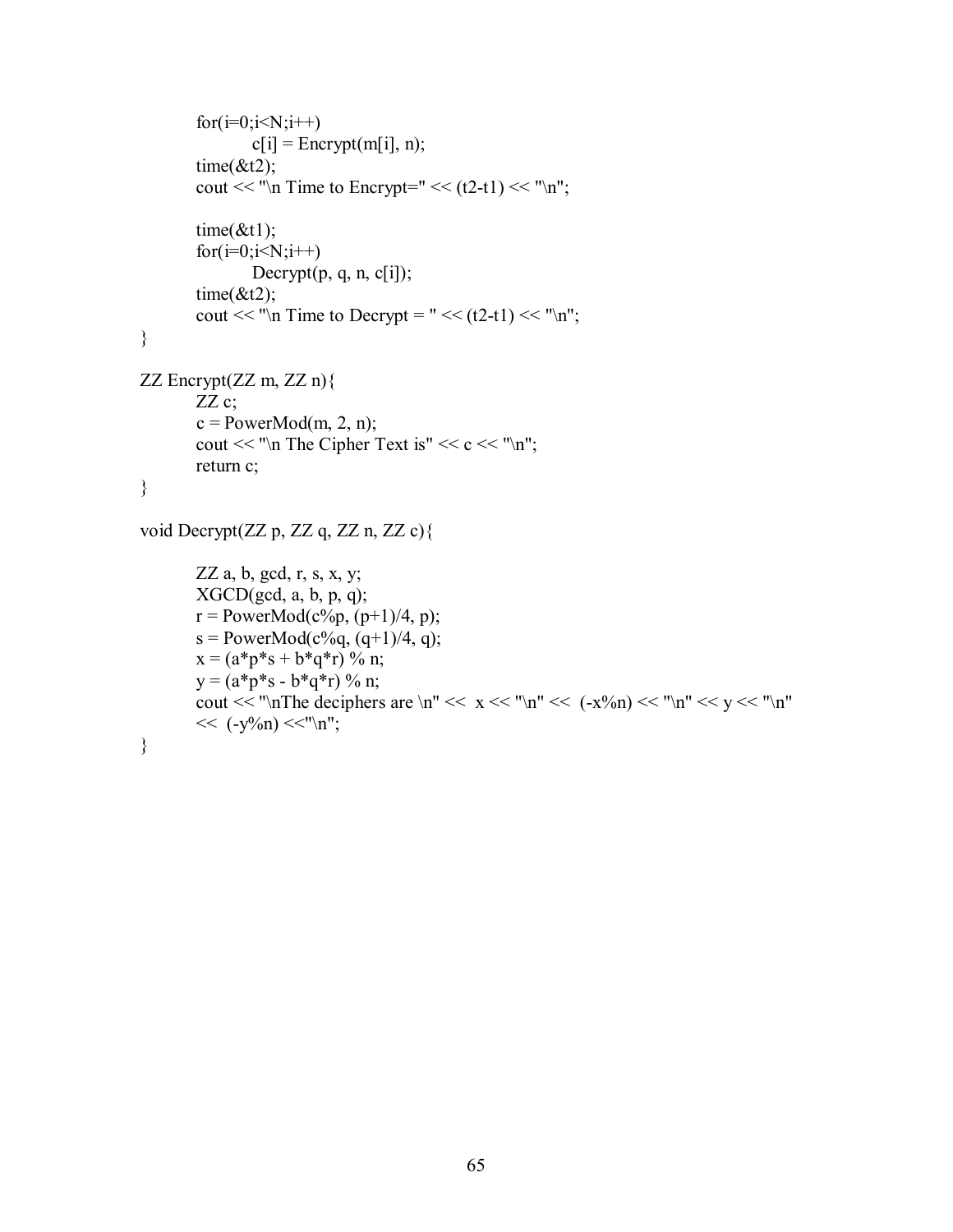# Vita

| Objective                         | To obtain a full-time position as a Software Developer                                                                                                                                                                                                                                                                                                                                                                                                                                                 |
|-----------------------------------|--------------------------------------------------------------------------------------------------------------------------------------------------------------------------------------------------------------------------------------------------------------------------------------------------------------------------------------------------------------------------------------------------------------------------------------------------------------------------------------------------------|
| <b>Education</b>                  | M. S. Computer Science & Applications (expected graduation: May<br>2003), GPA 3.8/4.0<br>Virginia Polytechnic Institute and State University (Virginia Tech),<br>Blacksburg, VA, USA<br>M. Sc (Hons.) Economics & B. E (Hons.) Computer Science, June 2001,                                                                                                                                                                                                                                            |
|                                   | GPA 3.8/4.0<br>Birla Institute of Technology & Science (BITS, Pilani), INDIA (School<br>Rank: 3 in INDIA)                                                                                                                                                                                                                                                                                                                                                                                              |
| <b>Relevant</b><br><b>Courses</b> | Theory of Algorithms<br><b>Operating Systems</b><br>Computer Networks & Architecture<br>Microprocessors<br>Data Processing<br>Network Architecture & Programming<br><b>Report Writing</b><br>Principles of Management<br>Information Storage & Retrieval<br>Discrete Mathematics Operations Research<br><b>Database Management Systems</b><br>Numerical Analysis & Software<br><b>Internet Software</b><br>Network performance & Management<br>Grid Computing<br><b>Advanced Computer Organization</b> |
| <b>Experience</b>                 | Software Engineer, Siri Technologies, Bangalore, India, January 2001 -<br>June 2001<br>"Computer Based Training" using ASP, XML, Delphi.<br><b>Intern,</b> National Institute of Oceanography, Goa, India, May 1998 - July<br>1998<br>"Geophysical 2D Modeling" using Borland C++.<br>Web Developer, Virginia Tech Linguistics Department, VA, May 2002 -<br>August 2002<br>"Design and develop the website for the linguistics department at<br>Virginia Tech"                                        |